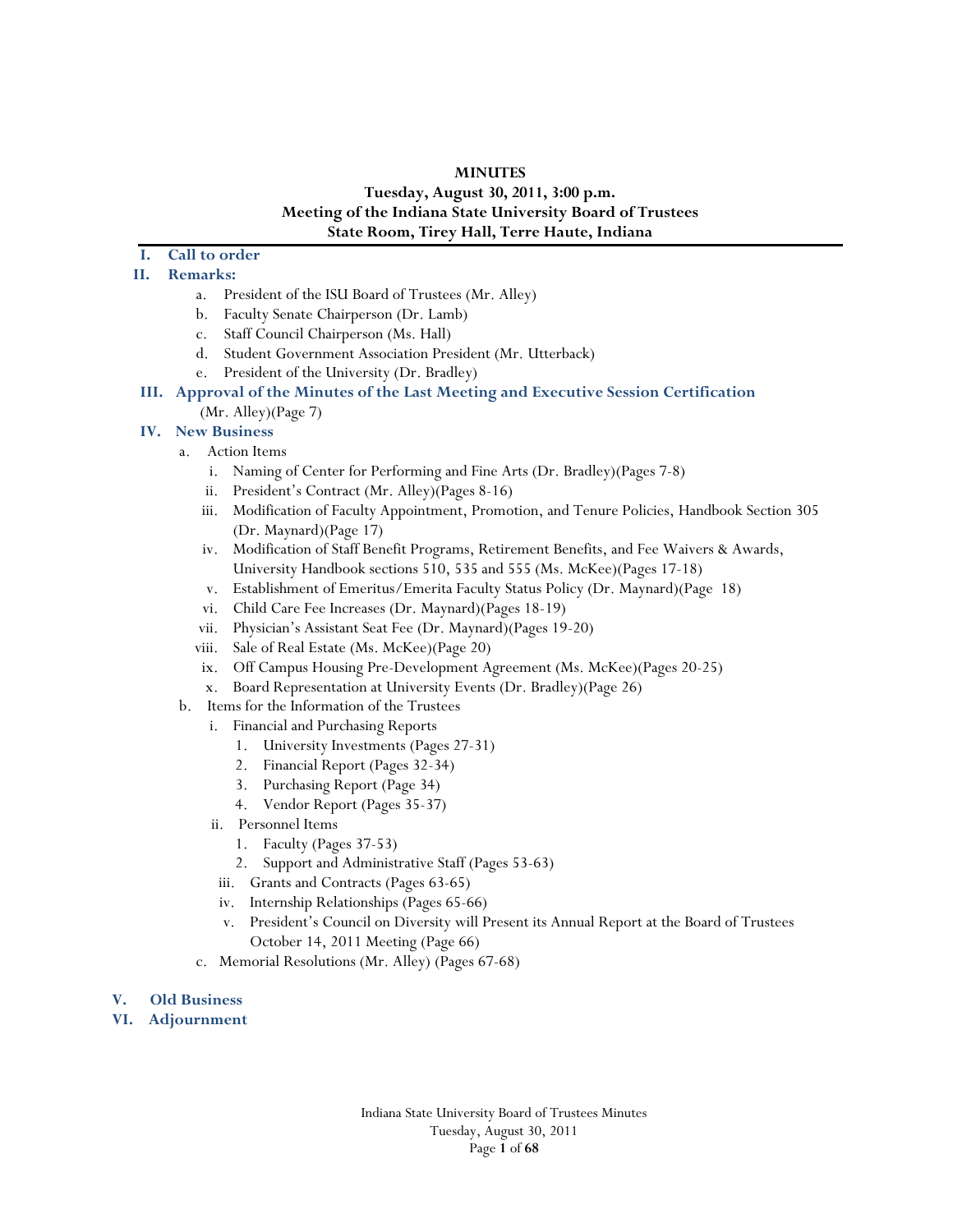# **Call To Order**

**The Indiana State University Board of Trustees met in regular session at 3:00 p.m. on Tuesday, August 30, 2011, in the State Room, Tirey Hall.** 

**Present: Mr. Alley, Mr. Baesler, Mr. Campbell, Mr. Lowery, Mr. Minas, and Ms. Tucker. Trustees Absent: Ms. Bell, Mr. Pease and Mr. Pillow.** 

**President Bradley, Vice Presidents Beacon, Maynard, McKee and Tillery and Ms. Sacopulos, General Counsel and Secretary of the University were present. Also attending were Dr. Steve Lamb, Chairperson of the University Faculty Senate, Ms. Kelly Hall, Chairperson of the Staff Council and Mr. Nick Utterback, President of the Student Government Association.** 

**There being a quorum present, Mr. Alley called the meeting to order at 3:00 p.m.** 

## **Remarks:**

# **Report of the Board President (Mr. Alley)**

**(Mr. Alley made the following remarks)** 

**I am pleased to welcome Alexus Tucker as our new student trustee and Dave Campbell as the alumni trustee. We are also pleased to have Kelly Hall, Steve Lamb and Nick Utterback back with us. It is my pleasure to serve again as President of the Board.** 

**At the organizational meeting of the Board on August 5, the nominating committee put forth the slate of officers as follows: Mike Alley, President; Randy Minas, Vice President; Norman Lowery, Secretary; and Ed Pease, Assistant Secretary. The committee also appointed Diann McKee as Treasurer. We will focus on serving the University and building on the success under the leadership of Ron Carpenter, Dan Bradley and his team.** 

**The Board Retreat was a great opportunity for orientation of new Board members and to focus on a number of issues as we go forward.** 

**We discussed the strategic plan and the success and the progress we are making on that. I feel very good about the progress the University has made, thanks to all of you and your efforts. It is a great University initiative. We have a lot of work to complete but are pleased at where we are at this time.** 

 **Enrollment is an important issue, and the Trustees are pleased with the work to date. I want to reiterate that enrollment and retention are of the utmost importance.** 

 **The Trustees also discussed costs related to health care. Health care costs are a challenge to businesses across the country, and the University is no exception. The University spends approximately \$20 million annually on medical and dental claims. Health care costs are a significant part of our overall budget. As the Trustees analyzed the budget, we concluded it is not realistic to assume we can continue to sustain a 7% increase in the health care plan every year. We would like to challenge the University to limit increases to 5% going forward and that might mean**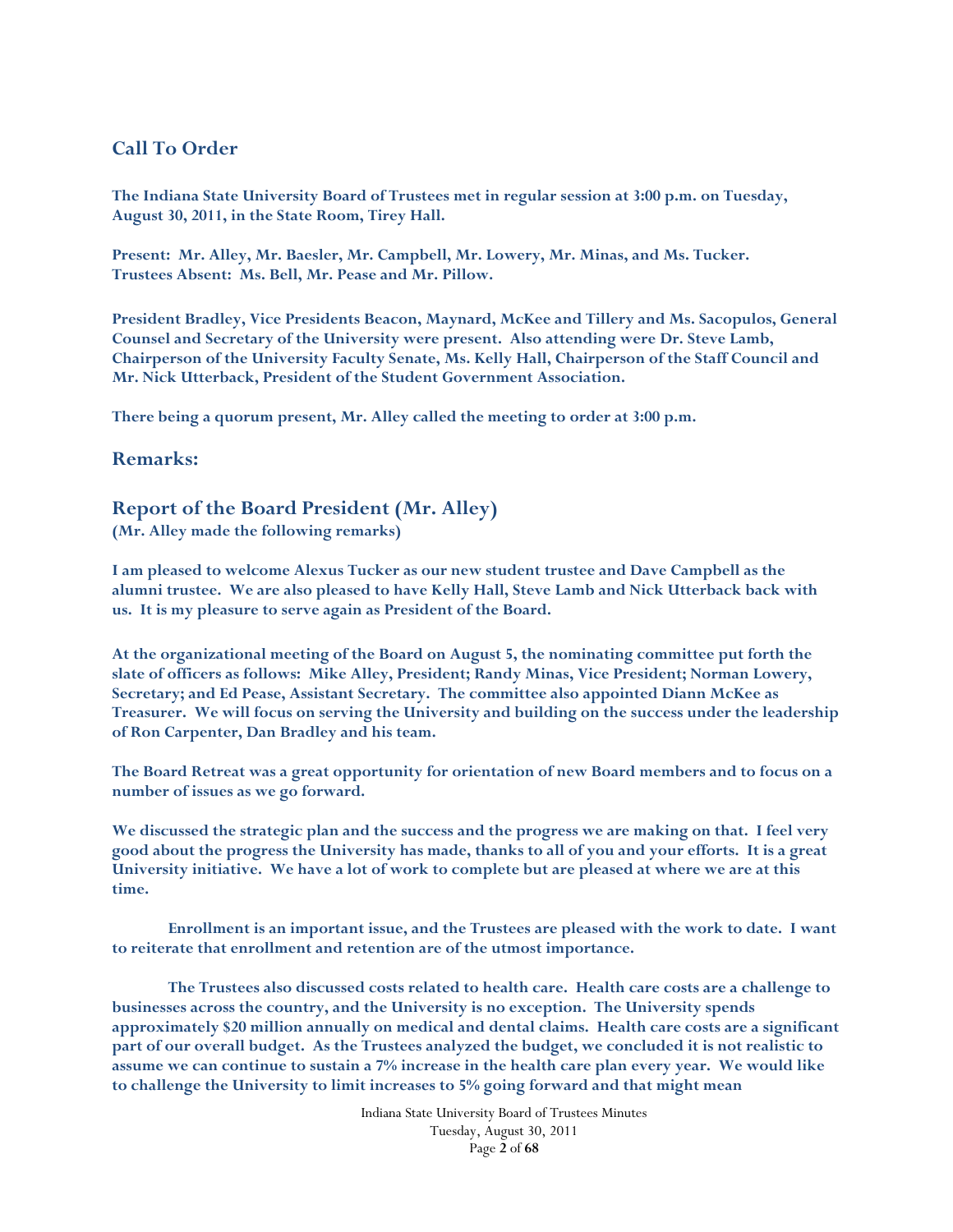**making changes to our plan. Our employees pay 25% per year of the total premium, which is low. Employees at other places pay 25 to 40% of the premium. As we reviewed the scenario, we would like to challenge the administration over the next 3-5 years to reformulate the health care plan so employees may pay about 1/3 of the total cost, or 33%. We would ask the administration to consider limiting the increases in total health care costs at 5%, and increase the percent the employees pay so that it is consistent with what the State of Indiana government employees pay.** 

 **The Indiana Commission for Higher Education Trustees Academy will be held on September 26 in Indianapolis. A number of trustees will be participating in that meeting.** 

 **As part of the Homecoming Weekend we will change the Board meeting to two days. On the afternoon of October 13 we will have seminars. The Athletics Hall of Fame Dinner will be held that evening. The Board meeting will be held in the afternoon on October 14 with the Distinguished Alumni Banquet that evening. The parade will begin at 9:00 on Saturday and the football game at 3:05 p.m.** 

**Indiana Society of Chicago is scheduled for December 3. A number of activities will be revolving around that weekend.** 

 **I look forward to the coming year and working with all of you. I am delighted to have our students back.** 

# **Report of the Faculty Senate Chairperson (Dr. Lamb)**

**(Dr. Lamb submitted the following report)** 

**This month the Executive Committee has met twice and the Faculty Senate once.** 

**Together, we established and confirmed membership of the Faculty Senate Standing Committees and the Faculty Dismissal Committee. We also provided input into the memberships of the University Administrative Committees.** 

**We approved transfer of University budget advisory input from our Administrative Affairs Committee to our Faculty Economic Benefits Committee, subject, of course, to Board acceptance.** 

**We also considered the documentation appropriate for rank and tenure decisions on a faculty member who has come from a previous institution.** 

**The Executive Committee remains concerned that faculty governance have the opportunity to exercise its primary and advisory authority, as specified in the University Handbook, before issues come before the Board. We recognize the difference between action items and discussion items, but would appreciate sensitivity to protocol. Over the past few years, we have developed a most positive working relationship with the President and Provost and are most anxious that it be kept strong through sensitivity to Handbook procedures. Certainly, before curricular or teaching methodology decisions are made, we ask that you ensure that the governance process has been respected.** 

**I was concerned that the Board is being asked to approve new terminology for faculty appointments, to appear in Handbook Section 305. This item was not channeled through faculty governance, as is appropriate and desirable. It is my understanding, however, that this new** 

> Indiana State University Board of Trustees Minutes Tuesday, August 30, 2011 Page **3** of **68**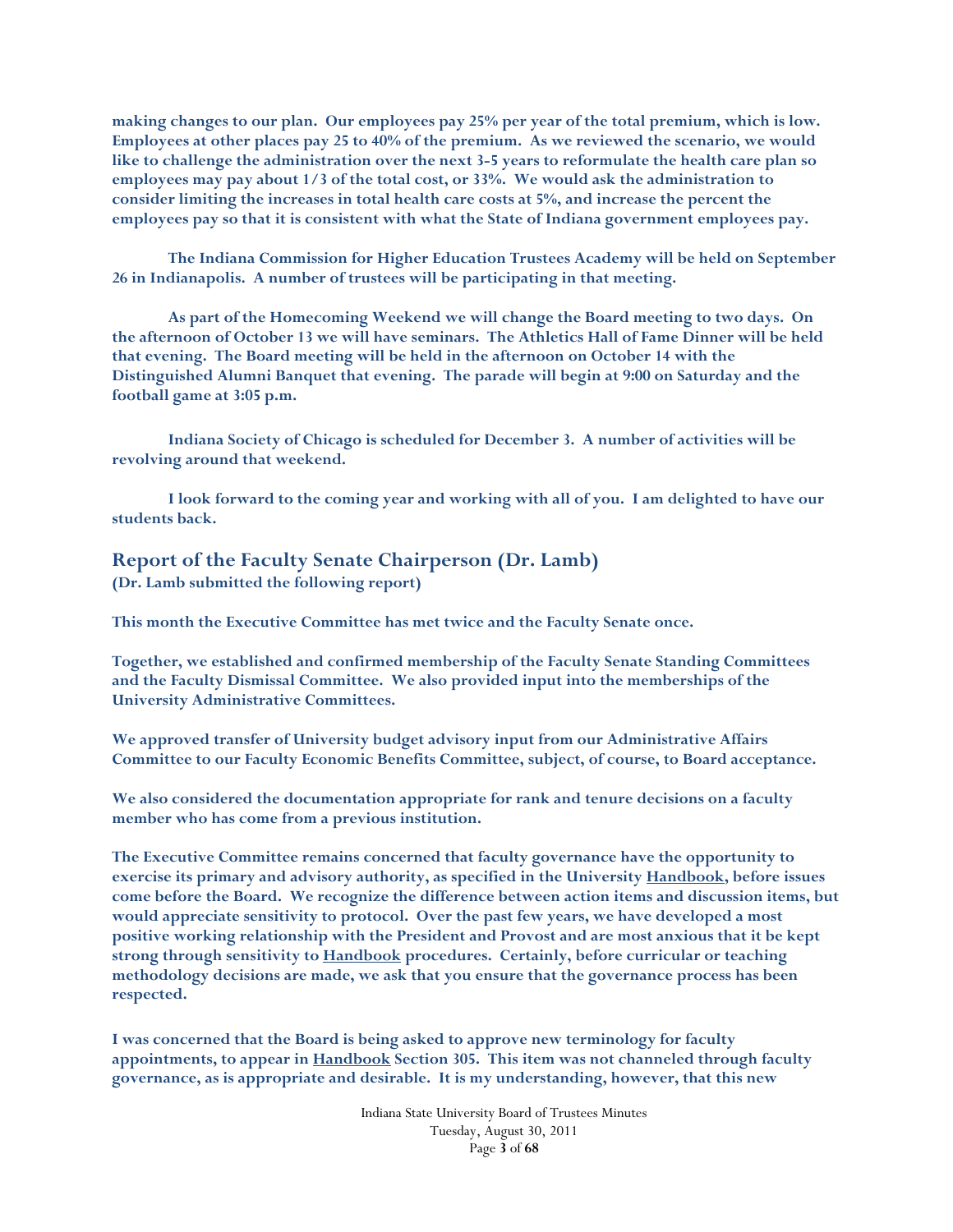**terminology is being created in order that non-tenured faculty (who serve on a full time basis for more than one year) may be eligible to receive benefits that they were previously denied such as tuition waivers, and retirement benefits, which is an admirable goal. And, it is the case that the Provost desires those non-tenured track faculty who have served year after year, on one year appointments, be appointed for longer terms, in order that they may receive these benefits. And, it is the case that the Provost was quite willing to take considerable direction from the Senate officers, given our natural paranoia, resulting in a significant modification of this item, which will allow temporary faculty to be more fully integrated into the academic life of the University . The result of these modifications is the new proposal which has been placed in your packet. I thank you Provost Maynard.** 

**I know the Board is under State pressure to accomplish change at an unbelievable pace. I have always done, and will continue to do, everything reasonable to enable the Faculty Senate to expedite processes when that is requested. And, I certainly appreciate the Board's desire to honor the governance process. Thank you, Chairperson Alley.** 

**Finally, I want to end on a most positive note. We are so grateful, so grateful, to the Board and to President Bradley for the specifics in the President's new contract. Both he and you have shown a wonderful awareness and sensitivity to both the history of the institution and the current economic climate.** 

# **Report of the Staff Council Chairperson (Ms. Hall)**

 **(Ms. Hall submitted the following report)** 

**It is nice to be back with all of you again. A few things have changed since I was last here, but I am glad to say all of them are good. Joining me this year as the Council officers are: Lauraly Dubois as Vice-Chair, Christie Jacob as Secretary, Lori Vancz as Treasurer, Craig Enyeart as Grievance Liaison, Theresa Ortega as Communications Officer, and Linda Ferguson as Parliamentarian.** 

**The annual Staff Council Retreat was held on July 14 at the Field Campus. With the amount of new representatives on Council this year and the amount of staff who have volunteered to serve on a committee, the Retreat focused on new Representatives and Committees. What being a representative of Council means and what they can do to be better representatives to their divisions and also on a committee. We are focusing our goals and objectives this year in the committees on the strategic plan for the University. How we can accomplish these goals as a Council was a hot topic of discussion. We spent time learning if we are leaders by the way we write or if we write like "millionaires." In the afternoon we suggested everyone try out an outside activity as a team project. A good time was had by all.** 

**I am happy to announce that the Scholarship Committee is awarding eight scholarships this year. Six of them are our staff scholarships worth \$400 each and two will be given in recognition of the John and Jackie Phillips scholarship, worth \$270 each. We will hold our ceremony this year at the new Foundation building on September 8.** 

**We as staff are looking forward to the Recognition of Service Ceremony and will once again honor those staff members with 5 to 35 years of service to the University.** 

**In conclusion, the Council and I hope that this will be a year the University can strive for even bigger and better accomplishments and we are here to help in any way we can.** 

> Indiana State University Board of Trustees Minutes Tuesday, August 30, 2011 Page **4** of **68**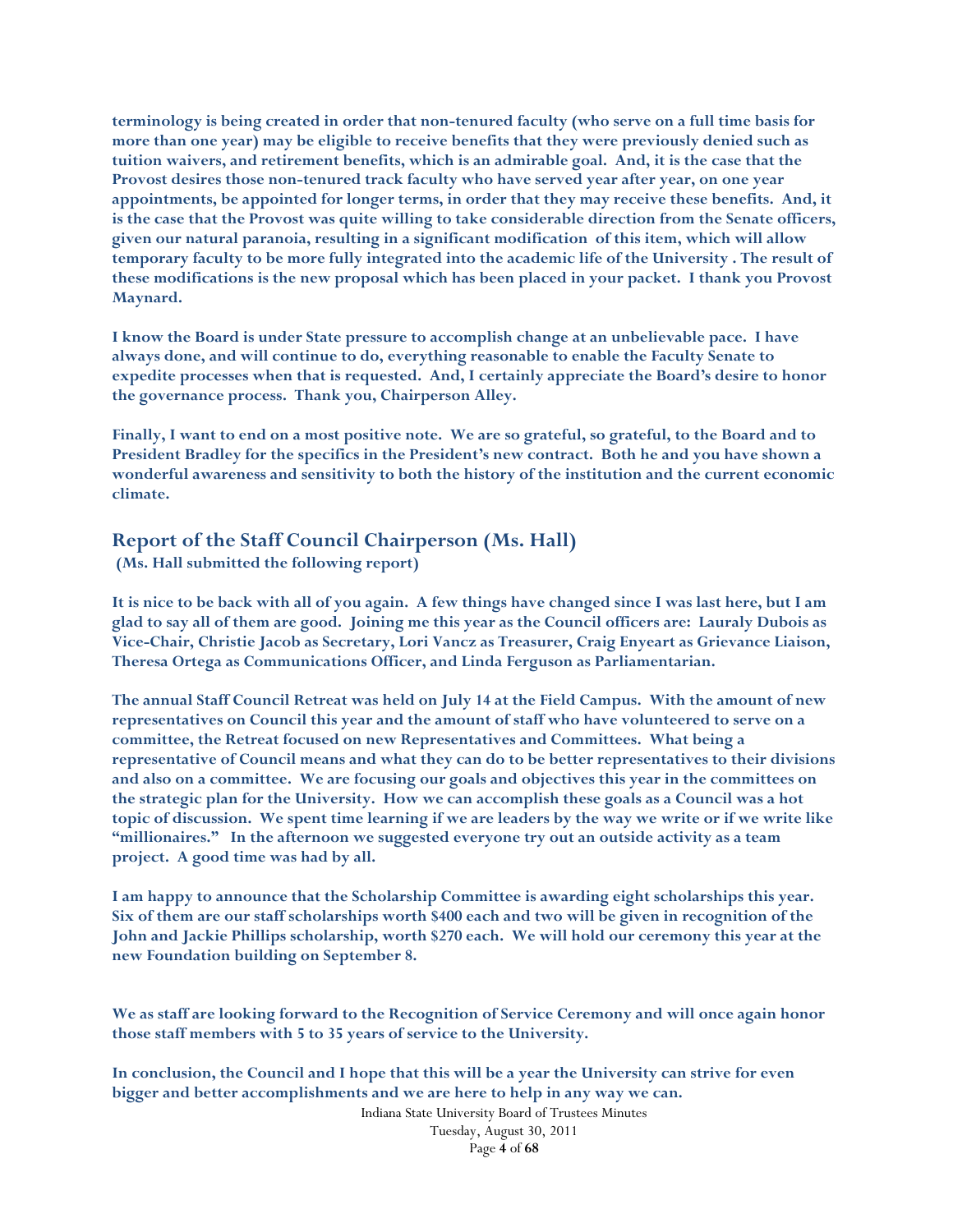# **Report of the Student Government Association President (Mr. Utterback) (Mr. Utterback submitted the following report)**

**I would like to first start by congratulating President Bradley on a successful first few years at Indiana State University and I know he will continue to take ISU in the right direction for years to come. I would also like to welcome our new student trustee Miss Alexus Tucker. Summer has now passed and we are entering into a very busy time in the school year. SGA has been very productive over the summer, as I assume most of you have been as well. While working over the summer, many events and activities have been planned for the students here at Indiana State University. One of these events was the Fountain Party that took place a little over a week ago. SGA viewed it as a great success due to the student turnout and spirit that could be felt even while working in the humid Pepsi truck. It was also nice to see that students behaved appropriately and there were few issues resulting in negative consequences. Hopefully some of you have seen similar good behavior being displayed by students around campus.** 

**Moving forward into the school year, SGA will be hosting an open house tonight available to all students, faculty, and staff. This will take place in Dede III from 5:00-7:00 p.m. We hope to see many of your faces there if you have any interest in SGA or are just curious about what we do in Student Government. We have also been actively planning themes for many sporting events and ordering supplies accordingly. We look forward to seeing an increase in faculty and staff attendance as well as the students. Don't feel like you are not invited since you don't have your own designated cheering section!** 

**At the previous board meeting, I mentioned that one of the bigger goals for SGA this year was awareness. This is already getting off to a great start with the interest we have seen in joining Freshmen Council and Senate. If you ever have any interest in seeing how the Legislative Branch works in SGA, feel free to stop by our first Senate meeting on October 5 at 7:00 p.m. in Dede III.** 

**As you can see, SGA has a multitude of activities and plans for the school year, and we want you to feel more than welcome to join in. Please do your part to help SGA promote Sycamore Spirit on Blue Fridays. If students witness their administrators engaging in the blue movement, then they will feel more obligated to show school spirit as well. One thing I want you to remember while starting this school year is that we are all here to serve students. I wish you all the best of luck and I look forward to seeing all of you out and about on campus.** 

# **Report of the University President (Dr. Bradley)**

**(Dr. Bradley submitted the following report)** 

**President Bradley welcomed the two new Trustees, David Campbell and Alexus Tucker.** 

**I would like to express my deep appreciation for the trustees' confidence in me and their affirmation of the direction the university is heading (assuming that the extension of my employment contract is approved during today's meeting).** 

**In addition to the trustees, I would like to thank the members of my cabinet, the deans and other senior administrators, the leadership of the governance units and the faculty and staff members who dedicate themselves to advancing our university each and every day. Any success the university is having is the result of the work of many.**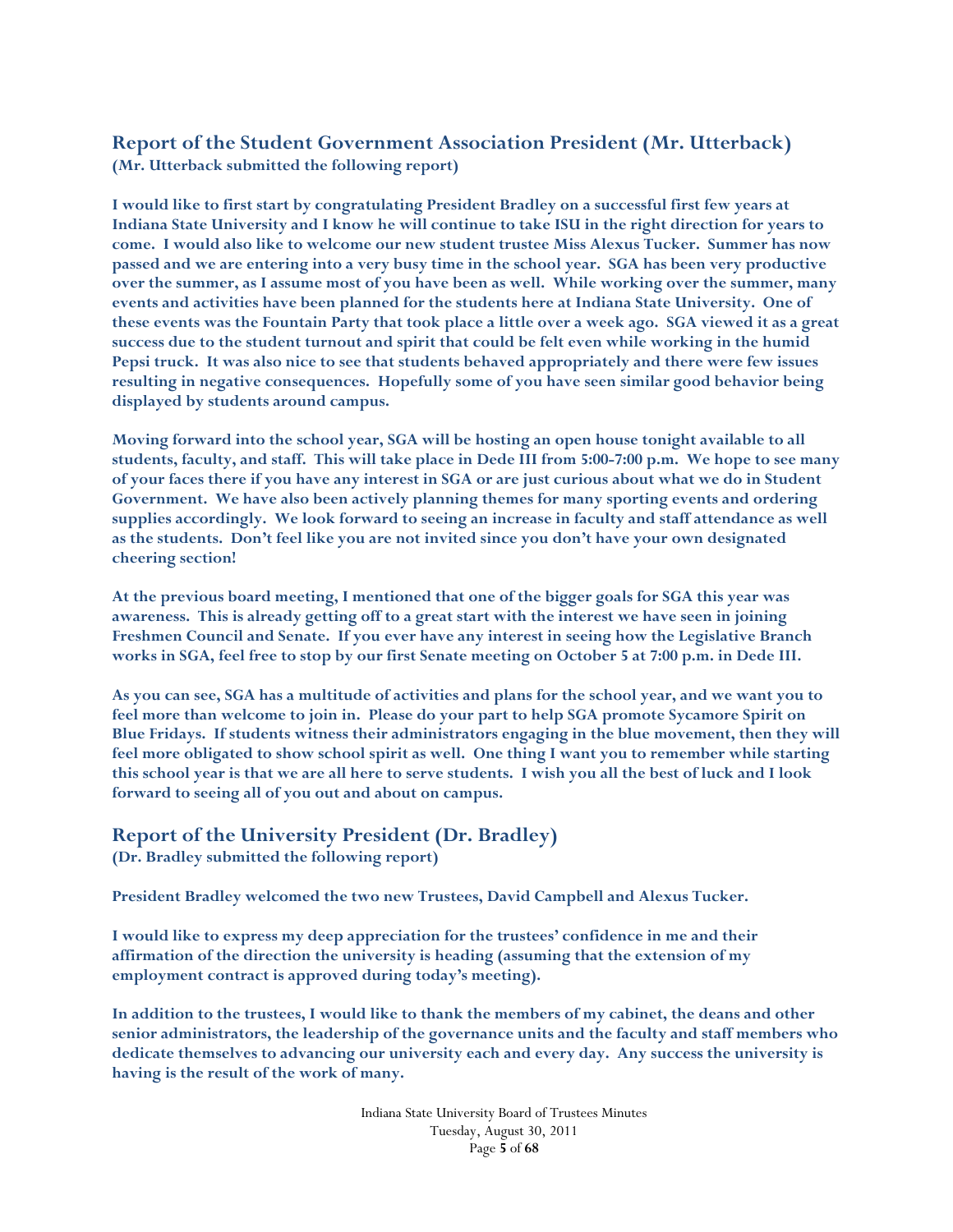**Cheri and I have thoroughly enjoyed our time at ISU and are looking forward to being around for another five years.** 

**We have a well-prepared incoming class with an average gpa of 3.04, the highest in the last decade. As of today, our headcount enrollment is 430 students more than last year, with Correctional Education students not included. The number of incoming freshman and transfer students nearly matched last year's class, making it the second largest in our University's history. We distributed 1,393 laptops which is twice the number from two years ago.** 

**Move in went extremely well with more than 900 students volunteering their time to assist families with carrying belongings. The Residential Life staff did a great job of organizing the move-in.** 

**Orientation and welcome events were also well-received with large numbers participating, lots of fun and a great deal of enthusiasm.** 

**The class of 2015 gained national attention with their class photo spelling out trees which was featured by the Chronicle of Higher Education.** 

**A total of 511 students participated in Donaghy Day preparing the downtown district for the Downtown Block Party.** 

**One of the strategic priorities for this year was to increase the number of African American faculty. I am happy to report a net increase of 5. While only a start, it does move us along our chosen path.** 

**Faculty and staff kicked off the new academic year with a Sycamore Carnival, a new twist to the annual Welcome Back Picnic. Hosted by the Student Recreation Center, the carnival was a huge success and all of the vice presidents and deans did a great job in serving as our carnival workers running the games. Many of those in attendance also helped launch our new Ryves Neighborhood Partnership by donating school supplies, gift cards, and cash donations.** 

**Cheri, of course, had her annual lemonade and cookies stand. This year our facilities crew built an actual lemonade booth which was placed in the middle of the traditional quad. More students, faculty and staff stopped by this year than ever before.** 

**The Downtown Block Party was also a huge hit. Organized by Downtown Terre Haute, which is led by our own Chris Pfaff, the block party is one of many events that are energizing our downtown and and campus community.** 

**While everyone is busy getting classes underway and addressing other beginning of the year issues, the work on implementing the strategic plan continues. I will be providing a campus-wide update on the university's progress toward our strategic goals and the performance metrics established to measure them during my fall address at 3p.m. on Wednesday, October 5, in Tilson Music Hall.** 

**The October Board meeting will be conducted in conjunction with Homecoming. Seminar items that will be presented include the annual report of the President's Council on Diversity and a report on University business with minority vendors.** 

**Thanks again for your support.**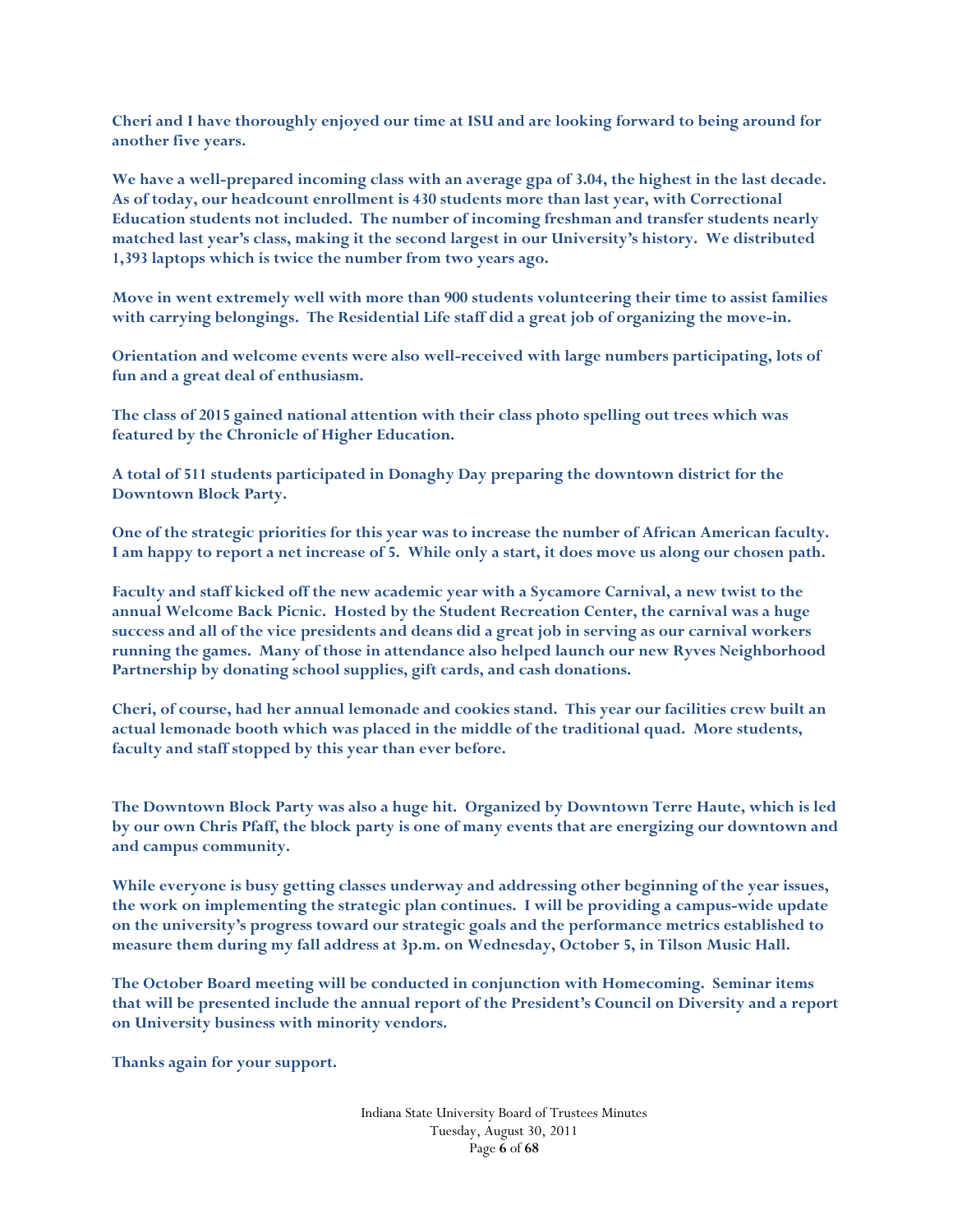# **Item (III): Approval of the Minutes of the Last Meeting, and the Executive Session Certification**

The Indiana State University Board of Trustees met in Executive Session at 1:00 p.m. on Friday, June 17, 2011 in the State Room, Tirey Hall. Trustees present: Mr. Alley, Mr. Baesler, Mr. Carpenter, Mr. Huckleby, Mr. Lowery, Mr. Ed Pease and Mr. Pillow.

> 5-14-1.5-6.1 (b) (2) (D) 5-14-1.5-6.1 (b) (2) (B) 5-14-1.5-6.1 (b) (6)

The Indiana State University Board of Trustees hereby certifies that no subject matter was discussed in the Executive Session other than the subject matter specified in the public notice.

On a motion by Mr. Lowery, seconded by Mr. Minas, the Minutes of the Last Meeting and Executive Certification were approved as presented**.** 

# **Item (IV)(a)(i): Naming of Center for Performing and Fine Arts**

On February 27, 2009, the Indiana State University Board of Trustees approved a policy concerning the naming of universities facilities. In accordance with this policy, the ISU Board of Trustees has sole authority to confer honorific names on new, renovated or existing facilities, academic and non-academic units, for individuals who have made significant contributions to Indiana State.

Given the extraordinary contributions made by Dr. Richard G. Landini, the eighth president of Indiana State University, to the growth and development of Indiana State University, it is hereby recommended that the current Center for Performing and Fine Arts be renamed the Richard G. Landini Center for Performing and Fine Arts. This recommendation has been approved by the President of the University and the President of the ISU Foundation in accordance with the naming policy.

Dr. Richard G. Landini Highlighted Biographical Information

Dr. Richard G. Landini served as the eighth president of Indiana State University from 1975 to 1992, the third longest tenure of an ISU president. A native of Pittsburgh, Pennsylvania, Dr. Landini earned his bachelor's and master's degrees in literature at the University of Miami and his PhD in American literature from the University of Florida. A distinguished scholar, he served in teaching and administrative positions at the University of Florida, Arizona State University and the University of Montana before coming to ISU. He received honorary degrees from the University of Miami, Quincy College, Baiku Jo Gakuin University in Japan and Indiana State.

During his tenure, the general education curriculum was enhanced, admissions standards were raised and redefined; and several national honor societies were chartered. More than 20 new undergraduate and as many graduate programs were created including a master's in public administration, a master's in nursing and a doctorate in psychology.

In addition, a \$55 million campus master plan was developed. This resulted in the construction of numerous campus facilities and the transformation of an urban campus into a beautifully landscaped, pedestrian-friendly environment. President Landini also created Donaghy Day, a campus-wide clean-up and beautification day.

> Indiana State University Board of Trustees Minutes Tuesday, August 30, 2011 Page **7** of **68**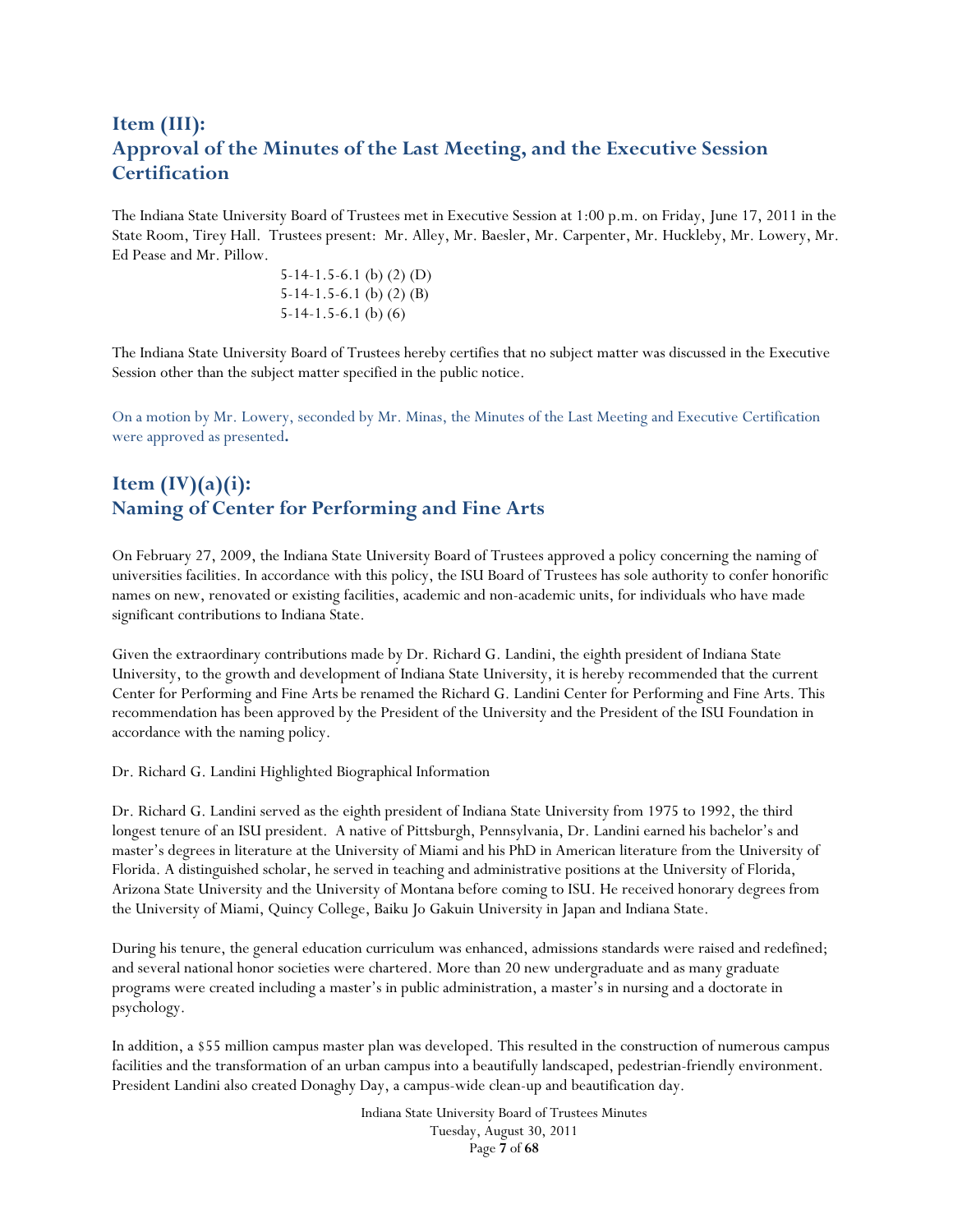The Landini years were also filled with athletic success. The men's athletic teams joined the Missouri Valley Conference, and ISU became a founding member of the Gateway Collegiate Athletic Conference for women's athletics. The 1979 men's basketball team, led by All-American Larry Bird, was runner-up in the NCAA Division I Basketball Championship Tournament, and the men's gymnastics team, led by Kurt Thomas, won the NCAA National Championship.

Dr. Landini retired as president in 1992 but continued teaching until his death in 2004 at the age of 74.

**RECOMMENDATION:** Approval of the naming of the Center for Performing and Fine Arts as the Richard G. Landini Center for Performing and Fine Arts.

On a motion by Mr. Campbell, seconded by Mr. Lowery, the recommendation was approved.

# **Item (IV)(a)(ii): President's Employment Agreement**

# **EMPLOYMENT AGREEMENT FOR THE PRESIDENT OF INDIANA STATE UNIVERSITY**

#### **I. INTRODUCTION**

**THIS EMPLOYMENT AGREEMENT** (the "Employment Agreement") shall be effective as of the 1<sup>st</sup> day of July, 2011 (the "Effective Date"), between Dr. Daniel J. Bradley, a resident of the state of Indiana (the "Employee"), and Indiana State University, an Indiana not-for-profit corporation (the "University").

#### **II. RECITALS**

**WHEREAS,** through legislative action of the State of Indiana General Assembly, the Indiana State University Board of Trustees (the "Board") has been empowered to hire employees of the University;

**WHEREAS,** following a national search conducted in accordance with the provisions of the University Handbook, including University policies regarding affirmative action, the Board entered into a previous Employment Agreement with Employee dated July 1, 2008 ("Initial Employment Agreement"), to serve as President of the University ("President");

**WHEREAS,** the Board, consistent with the Initial Employment Agreement, engaged Penson & Associates to conduct a comprehensive performance evaluation of the President's job performance which encompassed assessments from multiple elements of the University's constituents;

**WHEREAS,** based upon this evaluation, the Board concludes Employee has performed in an outstanding manner and continues to possess leadership, management, and administrative skills to continue as an effective President; and

**WHEREAS,** the University desires to continue to employ Employee as President, and Employee desires to continue to serve as President, on the terms and conditions hereinafter set forth.

> Indiana State University Board of Trustees Minutes Tuesday, August 30, 2011 Page **8** of **68**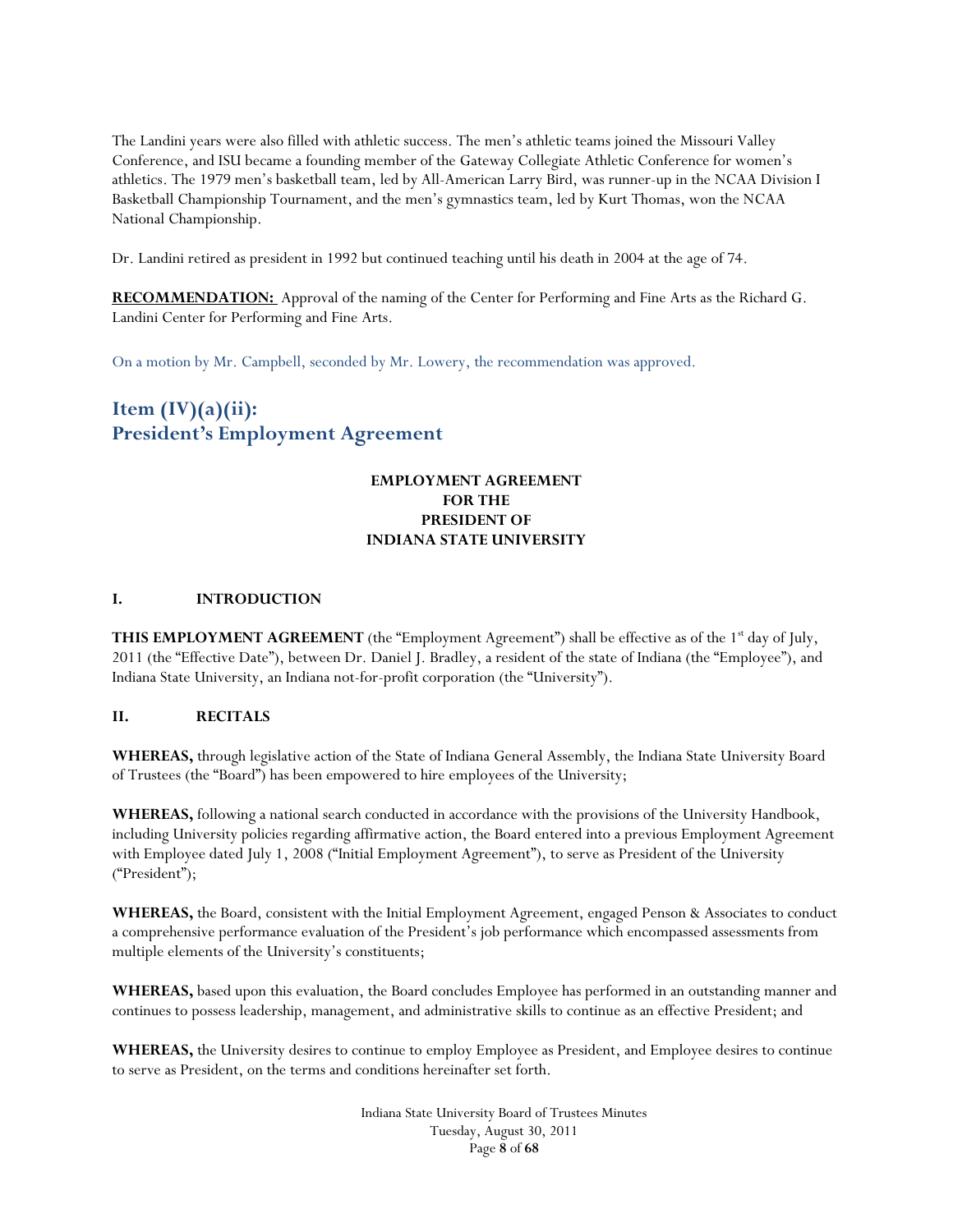**NOW, THEREFORE,** in consideration of the mutual promises, covenants, and conditions contained herein, and other valuable consideration, the receipt and sufficiency of which are hereby acknowledged, the parties agree as follows:

# **III. TERMS AND CONDITIONS OF THE AGREEMENT**

# **1.0 Employment.**

1.1 Position. The University agrees to employ Employee as President and Employee agrees to be employed by the University as President.

1.2 Reporting. The President shall report to the Board.

1.3 Duties. The Board shall have sole authority regarding employment actions regarding the President and shall delegate to the President such duties consistent with his position as are customarily associated with the Administration of the University as defined in the University's Bylaws and other duties as assigned by the Board in writing.

# **2.0 Term and Replacement of Previous Employment Agreement**

2.1 Term. The Term of this Agreement shall be for five (5) years beginning July 1, 2011 and continuing until June 30, 2016, subject to the terms of this Agreement ("the Term"). The Term may be extended by mutual agreement of the Board and Employee at any time. Any extension of the Term shall be in writing and signed by both parties.

2.2 Replacement of Initial Employment Agreement. Upon execution of this Employment Agreement, the Initial Employment Agreement is void.

# **3.0 Compensation**

3.1 Base Salary. Effective July 1, 2011, Employee's base salary shall be Two Hundred Seventy One Thousand Three Hundred Twenty Three Dollars (\$271,323.00) per annum ("Base Salary"). Employee's Base Salary shall be increased consistent with future general salary adjustments for all other University employees. Base Salary shall be payable in equal monthly installments on the first day of the month following the month in which the service was rendered.

3.2 Housing. The Employee shall, as a term and condition of his employment and for the benefit and convenience of the University for the period during which Employee serves as President, reside at Condit House located on the University campus. It is the desire of the Trustees that Condit House be used as the official residence of the President, and as such, shall provide Condit House to Employee on a cost-free basis. The University shall pay for the cost of all utilities, insurance (including general liability and fire/casualty coverage), housekeeping, maintenance and upkeep, furnishing, and all other operating costs of Condit House. The Employee shall be responsible only for personal expenditures such as food and incidentals. Employee agrees to maintain insurance for personal property loss at Condit House.

3.3 Automobile. The University shall provide an automobile to the Employee suitable for his position of President on such terms and conditions as are mutually acceptable. The Employee recognizes that the personal use of the automobile will be taxable income to him. Employee will be required to maintain a mileage log of his personal use of the automobile, in accordance with the policies and procedures of the University and IRS regulations.

> Indiana State University Board of Trustees Minutes Tuesday, August 30, 2011 Page **9** of **68**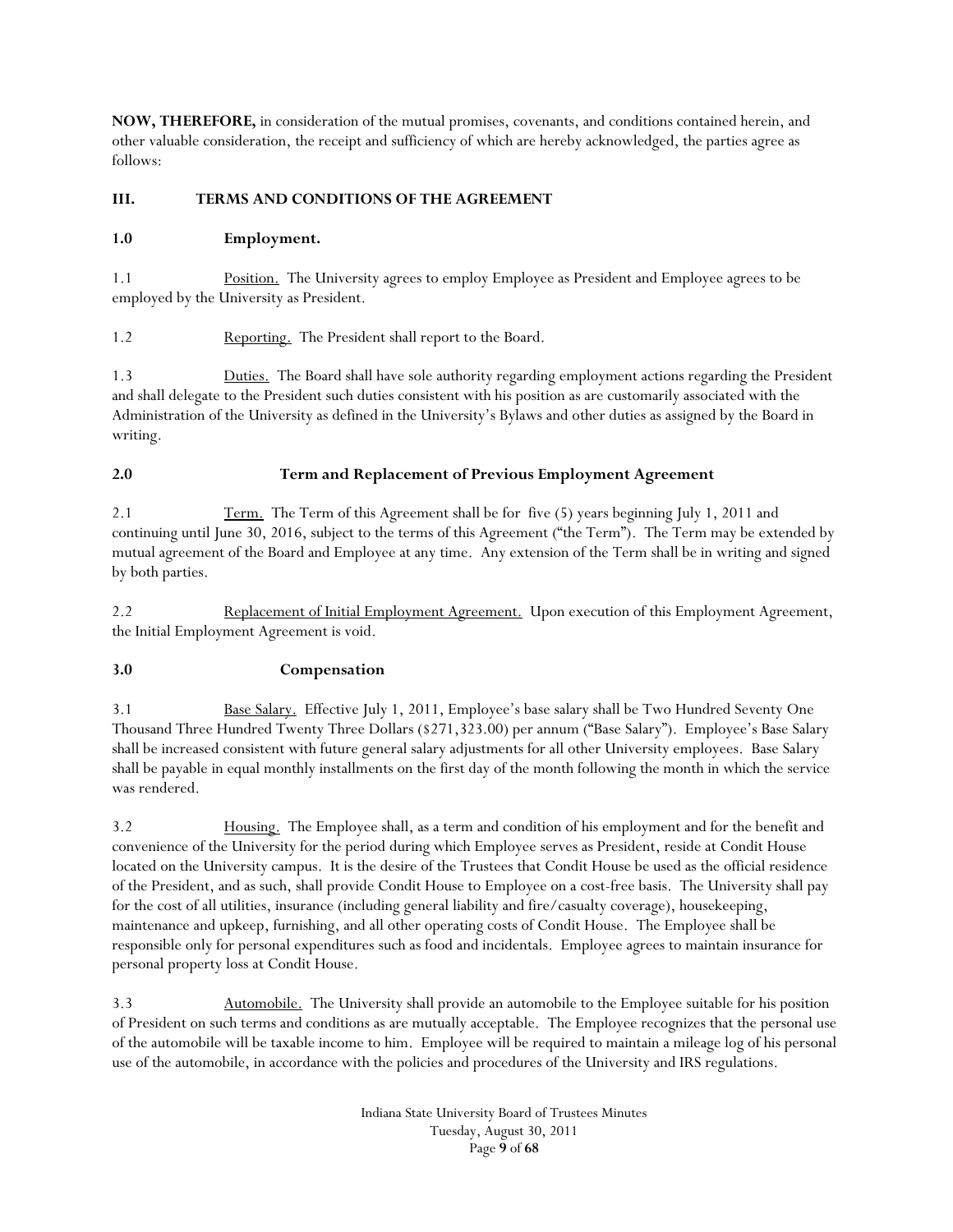3.4 Country Club. The University shall pay monthly dues and university-related charges incurred by Employee at the Country Club of Terre Haute. Employee will reimburse University for charges unrelated to University business.

3.5 Indianapolis Dining Clubs. The University shall pay monthly dues and University-related charges incurred by Employee at The Skyline Club and The Columbia Club in Indianapolis. Employee will reimburse University charges unrelated to University business.

3.6 Annual Physical. The University will reimburse the Employee for out-of-pocket costs incurred for a routine annual physical examination, not to exceed One Thousand Five Hundred Dollars (\$1,500.00) annually.

3.7 Vacation and Discretionary Days. Employee shall receive four (4) weeks of paid vacation per annum ("Vacation Leave") consistent with other senior administrators classified as Executive/Administrative/Professional ("EAP"). Accrual and payment of unused Vacation Leave upon termination of employment for any reason and shall be subject to the University's general policies. In addition, based upon the extraordinary time commitment and irregular hours required of the President, Employee shall be allowed twelve (12) additional days off per year as additional Discretionary Days, exercised in Employee's sole discretion and as his schedule reasonably permits. Discretionary Days shall not accrue and unused Discretionary Days may not be paid at termination of this Employment Agreement.

3.8 Retiree Health Benefits. The University shall provide a stipend to Employee equal to the cost of premiums for retiree health benefits for Employee and his spouse covered by the Montana University System, as those premium assessments may be adjusted from time to time. The frequency and amount of such stipend shall depend upon the frequency of premiums due and the amount thereof.

3.9 Supplemental Retirement Plan Contributions. Effective July 1, 2011, Employee shall accrue supplemental University retirement plan contributions at the rate of Thirty Thousand Dollars (\$30,000.00) per fiscal year ("Supplemental Retirement Contributions") during the Term of this Agreement. These contributions will be allocated between the University's existing 403(b) and 457(b) plans and a 401(a) plan to be established by the University in order to comply with applicable federal tax law limits.

3.10 Additional Life Insurance. The University shall purchase additional term life insurance on Employee's life with a death benefit not to exceed Three Hundred Thousand Dollars (\$300,000.00) and to remain in effect during Employee's term as President. Employee retains all rights to name direct and contingent beneficiaries of any such policy. Employee and the Board agree to acquire a policy that, to the extent possible or practicable, may extend beyond the term of Employee's service as President, subject to Employee assuming all premium assessments following termination of this Employment Agreement for any reason. In the event of Employee's death while serving as President or while the coverage is in effect, the benefits of any life insurance coverage provided by University shall be paid to Employee's designated beneficiaries.

3.11 Other Benefits. The Employee shall be eligible to participate in the group insurance and retirement programs and any payroll deduction programs on the same basis and with the same employer contributions that apply to the University's other employees classified as EAP.

3.12 Outside Activities. The Employee agrees that his primary professional employment is as President. Employee will not accept other employment prior to termination of the Employment Agreement as provided herein. The Board acknowledges that the Employee's involvement in the business and community life of Terre Haute, the State of Indiana, and the nation may result in mutual benefit to the parties. The Employee acknowledges that any unrelated benefits, remunerations, or perquisites other than the Base Salary and benefits described in this Employment Agreement do not create any obligation owed Employee by the University. Employee shall seek the

> Indiana State University Board of Trustees Minutes Tuesday, August 30, 2011 Page **10** of **68**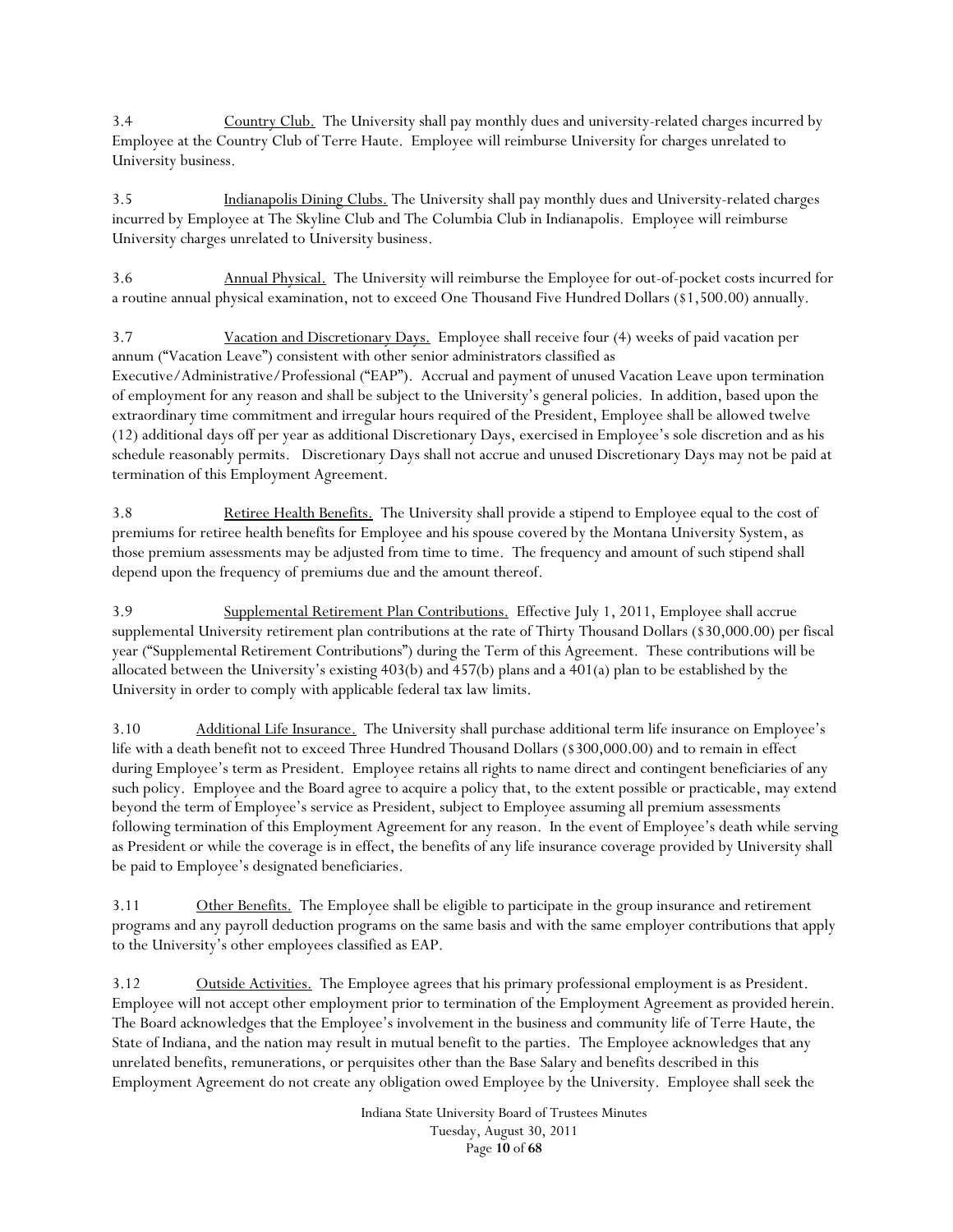consent of the President of the University's Board of Trustees ("Board President") before agreeing to serve on the board of directors of any for-profit or not-for-profit corporation, limited liability company, or other business entity. Any income earned by Employee related to non-University activities shall have no effect on the Base Salary or benefits set forth herein.

### **4.0 Tenure.**

4.1 Tenure. Pursuant to the initial Employment Agreement dated July 1, 2008, upon recommendation by the Board and approval by the appropriate parties empowered to make such determinations by the University promotion and tenure policy, the parties acknowledge that Employee is a tenured Professor of the Chemistry Department in the University's College of Arts and Sciences. The terms and conditions of Section 4.0 shall, in their entirety, survive the termination of this Employment Agreement.

4.2 Termination as President with Tenure. Upon the conclusion of Employee's service as President:

4.2.1 Employee's tenure as a Professor of the University shall continue indefinitely subject to all rights, privileges, and responsibilities customarily attendant to the grant of tenure at the University, as set forth in the University Handbook, as amended from time to time. Employee's tenured faculty position shall be governed by the University Handbook, not by this Employment Agreement.

4.2.2 If Employee remains an active faculty member as defined by the University Handbook, Employee shall receive a salary of seventy-seven per cent (77%) of the amount of the Base Salary plus Supplemental Retirement Contributions as President in effect on July 1 prior to termination for a period of up to four (4) years. Thereafter, Employee's salary shall be adjusted to match the highest compensated faculty member, exclusive of department chair, dean or anyone other than a regular member of the faculty, in the same department in which the Employee is tenured and teaches. Employee shall be eligible to receive Base Salary increases awarded to other tenured faculty members. Employee shall not be required to teach more than the normal teaching load as referenced under the University Handbook and related policies.

## **5.0 President's Duties.**

5.1 In consideration of the Base Salary and other benefits described in this Employment Agreement, Employee promises and agrees to faithfully and conscientiously perform the duties assigned by the Board and those duties otherwise customarily expected of the President of the University; to devote full business time, attention and energy to the duties of the office; to avoid any business or professional activities or pursuits that would prevent him from performing those duties; to use best efforts to comply with the laws of the United States of America and the State of Indiana; and to assure that the University functions in accordance with the policies and procedures of the Board as contained in the University Handbook and in such other documents, directives, and publications as from time to time may be approved. Employee shall also endeavor to ensure that all officers of the University shall conduct themselves in accordance with these expectations.

#### **6.0 Performance Review.**

6.1 Annual Goals. Employee and Board mutually acknowledge the value of regular goal setting and performance reviews as a means of personal development and performance assessment. The President and Board shall mutually develop written, measurable goals on an annual basis to define the priorities of the institution and provide a basis for evaluating Employee's performance.

6.2 Annual Evaluation. At the conclusion of each academic year, Employee shall prepare an annual selfassessment report that discusses progress toward the agreed upon goals. Employee shall discuss this self-assessment report with the President of the Board and thereafter present the report to the full Board in executive session.

> Indiana State University Board of Trustees Minutes Tuesday, August 30, 2011 Page **11** of **68**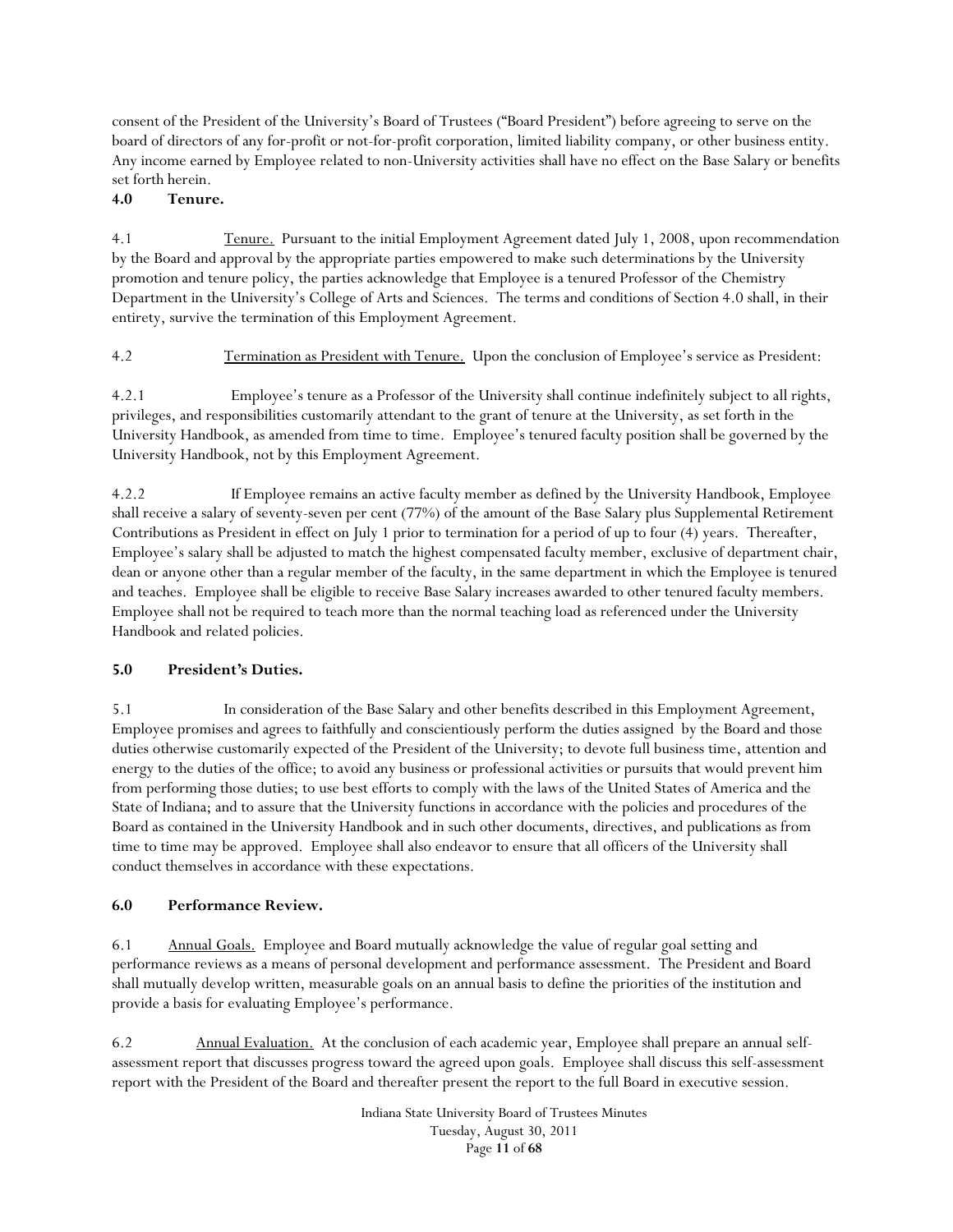Following discussions with the Employee, the full Board will meet in executive session outside of Employee's presence to discuss the self-assessment and formulate the Board's evaluation of his performance. The President of the Board will thereafter document the Board's evaluation of the Employee's performance in writing and discuss the evaluation with the Employee.

6.3 Expanded Reviews. The Board may, but shall not be obligated to, conduct an expanded review of the Employee's performance as President by engaging an outside consultant at its sole discretion.

6.4 Personnel File. All information, documents, and reports generated during Performance Review are deemed intra-agency, advisory, or deliberative material communicated for the purpose of decision making and as part of Employee's personnel file. No disclosure of the Personnel File or Performance Review documents may be occur without the express mutual consent of the parties except as required by state or federal law or pursuant to a court order. Employee has the right to review, respond, and submit proposed corrections (including written responses to any external findings submitted by an outside consultant retained to conduct an Expanded Review) to be included in the Personnel File or Performance Review documents and such submissions shall be included in Employee's Personnel File regardless of the Board's consent thereto.

#### **7.0 Termination and/or Non-Renewal.**

7.1 Resignation by Employee. Employee may terminate his employment as President of the University at any time upon not less than six (6) months written resignation notice to the Board, subject to any provisions herein that confer rights and benefits to Employee beyond the termination date, and effective on the date designated by Employee

7.2 Termination as President by Board. The Board may terminate Employee's employment as President of the University, with or without Cause, only upon such terms and at such times as provided herein.

7.2.1 The Board may terminate Employee's employment as President of the University, without Cause, upon six (6) months written notice to Employee. Upon termination as President of the University without Cause, the Employee's Base Salary, all benefits, and all other contractual rights expressed herein shall continue during the remainder of the term of this Agreement, unless the parties enter into any mutual agreement to revise or amend the Employment Agreement. After termination without Cause, absent mutual agreement otherwise, Employee's salary and benefits shall be paid consistent with the terms of Section 3.0 of this Employment Agreement (excepting Section 3.2, 3.3, 3.4, 3.5, 3.6, and 3.7 with regard to Discretionary Days) and Employee's duties and employment status shall be as defined in Sections 4.2 and 7.6 of this Agreement. In the event of termination of this Employment Agreement without cause, Employee shall not be subject to the reduction of Base Salary set forth in Section 4.2.2 until after June 30, 2016. In other words, if Employee is terminated without cause at any time during the term of this Agreement, Employee shall be entitled to the Base Salary in effect at the time of Termination outlined in Section 3.1, the vacation days outlined in Section 3.7, the Retiree Health Benefits outlined in Section 3.8, and the Supplemental Retirement Plan Contributions outlined in Section 3.9 in all respects as if he continued as President of the University until June 30, 2016. At the end of the term cited in Section 2.1 (i.e., June 30, 2016), whether by expiration of the Employee's service as President or following termination by the Board without cause at any time, and payment of all compensation referenced in this Section 7.2.1, Employee shall commence a Leave of Absence under the terms and conditions set forth in Section 7.6 (i.e., at 100% of Employee's then Base Salary and Supplemental Retirement Contributions in effect for July 1, 2015 and thereafter). Should Employee remain employed by the University as a tenured faculty member effective July 1, 2017, or thereafter, his compensation shall be determined by reference to Section 4.2.2.

7.2.2 The Board may, in its sole discretion and by majority vote, terminate Employee's service as President, or to suspend Employee as President, for Cause (as defined below and subject to the procedures described in Section 8 of this Employment Agreement), if Employee: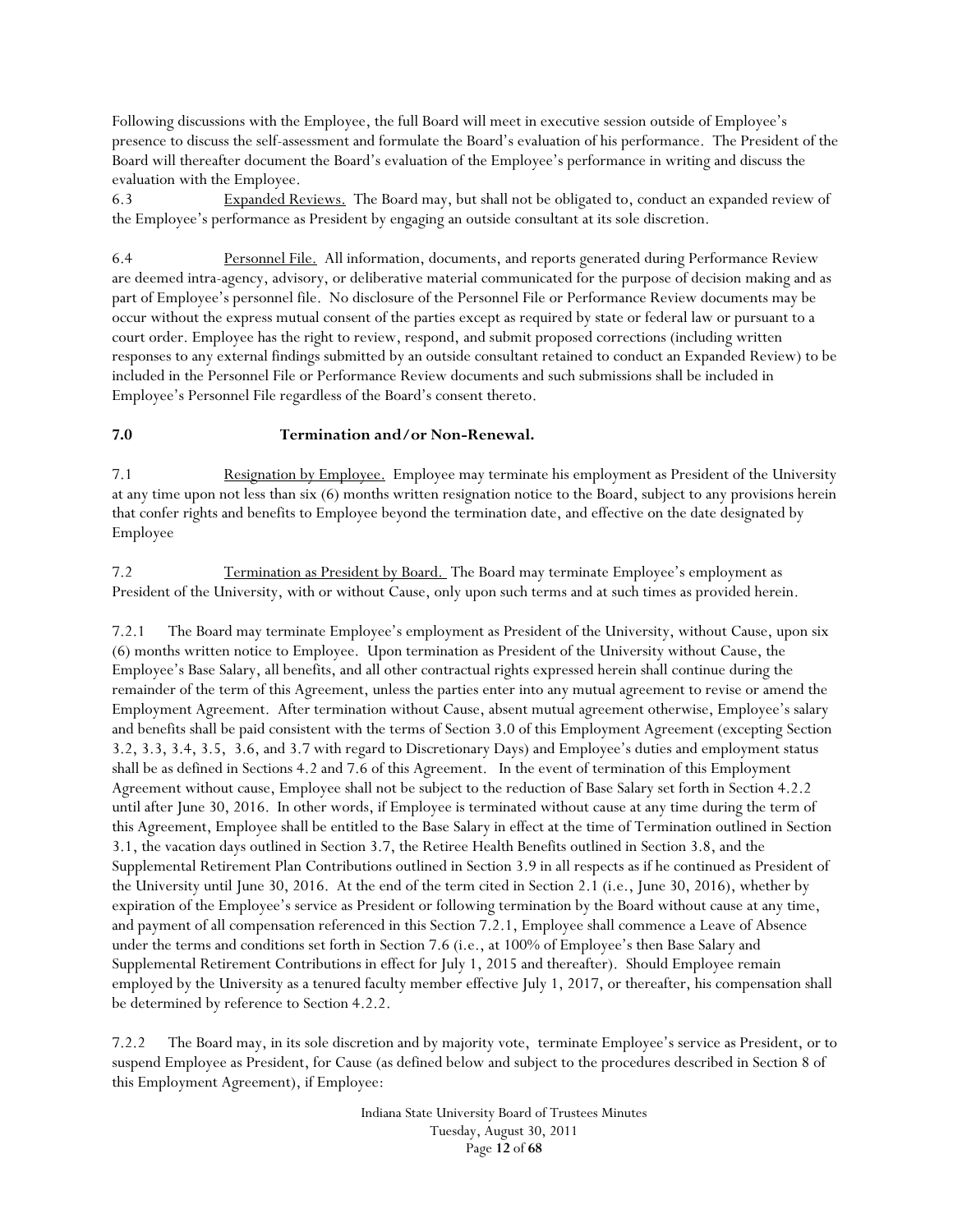7.2.2.1 Is convicted of, pleads guilty to, or enters a plea of *nolo contendere* to a felony or a crime of moral turpitude (for purposes of this agreement, the term "felony" shall mean only Class A, B, or C felony offenses described in the Indiana Code and any felony under the United States Code);

7.2.2.2 Has committed a material breach of this Agreement that substantially harms the University; or

7.2.2.3 Has committed gross negligence or willful malfeasance in the performance of his duties that substantially harms the University and is not remedied after fifteen (15) business days written notice thereof to Employee.

7.2.2.4 Engaging in activity that impedes Employee's ability to effectively perform the duties of the President, or that causes significant embarrassment to the University.

7.2.3 Employee shall be notified in writing of any termination initiated by the Board, whether with or without cause. If a proposed termination is for cause, the Board shall provide Employee written notice of its intent to suspend and/or terminate, including a detailed statement of its grounds for such action. Such notice shall not result in suspension of Base Salary or any benefit conferred by this Employment Agreement. Employee shall be entitled to compensation defined in this Agreement until the review and hearing process described in Section 8.0 of this Agreement, if exercised by Employee. This Employment Agreement may not be terminated until a final action by the Board consistent with Indiana law and the terms of this Agreement. Such termination with cause shall not result in suspension or termination of any provision of this Employment Agreement that expressly survives the termination of the agreement.

## 7.3 Termination In the Event of Death or Permanent Disability.

7.3.1 Termination for Death. In the event of the death of Employee during the term of this Agreement, the Agreement shall terminate as of the date of death. Employee's estate shall be paid a *pro rata* portion of the Base Salary to the date of death, and; all other accrued benefits to which Employee is entitled under this Employment Agreement and any benefit plans, insurance policies, or other benefits customarily provided to EAP university employees. If Employee dies during the term of this Employment Agreement, Employee's spouse shall have the right to continue to live in Condit House for a period of ninety (90) days.

7.3.2 Termination for Permanent Disability. If Employee is determined to be permanently disabled as defined herein, this Employment Agreement shall terminate effective on the date of permanent disability is determined and accepted by the Board, subject to any provisions that expressly survive termination of the agreement, and Employee shall receive all benefits to which he is entitled under the University's disability insurance plan. For purposes of this Agreement, "permanent disability" is defined as the Employee's inability to perform his essential duties as President with a reasonable accommodation for a total of one hundred eighty (180) days in any one year period. In the event of Employee's permanent disability during the term of this Agreement, Employee and his spouse shall have the right to continue to live in Condit House for a period of ninety (90) days from date permanently disability is determined and accepted by the Board.

7.4 Non-Renewal. In the event this Agreement expires without renewal or extension, the Employee's service as President shall terminate June 30, 2016. Continued employment of Employee at the University, if any at Employee's election, shall be governed by Section 4.2 of this Agreement and survive the termination of this Employment Agreement.

7.5 President Emeritus. Upon expiration of this Employment Agreement, Employee's voluntary termination without cause, or Board-initiated termination without cause, Employee shall be designated with the honorary title "President Emeritus," a title without responsibility or authority. This honorific may be withheld or

> Indiana State University Board of Trustees Minutes Tuesday, August 30, 2011 Page **13** of **68**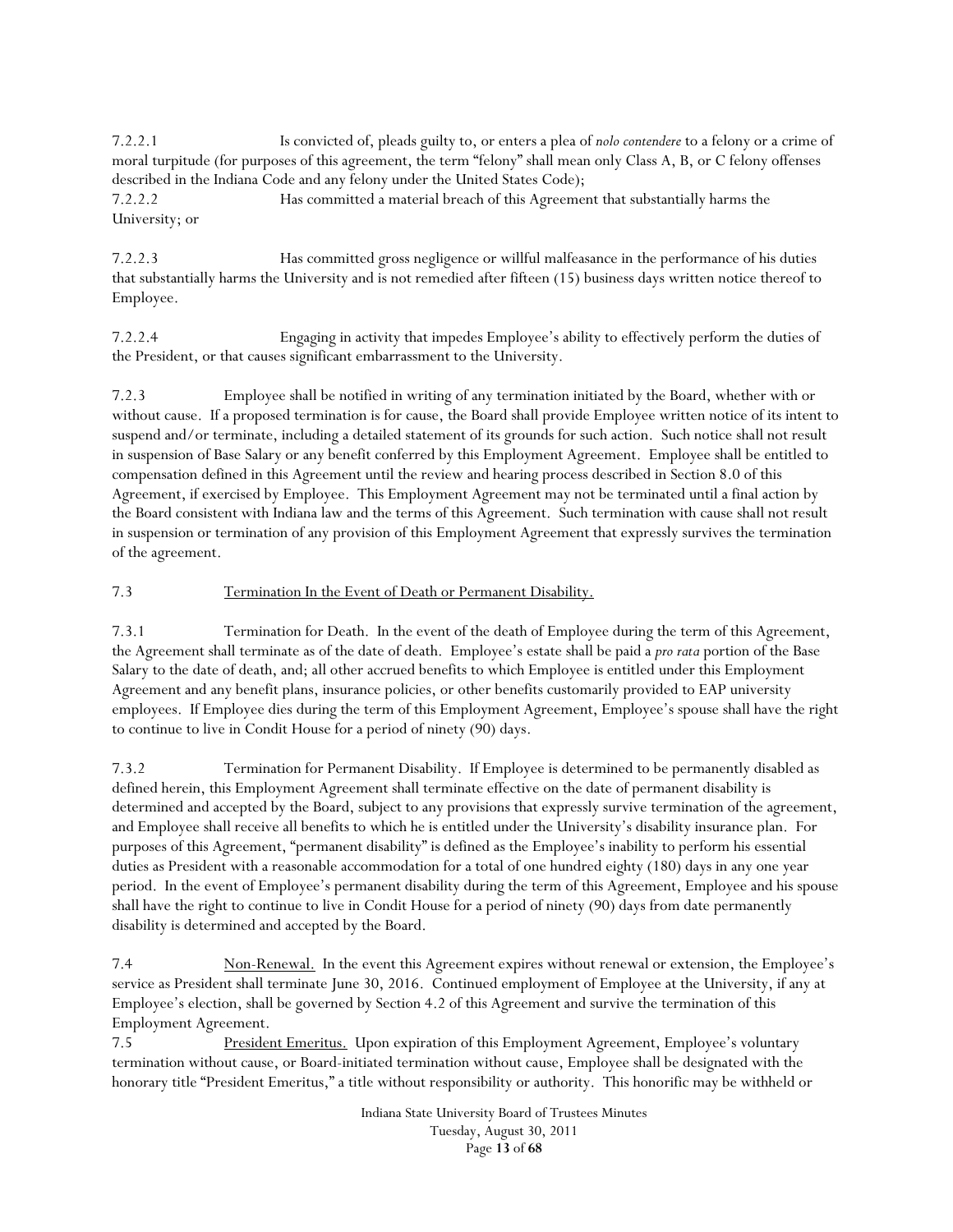suspended by the Board only if Employee is named President of another institution of higher learning, or violates any provision of Subsection 7.2.2. The board shall provide the President Emeritus with an office, appropriate administrative support and staff, and assigned tasks as mutually agreed upon between the Board and the President Emeritus.

7.6 Leave of Absence and Retention Incentive. If Employee voluntarily terminates this Employment Agreement or the Employment Agreement expires on June 30, 2016, and if Employee does not undertake employment elsewhere as a President of an institution of higher learning, Employee shall be granted a paid one (1) year leave of absence as follows:

| * Resignation or termination before 6/30/13                   | 77%     |
|---------------------------------------------------------------|---------|
| * Resignation or termination after 6/30/13 but before 6/30/14 | 85%     |
| * Resignation or termination after 6/30/14 but before 6/30/15 | 92%     |
| * Resignation or termination on or after 6/30/16              | $100\%$ |

The percentages reflect that portion of Employee's Base Salary plus Supplemental Retirement Contributions effective July 1 prior to termination or expiration of the Employment Agreement that the University will pay in leave of absence compensation. Employee shall be entitled to all other benefits described herein that are in effect on the effective date of termination or expiration of the Employment Agreement with the exception of housing at Condit House.

## **8.0 Suspension, Review and Hearing.**

8.1 Suspension. The President of the Board, with the concurrence of the Board, has the authority to order the temporary suspension of Employee as President of the University for the causes identified in Section 7.2.2. Employee may be temporarily suspended with pay until either the review and hearing process described in Section 8.2 or Employee executes and delivers a written waiver of the right to a review and hearing. After a review and hearing and/or the written waiver of Employee's review and hearing rights, the Board, by majority vote, may make the suspension permanent and without compensation.

8.2 Review and Hearing. Employee, upon written request, has the right to a review and hearing relative to a temporary or proposed suspension as described herein before the full Board. Such review and hearing shall be considered a personnel matter and, therefore, not to be conducted in a public meeting except with the consent of both Employee and the Board. All applicable laws and procedures pertinent to the business of the Board shall be effect, including a requirement that a quorum of the Board be present and participate in any such review and hearing.

8.2.1 Upon written receipt of Employee's written request for a review and hearing, the Board shall provide Employee a written notice of the time and place of hearing not less that fifteen (15) days notice in advance. Employee is entitled to attend the review and hearing, be heard on the matters addressed in any written notice of temporary or proposed suspension, and be notified in writing of the Board's actions with respect to the temporary or proposed suspension;

8.2.2 Within ten (10) days following the hearing, the Board shall provide written notice to Employee of its decision regarding termination for Cause;

8.2.3 If, after any such review and hearing, the Board elects to terminate Employee's services as President of the University, Employee shall be entitled to continued employment and salary as is set forth in Section 4.2 of this Agreement.

> Indiana State University Board of Trustees Minutes Tuesday, August 30, 2011 Page **14** of **68**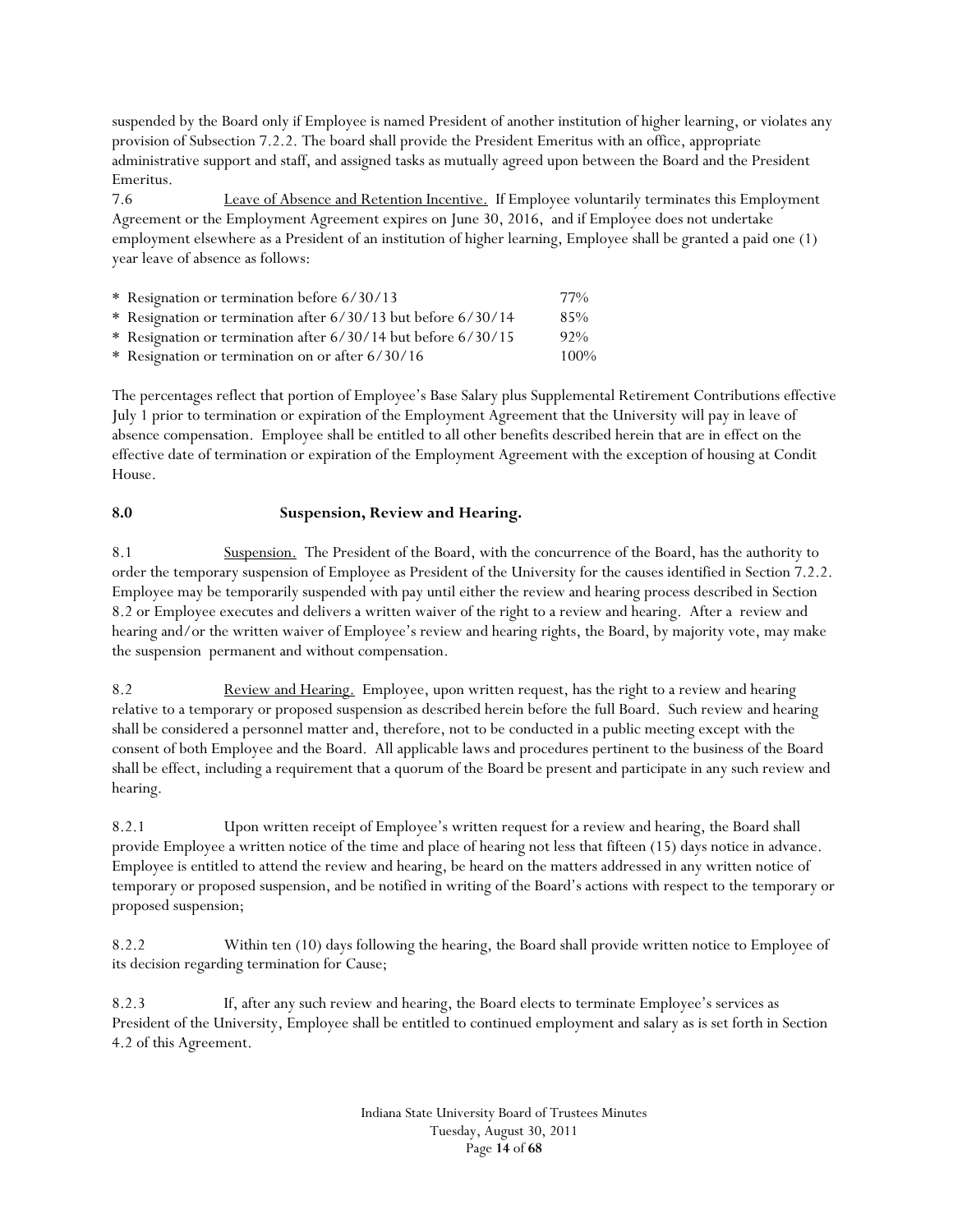#### **9.0 Mediation and Dispute Resolution.**

For any claim that Employee has against the University or any of its trustees, officers, employees, or agents, Employee shall provide written notice of such claim to the University within one hundred (180) days of accrual of the claim, providing details of the nature of the claim and the relief sought. The parties agree that any controversy or claim that either party may have against the other arising out of or relating to the construction, application or enforcement of this Agreement, as well as any controversy or claim based upon the alleged breach of any legal right relating to or arising from Employee's employment and/or termination of his employment, shall be submitted to non-binding mediation. The Indiana Rules of Alternative Dispute Resolution shall apply to any such mediation session, including the confidentiality provisions of those rules. Within fifteen (15) days after delivery of a written notice of request for mediation from one party to the other, the parties shall mutually agree upon a mediator certified by the Indiana Supreme Court to conduct such proceedings, which shall be conducted in Indianapolis, Indiana, absent mutual agreement otherwise. The costs of the mediation shall be borne by the University. In the event that the parties are unable to resolve a dispute without litigation, any lawsuit must be filed by either party against the other within one (1) year of accrual of the claim. Any lawsuit will be adjudicated by a trial judge without a jury.

#### **10.0 Governing Law**

This Agreement shall be governed and construed exclusively in accordance with the laws and rules of the State of Indiana, subject to the mediation provisions contained herein. The parties to this Agreement specifically consent to the jurisdiction of the courts of Indiana over any action arising out of or related to this Agreement.

#### **11.0 Severability.**

If any provision of this Agreement shall be determined to be void, invalid, unenforceable, or illegal for any reason, it shall be ineffective only to the extent of such prohibition, and the validity and enforceability of all the remaining provisions shall not be affected. The parties agree that the covenants and obligations of the parties contained herein shall be independent of each other, and the performance of any obligation arising hereunder is not conditioned upon the performance of any other obligation.

#### **12.0 Binding Effect.**

The obligations and duties of Employee shall be personal and not assignable or delegable in any manner whatsoever. This Agreement shall be binding upon and inure to the benefit of Employee and his executors, administrators, heirs, successors, and permitted assigns, and upon the University and its successors and assigns.

#### **13.0 Entire Agreement**.

This Agreement constitutes the entire agreement and understanding of the parties with respect to their subject matter and supersedes all prior verbal and/or written negotiations, discussions, correspondence, communications, understandings, and agreements between the parties relating to the subject matter thereof. This Agreement shall not be amended, modified, or changed other than by express written agreement of Employee and the University.

#### **14.0 Advice of Counsel.**

Employee acknowledges that he has been provided with the opportunity to review this document with legal counsel of his choice prior to executing this Agreement. Employee enters into this Agreement of his own free will, with full appreciation of the legal effect of this Agreement, and in consideration of the mutual covenants and conditions contained herein.

> Indiana State University Board of Trustees Minutes Tuesday, August 30, 2011 Page **15** of **68**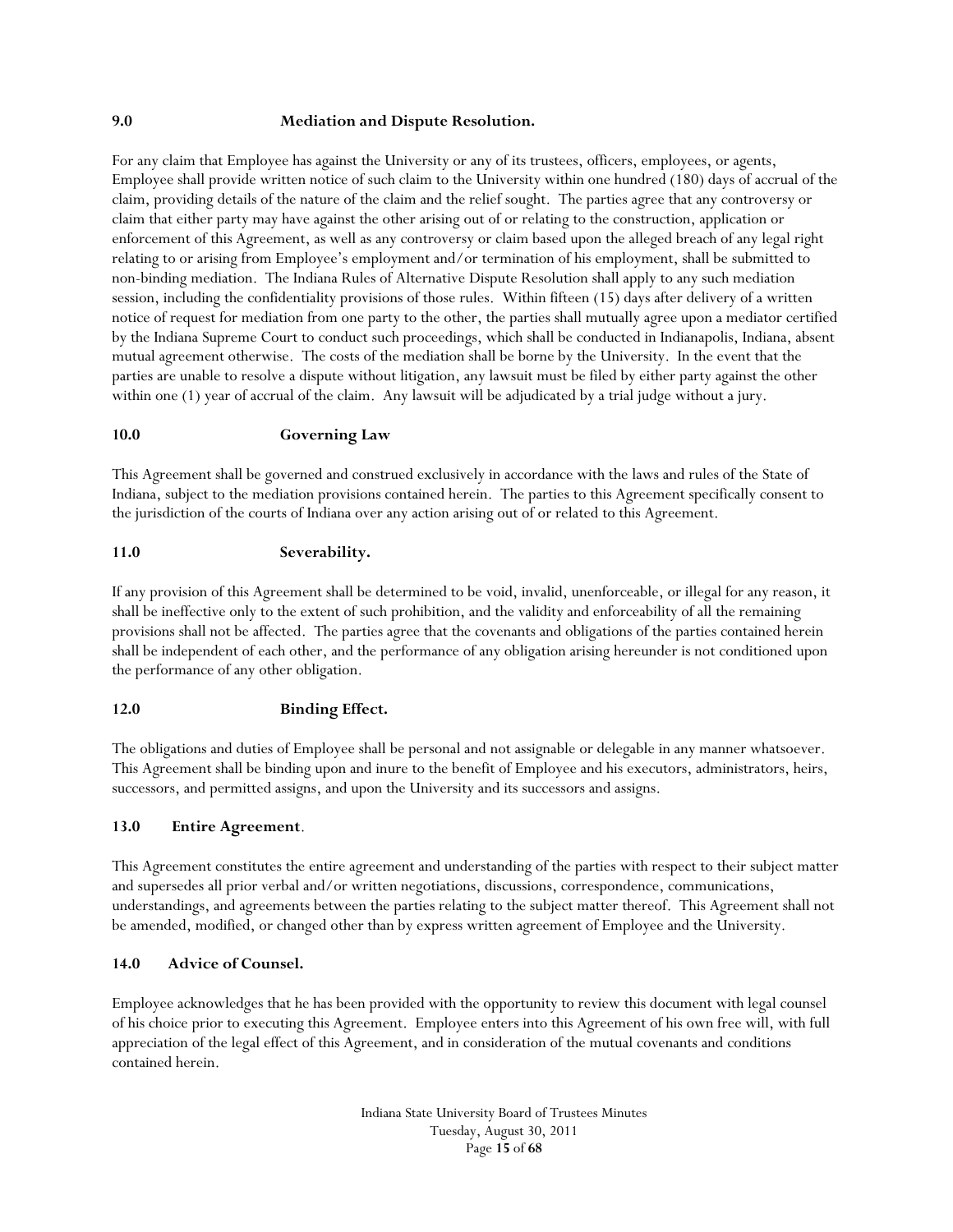#### **15.0 Notices**

Any notices required or permitted to be given under this Agreement shall in writing and sent by United States mail to the last known residential address in the case of Employee, or the Office of Legal Affairs, Indiana State University, Terre Haute, IN 47809 in the case of the University.

### **16.0 Counterparts**

This Agreement may be executed in one or more counterparts, each of which shall be deemed an original but all of which shall constitute but one of the same instrument. Signatures delivered by facsimile and by email will be deemed to be original signatures for all purposes, including for purposes of applicable Rules of Evidence.

### **17.0 Section Headings; Interpretation.**

The Section headings contained in this Agreement are solely for convenience of reference and shall not affect the meaning or interpretation of this Agreement or of any term or provision hereof. Each party has reviewed and participated in drafting and revising this Agreement, and the normal rule of construction that any ambiguity is to be resolved against the drafting party shall not be employed in the interpretation of this Agreement.

### **18.0 Waiver of Default or Breach.**

Waiver by the Board of a breach of any provision of this Agreement by Employee shall not operate or be construed as a waiver of any subsequent breach.

**IN WITNESS WHEREOF,** Employee and the authorized representative of the Board have executed this Agreement as of the date first above written, and this Agreement shall become valid and enforceable upon approval of the same by the Board in a public meeting of the same.

\_\_\_\_\_\_\_\_\_\_\_\_\_\_\_\_\_\_\_\_\_\_\_\_\_\_\_\_\_\_ \_\_\_\_\_\_\_\_\_\_\_\_\_\_\_\_\_\_\_\_\_\_\_\_

 $\overline{\phantom{a}}$  ,  $\overline{\phantom{a}}$  ,  $\overline{\phantom{a}}$  ,  $\overline{\phantom{a}}$  ,  $\overline{\phantom{a}}$  ,  $\overline{\phantom{a}}$  ,  $\overline{\phantom{a}}$  ,  $\overline{\phantom{a}}$  ,  $\overline{\phantom{a}}$  ,  $\overline{\phantom{a}}$  ,  $\overline{\phantom{a}}$  ,  $\overline{\phantom{a}}$  ,  $\overline{\phantom{a}}$  ,  $\overline{\phantom{a}}$  ,  $\overline{\phantom{a}}$  ,  $\overline{\phantom{a}}$ 

#### **INDIANA STATE UNIVERSITY EMPLOYEE**

By: Michael J. Alley Daniel J. Bradley, Ph.D, P.E. President, Indiana State University Board of Trustees

Date Date Date

Attest: \_\_\_\_\_\_\_\_\_\_\_\_\_\_\_\_\_\_\_\_\_\_\_

Signature

 $\frac{1}{2}$  ,  $\frac{1}{2}$  ,  $\frac{1}{2}$  ,  $\frac{1}{2}$  ,  $\frac{1}{2}$  ,  $\frac{1}{2}$  ,  $\frac{1}{2}$  ,  $\frac{1}{2}$  ,  $\frac{1}{2}$  ,  $\frac{1}{2}$  ,  $\frac{1}{2}$  ,  $\frac{1}{2}$  ,  $\frac{1}{2}$  ,  $\frac{1}{2}$  ,  $\frac{1}{2}$  ,  $\frac{1}{2}$  ,  $\frac{1}{2}$  ,  $\frac{1}{2}$  ,  $\frac{1$ Printed Name

 $\frac{1}{2}$  ,  $\frac{1}{2}$  ,  $\frac{1}{2}$  ,  $\frac{1}{2}$  ,  $\frac{1}{2}$  ,  $\frac{1}{2}$  ,  $\frac{1}{2}$  ,  $\frac{1}{2}$  ,  $\frac{1}{2}$  ,  $\frac{1}{2}$  ,  $\frac{1}{2}$  ,  $\frac{1}{2}$  ,  $\frac{1}{2}$  ,  $\frac{1}{2}$  ,  $\frac{1}{2}$  ,  $\frac{1}{2}$  ,  $\frac{1}{2}$  ,  $\frac{1}{2}$  ,  $\frac{1$ Title

> Indiana State University Board of Trustees Minutes Tuesday, August 30, 2011 Page **16** of **68**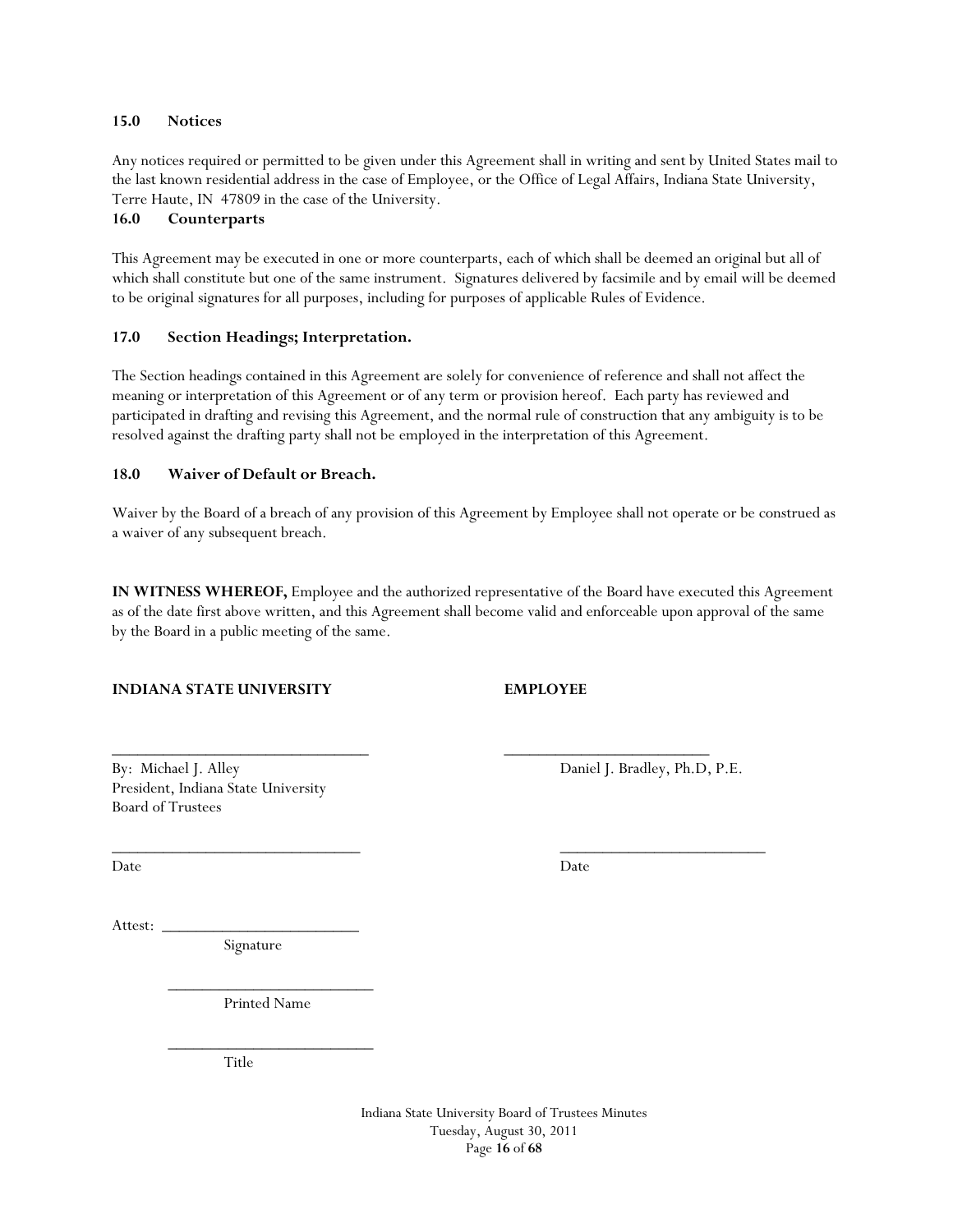Recommendation: Approval of the employment agreement for President Bradley.

On a motion by Mr. Minas, seconded by Mr. Lowery, the recommendation was approved.

# **Item (IV)(a)(iii): Modification of Faculty Appointment, Promotion, and Tenure Policies, Handbook Section 305**

To bring consistency to the terminology used for faculty appointments, the University seeks approval to adopt the following definitions. The current University Handbook language will be modified to reflect the new definitions.

Proposed definitions:

- I. Regular Faculty
- Tenured and Tenure-Track
- Instructor
- o 15 hours of instruction or equivalent each semester
- o 2-5 year contracts
- o rolling appointment
- II. Temporary Faculty
- Full-Time Lecturer
- o 15 hours of instruction or equivalent each semester
- o 1-year contract or 1-semester contract
- Part-Time Lecturer
- o 3-12 hours of instruction

**Recommendation:** Modification of Section 305.

On a motion by Mr. Lowery, seconded by Ms. Tucker, the recommendation was approved.

# **Item (IV)(a)(iv): Modification of Staff Benefit Programs, Retirement Benefits, and Fee Waivers & Awards, University Handbook sections 510, 535 and 555**

A committee of Tenured and Tenure-Track Faculty, Non-Tenured and Non-Tenure-Track Faculty, and Staff worked last academic year to review the benefits currently received by Non-Tenure-Track Faculty (*New Terminology: Regular Faculty - Instructors and Temporary Faculty*). In order to attract and retain qualified faculty in Non-Tenure-Track positions, the University seeks approval to expand the benefits received by Non-Tenure-Track faculty effective August 1, 2011 as follows. The current University Handbook language will be modified to reflect the benefit changes.

Proposed benefit changes:

Indiana State University Board of Trustees Minutes Tuesday, August 30, 2011 Page **17** of **68**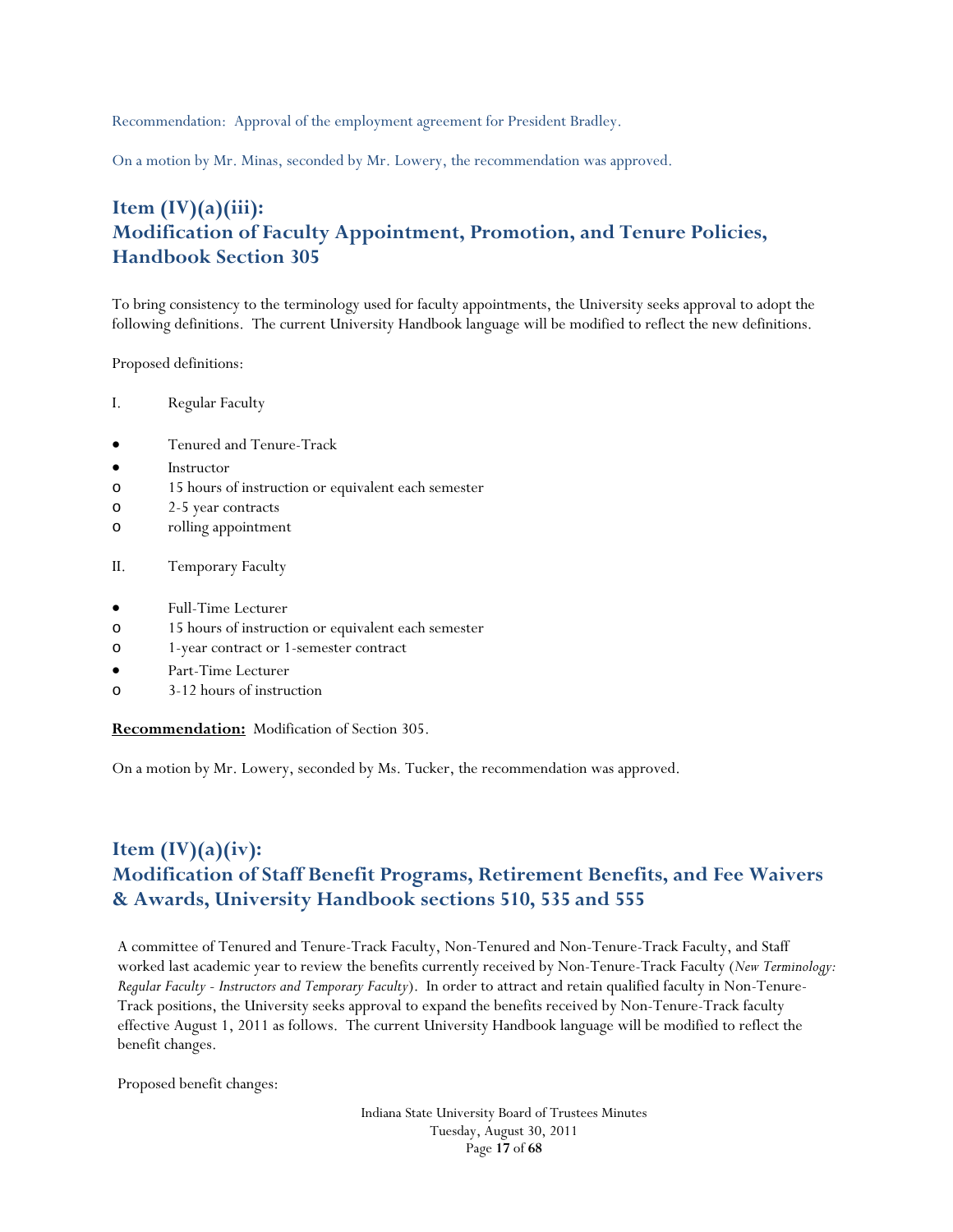*Regular Faculty: Instructors* teaching 15 hours or equivalent each semester on a 2-5 year contract shall have their benefits expanded from the current Health Insurance, Life Insurance, Sick Leave, and Tuition Waivers for self to include the following additional benefits: Disability, Tuition Waivers for spouse/partner and dependent child, and TIAA/CREF contribution.

**Recommendation:** Modification of Handbook Sections 510, 535 and 555.

On a motion by Mr. Campbell, seconded by Mr. Minas, the recommendation was approved.

# Item  $(IV)(a)(v)$ : **Establishment of Emeritus/Emerita Faculty Status Policy**

On January 20, 2011, Faculty Senate passed the following policy:

Tenured faculty members who have provided at least 15 years of continuous honorable service to Indiana State *shall*  be awarded the title of *Emeritus/Emerita* upon retirement from the university unless the immediate supervisor prior to the individual's retirement presents significant cause for denial. In most cases the immediate supervisor is the chair of the retiree's academic unit. The petition for denial of *Emeritus/a* status must be presented in writing to the dean of the college in which the retiree served and approved by the dean and faculty governance body of that college.

Tenured faculty members who have provided at least 10 years of continuous honorable service to Indiana State University may, upon nomination from the Department Chair, be awarded the title of *Emeritus/Emerita* upon retirement.

In *truly exceptional* cases, faculty members with fewer than 10 years of honorable service to Indiana State University may, upon nomination from the department chair and approval by the college dean and college governance body, be granted the title Emeritus/Emerita upon retirement.

Title *Emeritus/Emerita* would normally follow the regular professional title, as in "Professor Emeritus of History." Once emeritus status has been conferred, such faculty will be encouraged to continue scholarly pursuits and enjoy continued participation in University activities; they also will be offered laboratory and office space, as available, on campus. They will retain continued library privileges and ISU e-mail accounts.

**Recommendation:** Approval of Emeritus/Emerita Status policy.

On a motion by Mr. Baesler, seconded by Mr. Lowery, the recommendation was approved.

# **Item (IV)(a)(vi): Child Care Fee Increases for 2011-2012**

The Child Care Center proposes fee increases for the 2011-2012 fiscal year. This increase will assist in anticipated increases in salaries, wage-related benefits, and facilities.

The proposal has been approved and endorsed by the Department of Elementary, Early, and Special Education, the Dean of the Bayh College of Education, and has the support of the Provost and Vice President for Academic Affairs.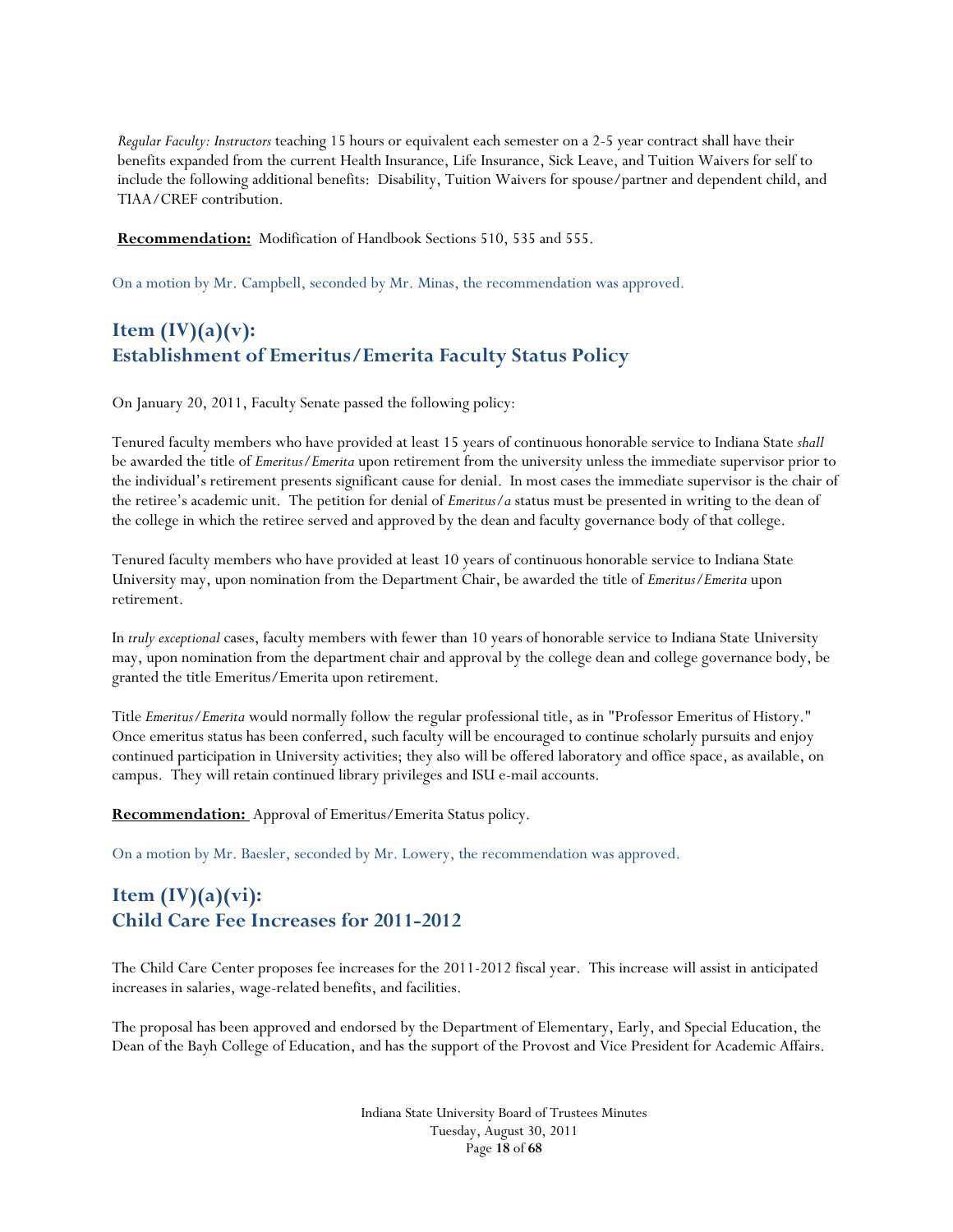|                                                  | <b>FULL TIME</b>                            |       | PART TIME<br>(less than 25 hours per week) |           |
|--------------------------------------------------|---------------------------------------------|-------|--------------------------------------------|-----------|
| Yearly<br>Income                                 | Infants<br>Toddlers<br>3-5 Years<br>2 Years |       | Infants<br>Toddlers<br>2 Years             | 3-5 Years |
| \$50,000<br>and<br><b>NON ISU</b>                | \$165                                       | \$160 | \$120                                      | \$115     |
| \$25,000<br>$\overline{\phantom{a}}$<br>\$49,999 | \$150                                       | \$145 | \$115                                      | \$105     |
| \$10,001<br>$\overline{\phantom{a}}$<br>\$24,999 | \$140                                       | \$130 | \$100                                      | \$100     |
| Under<br>\$10,000                                | \$110                                       | \$100 | \$90                                       | \$85      |

Current Child Care Fees

Proposed FY12 Child Care Fees

|                                                  |                                             |       | <b>PART TIME</b>               |           |
|--------------------------------------------------|---------------------------------------------|-------|--------------------------------|-----------|
|                                                  | <b>FULL TIME</b>                            |       | (less than 25 hours per week)  |           |
| Yearly<br>Income                                 | Infants<br>Toddlers<br>3-5 Years<br>2 Years |       | Infants<br>Toddlers<br>2 Years | 3-5 Years |
| \$50,000<br>and<br><b>NON ISU</b>                | \$175                                       | \$170 | \$130                          | \$125     |
| \$25,000<br>$\overline{\phantom{a}}$<br>\$49,999 | \$160                                       | \$155 | \$125                          | \$115     |
| \$10,001<br>$\overline{\phantom{a}}$<br>\$24,999 | \$150                                       | \$140 | \$110                          | \$110     |
| Under<br>\$10,000                                | \$120                                       | \$110 | \$100                          | \$95      |

**Recommendation:** Approve Child Care Center fee increases for the 2011-2012, effective August 26, 2011.

On a motion by Mr. Lowery, seconded by Mr. Minas, the recommendation was approved.

# **Item (IV)(a)(vii): Physician's Assistant Seat Fee**

The Department of Applied Medicine and Rehabilitation and the College of Nursing, Health and Human Services has identified the need to secure a commitment from prospective students in the Physician's Assistant Program (MS), and

> Indiana State University Board of Trustees Minutes Tuesday, August 30, 2011 Page **19** of **68**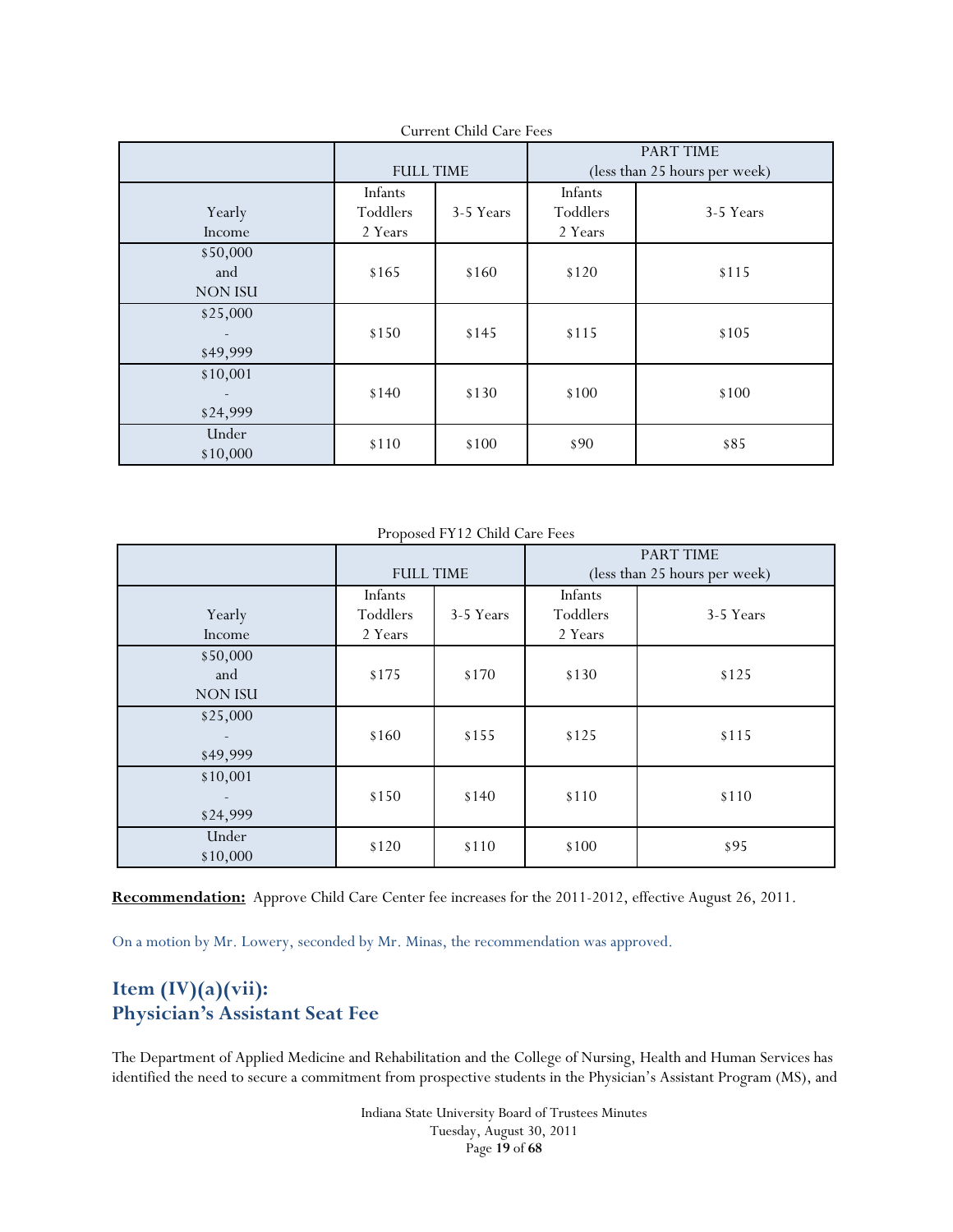as such, proposes a non-refundable matriculation fee of \$500 to be required of students admitted to the program. The fee will be used to cover non-equipment costs for the program, as well as guaranteeing the student's place in the admitted cohort. The fee is common practice in PA programs due to the high demand for placement in an accredited program.

**Recommendation:** Approval of the proposed \$500 matriculation fee effective with those students admitted to the fall 2011 Physician's Assistant Program (MS) cohort.

On a motion by Ms. Tucker, seconded by Mr. Campbell, the recommendation was approved.

# **Item (IV)(a)(viii): Sale of Real Estate**

Two parcels of University owned property located at 823 and 827 North 5<sup>th</sup> Street in Terre Haute, Indiana have been previously declared surplus by the Indiana State University Board of Trustees. Three appraisers were appointed by the Governor of the State of Indiana to appraise such property for sale. Sealed bids were solicited by a public notice to bidders. One bid was received at the appraised value of \$30,000.

**Recommendation:** Approval of the following sale of real estate to SAE Financial and Housing Corporation for appraised value of \$30,000 with conveyance of property subject to certain deed restrictions:

 823 N. 5th Street: 84-06-21-226-008.000-002: John Sibley Sub N-1/2 Lot 49 827 N. 5th Street: 84-06-21-226-005.000-002: John Sibley Sub S-1/2 W Lot 50

On a motion by Mr. Baesler, seconded by Mr. Campbell, the recommendation was approved.

# Item  $(IV)(a)(ix)$ : **Off Campus Housing Pre-Development Agreement**

The 2009 Strategic Plan calls for the development of student housing in downtown Terre Haute to create a positive impact on the retail environment and offer more market friendly options to upper level students. The University recently issued a Request for Qualifications (RFQ) to identify potential developers with an interest in developing offcampus housing located in the downtown area. After a review of submitted qualifications, the University wishes to enter into an agreement with Thompson-Thrift Development, Inc. to allow for pre-development and planning services.

**Recommendation:** Authorization for the Treasurer of the Board of Trustees to engage Thompson-Thrift Development, Inc. to provide pre-development and planning services for off-campus housing in the downtown area of Terre Haute as described in the pre-development agreement shown below and to negotiate master lease terms, subject to the approval of the Board of Trustees and the State of Indiana:

On a motion by Ms. Tucker, seconded by Mr. Baesler, the recommendation was approved.

### **PRE-DEVELOPMENT AND PLANNING AGREEMENT**

 THIS PRE-DEVELOPMENT AND PLANNING AGREEMENT (hereinafter referred to as the "Agreement") is made and entered into this \_\_\_\_\_ day of \_\_\_\_\_\_\_\_\_\_\_\_\_\_\_\_, 2011, by and between **THOMPSON THRIFT DEVELOPMENT, INC.**, an Indiana Corporation (hereinafter referred to as "TTD"), located at 901 Wabash Ave.,

> Indiana State University Board of Trustees Minutes Tuesday, August 30, 2011 Page **20** of **68**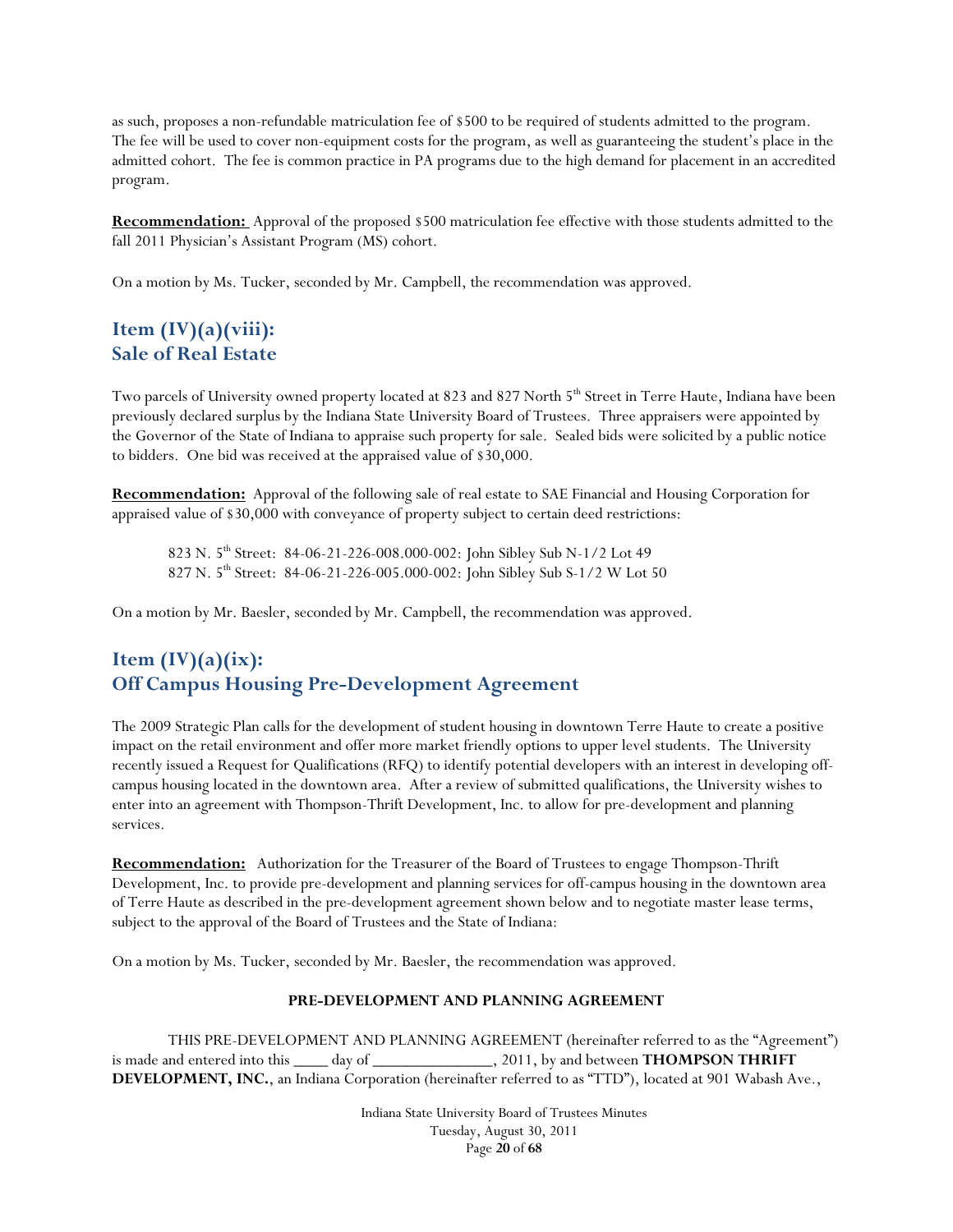Suite 300, Terre Haute, IN 47807 and **INDIANA STATE UNIVERSITY** an Institution of Higher Education organized and existing under the laws of the State of Indiana and doing business at 200 North Seventh Street, Terre Haute, Indiana 47809 (hereinafter referred to as "ISU").

### **RECITALS:**

 WHEREAS, ISU would like for TTD to assist with various pre-development and planning services for the development of student housing and related uses that support the educational mission of ISU (hereinafter referred to as "Potential Development Sites").

 WHEREAS, TTD is qualified to assist with pre-development and planning services on Potential Development Sites and agrees to abide by the terms and conditions of this Agreement; and

 NOW, THEREFORE, in consideration of the foregoing, and other good and valuable consideration, the receipt and sufficiency of which is hereby acknowledged, the parties hereby agree as follows:

#### **Article I**

#### **Scope of Work**

Section 1.1. TTD, as agent for ISU, shall oversee and coordinate pre-development and planning services relating to Potential Development Sites in accordance with the provisions of this Agreement.

Section 1.2. In the performance of its obligations under this Agreement, TTD shall, on behalf of ISU, engage, retain, contract with, supervise, coordinate, and discharge all persons reasonably required to assist with such predevelopment and planning services, as set forth in the Scope of Work attached hereto and incorporated herein as "Exhibit B."

Section 1.3. This Agreement does not include or address professional services such as legal, engineering, or construction services. The parties hereto shall negotiate a separate agreement for any such professional services.

#### **Article II**

#### **ISU's Costs**

Section 2.1. ISU shall be solely responsible for all costs and expenses incurred in locating Potential Development Sites, including related costs and expenses of TTD. This shall include any and all direct or indirect expenses incurred by TTD in connection with the Potential Development Sites, such as earnest money, architectural fees, engineering fees, soil and environmental testing, surveys, legal, travel, overnight shipping, and other administrative costs (collectively referred to as "Potential Development Site Costs"). Potential Development Site Costs shall be expressly authorized in writing by ISU before such costs are incurred by TTD via a Work Authorization Form as shown in "Exhibit B."

Section 2.2. All Potential Development Site Costs shall be paid as follows:

(i) If a lease agreement between ISU and TTD relating to development of any Potential Development Site is executed then the Potential Development Site Costs that have been incurred by TTD on behalf of ISU under the terms of this Agreement shall be amortized in such lease agreement and included in the base rent of such lease agreement and shall not be due and owing by ISU to TTD under the terms of this Agreement;

> Indiana State University Board of Trustees Minutes Tuesday, August 30, 2011 Page **21** of **68**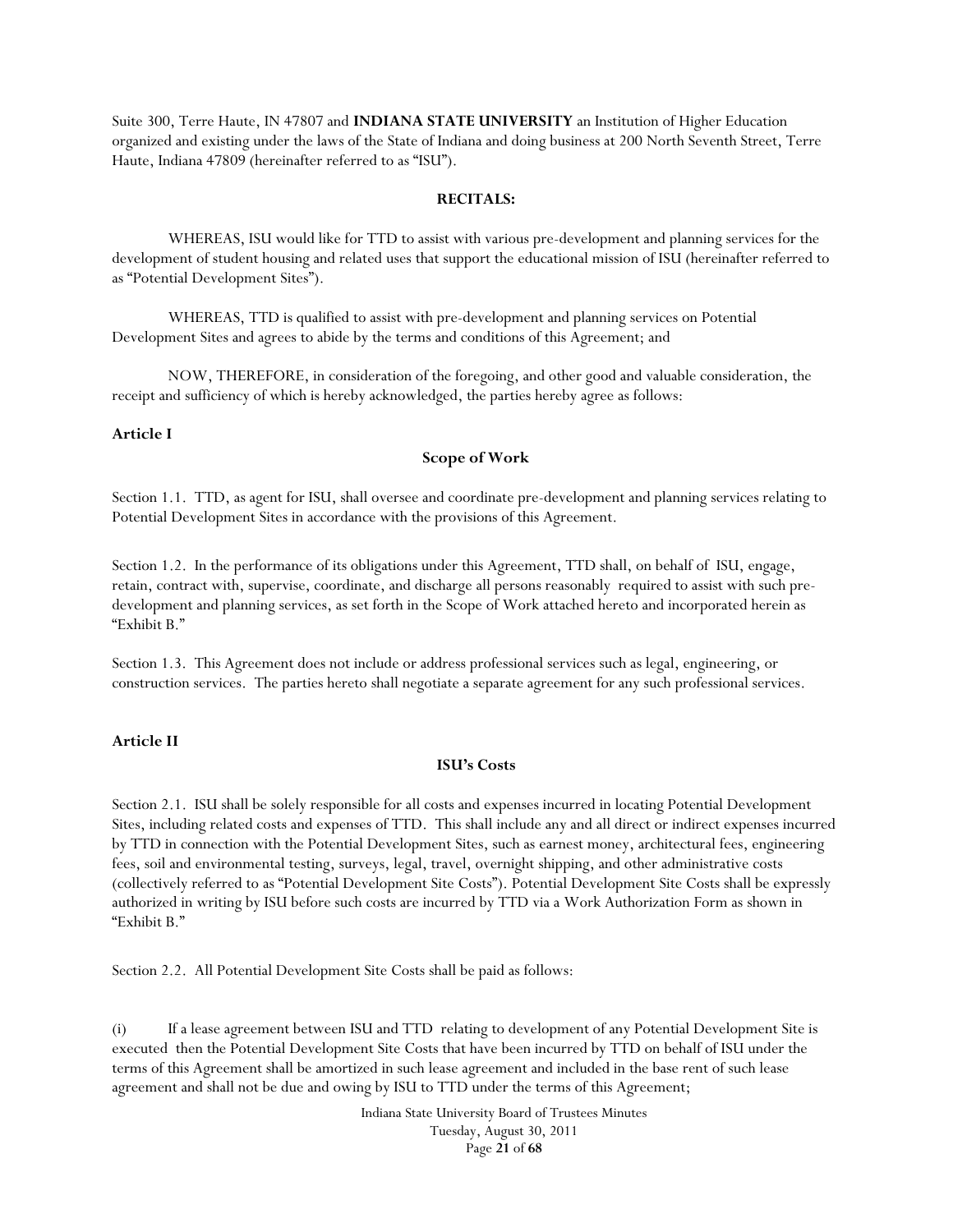(ii) If no lease agreement is executed, then ISU agrees to pay TTD in accordance with Article VI below; or (iii) Within one hundred eighty (180) days of TTD invoicing ISU for any Potential Development Site Costs that have been incurred by TTD. If a lease is executed after Potential Development Site Costs are paid by ISU under this Sub-Section 2.2(iii), then TTD shall repay to ISU such amounts, and such amounts shall be treated under Sub-Section 2.2(i), above.

#### **Article III**

#### **Pre-Development Schedule**

Section 3.1. TTD shall prepare and amend from time to time a schedule for the pre-development ("Predevelopment Schedule") of any Potential Development Site, such Predevelopment Schedule to include: reasonable dates for completion of title work, surveying, soil investigations, environmental investigations, any changes in zoning, engineering services, and architectural services.

Section 3.2. ISU hereby authorizes TTD to commence due diligence for any Potential Development Site upon execution of this Agreement by both parties. Due diligence to include, but not be limited to title, survey, environmental, and government approvals.

#### **Article IV**

#### **Indemnification**

Section 4.1. ISU shall indemnify and hold TTD harmless from and against all liabilities, costs, damages, and expenses (including without limitation intended, reasonable attorney fees, disbursements, and amounts paid in settlement of claims) incurred by TTD in connection with the development of the Potential Development Sites. However, this Section 4.1 shall not apply to acts of negligence or of gross negligence on the part of TTD, including its owners, agents, employees, or contractors.

#### **Article V**

#### **Disclaimer of Liability**

Section 5.1. No warranties or representations have been made by TTD concerning any Potential Development Site, including without limitation intended, the economic, legal, or physical feasibility of any Potential Development Site, or the merchantability, fitness or suitability of such Potential Development Site. TTD hereby disclaims any implied warranty or representation concerning any Potential Development Site, including without limitation intended, those aspects described in the immediately preceding sentence. However, ISU shall be able to rely on the professional advice of TTD, and this Section 5.1 is not intended to disclaim any liability relating to professional advice rendered by TTD regarding any Potential Development Site.

#### **Article VI**

#### **Termination**

Section 6.1. In the event that ISU determines development of the Potential Development Site is not feasible, then ISU may cancel this Agreement at any time and without any damages or penalties owing to TTD by giving fifteen (15) days written notice of such cancellation to TTD. If this Agreement is canceled by ISU, then TTD shall be entitled to

> Indiana State University Board of Trustees Minutes Tuesday, August 30, 2011 Page **22** of **68**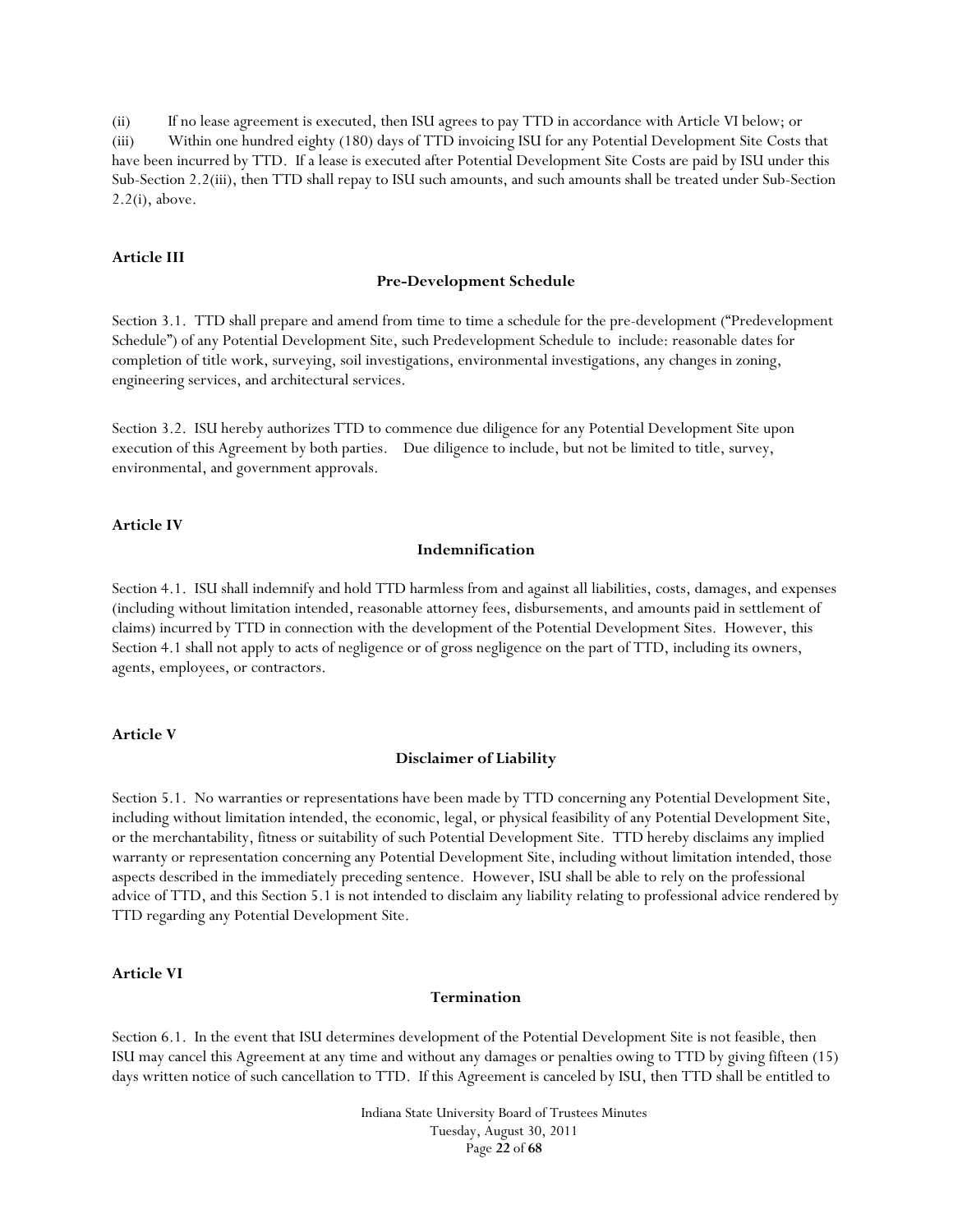reimbursement for all authorized costs that have been incurred by TTD on behalf of ISU under a Work Authorization Form executed by ISU prior to the date notice of termination under this Section 6.1 has been provided.

### **Article VII**

#### *Miscellaneous*

**Section 7.1**. Neither this Agreement, nor any of the rights or duties hereunder may be assigned or delegated to any other person or entity by either party to this Agreement without the express written consent of the other party.

**Section 7.2.** Any and all notices or other communications required or permitted by this Agreement or by law to be served on, given to, or delivered to either party to this Agreement by the other party shall be in writing and shall be deemed duly served, given, or delivered when personally delivered to the party to whom it was addressed or in lieu of personal service, when deposited in the United States Mail, postage pre-paid, addressed to ISU or to TTD at the addresses first above written. Either party may change its address for the purposes of notice under this Section 7.2 by giving written notice of the change to the other party in the manner provided in this Section.

**Section 7.3.** This Agreement constitutes the sole and only agreement between ISU and TTD relating to the Potential Development Sites and correctly sets forth the rights, duties and obligations of each to the other as of the latest date of execution hereof. Any prior agreements, promises, negotiations, or representations not expressly incorporated herein shall be of no force or effect.

**Section 7.4.** This Agreement shall be construed under and in accordance with the laws of the State of Indiana and all obligations of the parties created hereunder shall be performed in Vigo County, Indiana.

**Section 7.5.** Should any provision of this Agreement require judicial interpretation, it is agreed that the court interpreting or construing the same shall not construe this Agreement against one party more strictly by reason of the rule of interpretation that a document is to be construed more strictly against the other party, though it or its agent prepared the same, it being agreed that the agents of each party have participated in the preparation of this Agreement and that each party hereto consulted with independent legal counsel of its own selection or had the opportunity to consult with such legal counsel prior to the execution of this Agreement.

**Section 7.6.** TTD and ISU have taken, or will take prior to execution, all necessary action to enter into and bind the parties to this Agreement, as well as any other instruments that may be required hereunder, such as Work Orders.

**Section 7.7.** This Agreement may be signed in one or more counterparts or duplicate signature pages with the same force and effect as if all required signatures were contained in a single original instrument. Any one or more such counterparts or duplicate signature pages may be removed from any one or more original copies of this Agreement and annexed to other counterparts or duplicate signature pages to form a completely executed original instrument.

**Section 7.8.** This Agreement cannot be changed nor can any provision of this Agreement, or any right or remedy of any party, be waived orally. Changes and waivers can only be made in writing and the change or waiver must be signed by the party against whom the change or waiver is sought to be enforced. Any waiver of any provision of this Agreement, or any right or remedy, given on any one or more occasions shall not be deemed a waiver with respect to any other occasion.

> Indiana State University Board of Trustees Minutes Tuesday, August 30, 2011 Page **23** of **68**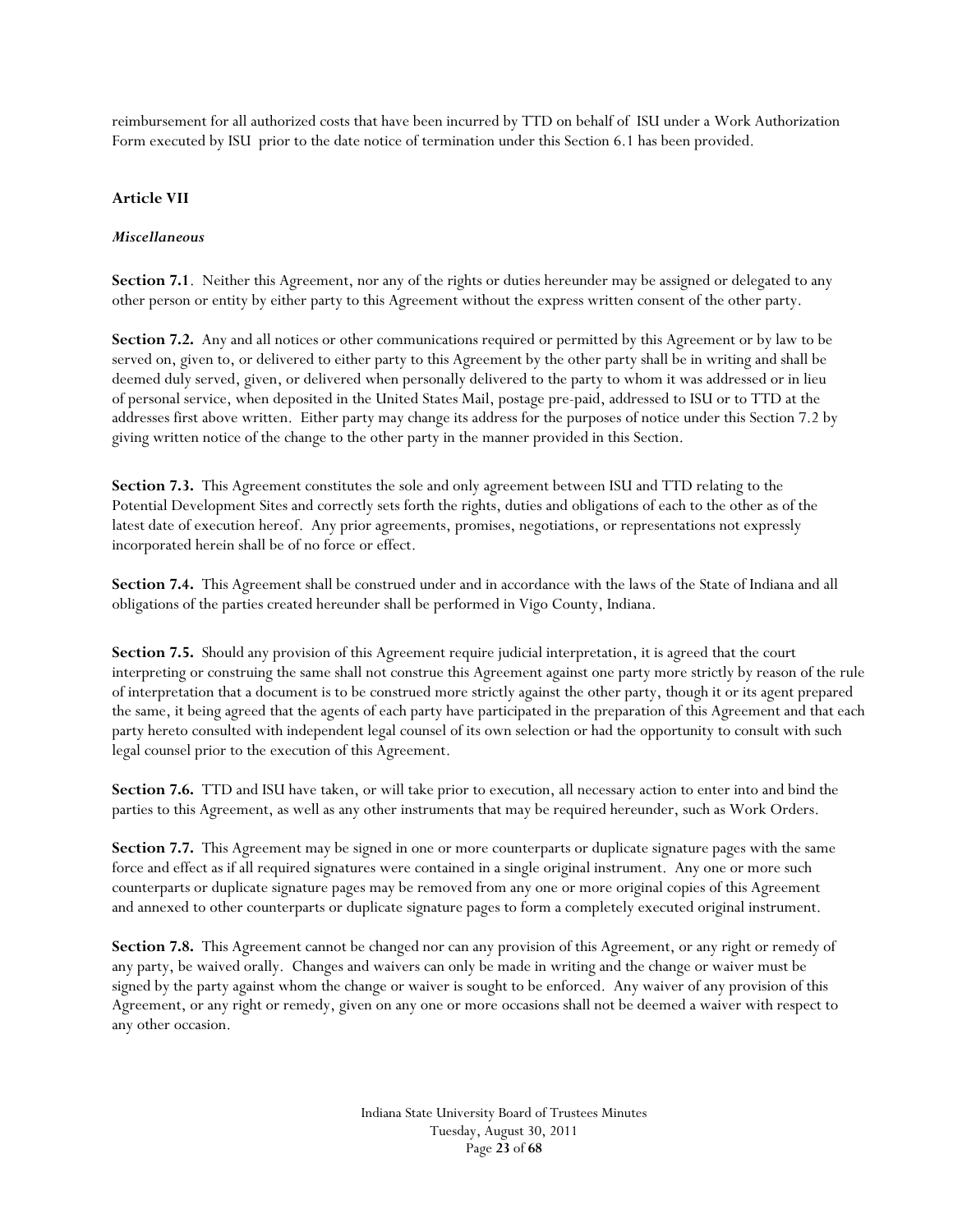**(ISU) (TTD)**

Diann McKee, VP for Business Affairs Paul M. Thrift, President and Treasurer

### EXHIBIT A

#### **SCOPE OF WORK**

TTD will act as the agent for ISU and will coordinate the following activities:

- Preliminary site investigation
- Establish preliminary budget
- Establish, manage and enforce development schedule
- Survey
- Title
- Soil investigations
- Environmental investigations
- Civil engineering
- Architectural
- Zoning process
- Variance process
- Permit process

For Indiana State University **For Thompson Thrift Development, Inc.** 

 $By:$  By:

Indiana State University Board of Trustees Minutes Tuesday, August 30, 2011 Page **24** of **68**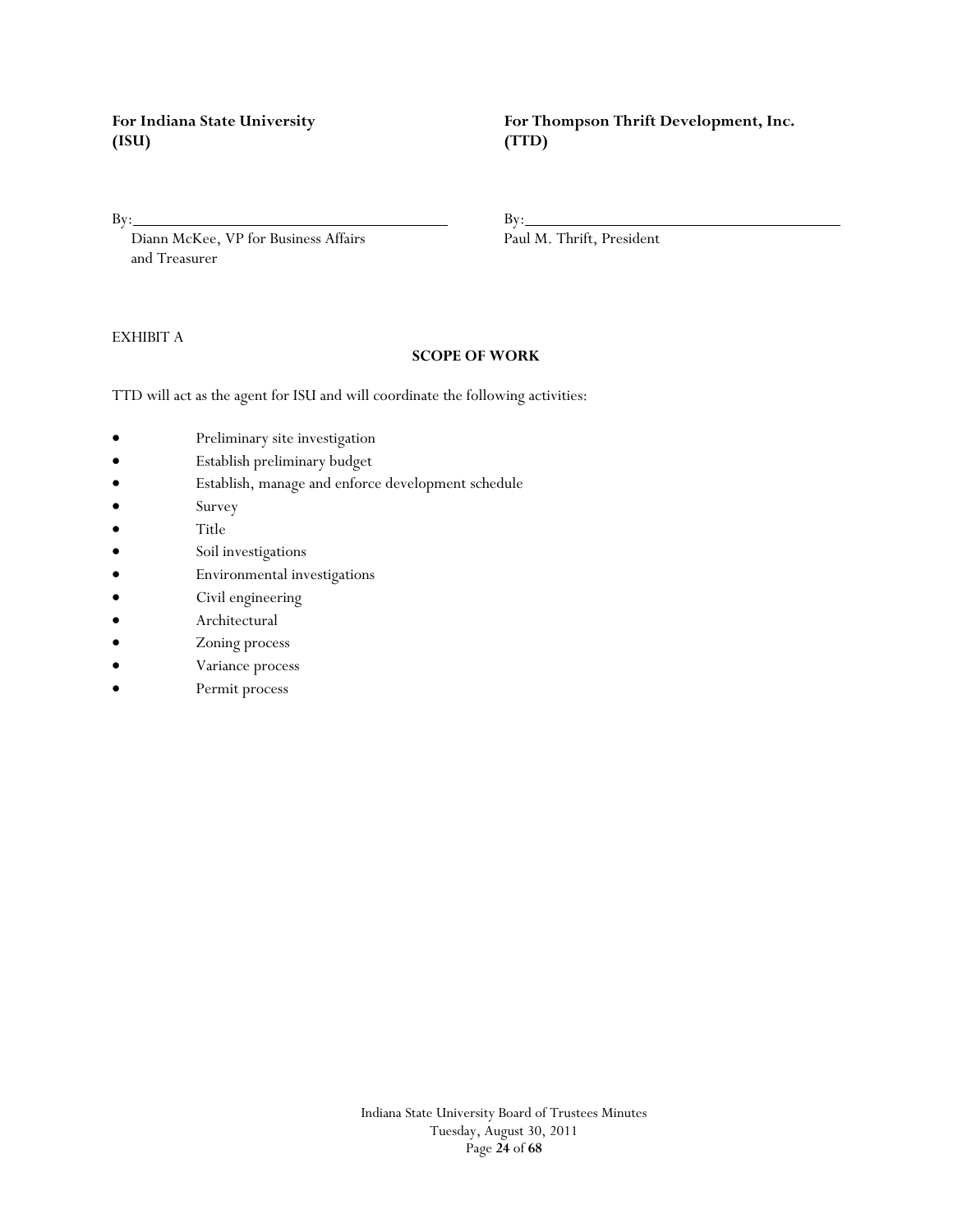### **EXHIBIT B WORK AUTHORIZATION FORM**

# **THOMPSON THRIFT**

June 30, 2011

Indiana State University 200 North Seventh Street Terre Haute, Indiana 47809

Work Authorization Form Number 1: Site Planning

#### **Re: Proposed Development Sites**

Indiana State University does hereby authorize Thompson Thrift Development, Inc. (TTD) to commence work on Site Planning for various Proposed Development Sites.

For such work, Indiana State University agrees to pay TTD, or to pay vendor directly, the cost of all labor, materials, and supplies expended on the work authorized herein in an amount not to exceed \$1,250.00.

| Site Planning | \$1,250.00 |
|---------------|------------|
| Total         | \$1,250.00 |

TTD shall be entitled to payment for all work accomplished by TTD pursuant to this Work Authorization and any other work authorization forms previously executed by Indiana State University and TTD.

This Work Authorization Form is expressly conditioned on execution by both parties hereto in the spaces provided below.

Indiana State University

Thompson Thrift Development, Inc.

 $X$  and  $X$  and  $X$  and  $X$  and  $X$  and  $X$  and  $X$  and  $X$  and  $X$  and  $X$  and  $X$  and  $X$  and  $X$  and  $X$  and  $X$  and  $X$  and  $X$  and  $X$  and  $X$  and  $X$  and  $X$  and  $X$  and  $X$  and  $X$  and  $X$  and  $X$  and  $X$  and  $X$  a

 $\mathbf X$ 

Date and the state of the state of the state of the state of the state of the state of the state of the state of the state of the state of the state of the state of the state of the state of the state of the state of the s

Date and the state of the state of the state of the state of the state of the state of the state of the state of the state of the state of the state of the state of the state of the state of the state of the state of the s

Indiana State University Board of Trustees Minutes Tuesday, August 30, 2011 Page **25** of **68**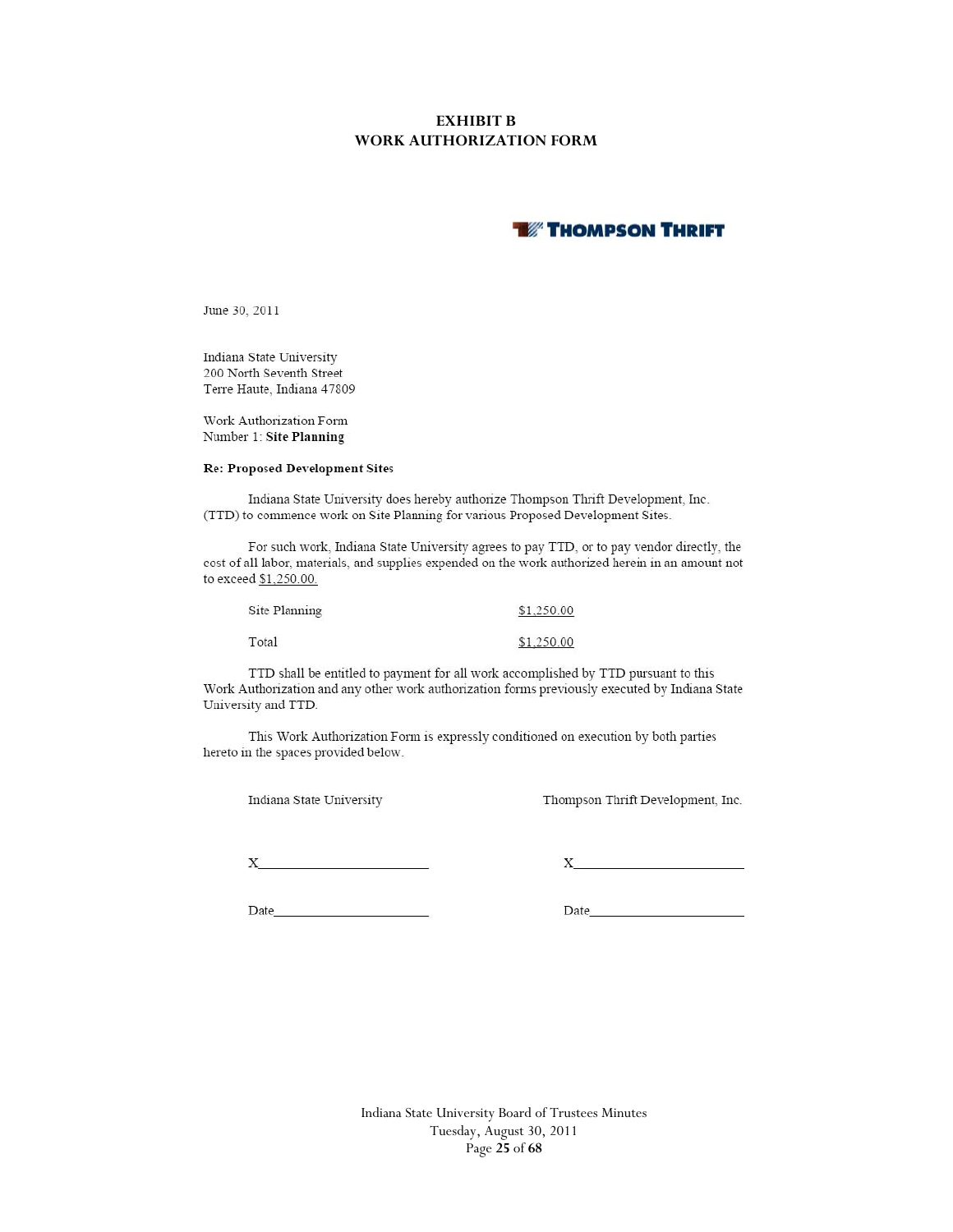# **Item (IV)(a)(ix): Board Representation at University Events**

Monday, September 19 – 2 p.m., **Employee Service Awards Program**, University Hall Auditorium, Reception following (One Trustee needed to participate in program, all are welcome to attend)

Monday, September 26 – 9 a.m. to 3:30 p.m., **Indiana Commission for Higher Education Trustees Academy**, Indianapolis (Need as many Trustees to attend as possible)

Wednesday, October 5 – 3 p.m., **President's Fall Address,** Tilson Auditorium, Tirey Hall, Reception following (One Trustee needed to participate in program, all are welcome to attend)

Thursday – Saturday, October 13-15 – Board **of Trustees Meeting and Homecoming** (All)

| Tentative Schedule: | October 13: | $3 p.m. - Seminary$                                                 |
|---------------------|-------------|---------------------------------------------------------------------|
|                     |             | 6 p.m. - ISU Athletics Hall of Fame Banquet                         |
|                     | October 14: | Morning - Foundation Board meetings (Alley, Lowery, Campbell)       |
|                     |             | 11 a.m. to 1 p.m. - Lunch with ISU Foundation and ISU Alumni Boards |
|                     |             | 1 p.m. – Executive Session                                          |
|                     |             | $2 p.m. - A$ genda meeting                                          |
|                     |             | $4:30$ p.m. $-$ Trike Race                                          |
|                     |             | 7 p.m. - Distinguished Alumni Awards, University Hall (One Trustee  |
|                     |             | needed to participate in program, all are welcome)                  |
|                     | October 15: | 9 a.m. - Homecoming Parade (Trustees to ride in parade)             |
|                     |             | 11:30 a.m. - Tent City, Memorial Stadium                            |
|                     |             | 3:05 p.m. - Homecoming Football Game vs. Western Illinois           |
|                     |             | 7 p.m. – Scott College of Business Hullabaloo, The Ohio Building    |

#### **Selected events of interest, attendance welcome but optional:**

Wednesday, August 31 -- 11 a.m. to 2 p.m., **Bayh College of Education Ice Cream Social**, University Hall Atrium; 11:30 to 1 p.m. – **Scott College of Business Picnic**, outside of SCOB building

Thursday, September 1 -- 4 to 6 p.m., **Reception for new ISU employees**, University Art Gallery, Center for Performing and Fine Arts

Thursday, September 8 -- 3:30 to 4:30 p.m., **Fall address by College of Arts and Sciences Dean John Murray**, HMSU Dede I

Saturday, September 10 -- Noon to 2 p.m., **New Employee Tailgate,** Memorial Stadium followed by ISU vs. Butler football game at 2 p.m.

Wednesday, October 12 -- 5 p.m., **Dedication of Artwork** at ISU Foundation/Barnes and Noble East Plaza Trustees planning to attend any of these events should respond to Kay Ponsot at (812) 237-7768 or kay.ponsot@indstate.edu.

Trustees will receive invitations to events from offices across campus. These are to be considered courtesy events that are optional unless trustee attendance is coordinated through this recurring item on the Board Agenda and/or through the President's Office.

> Indiana State University Board of Trustees Minutes Tuesday, August 30, 2011 Page **26** of **68**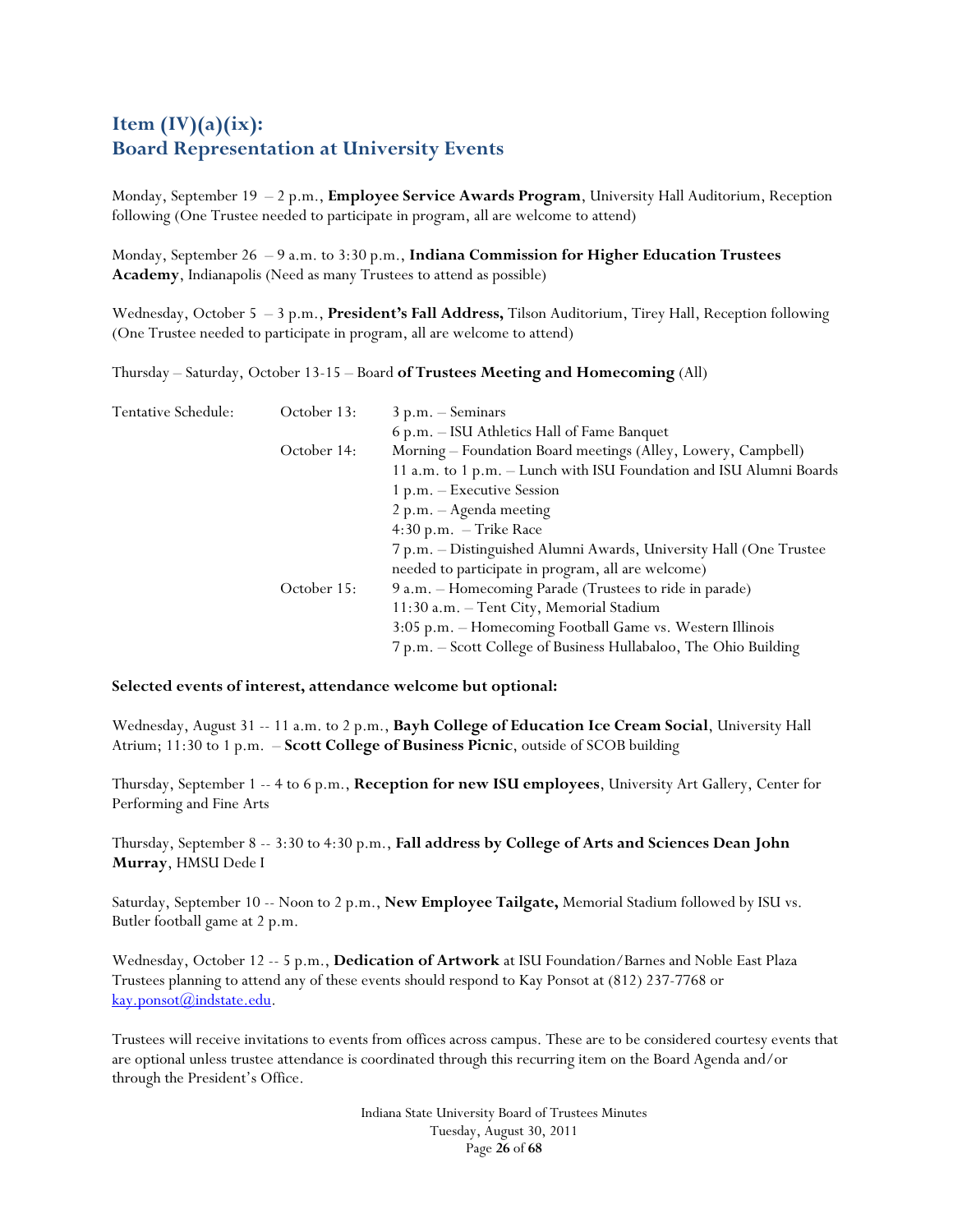# **Item (IV)(b)(i)(1): University Investments**

In accordance with the Board of Trustees approved investment policy, the University Treasurer is responsible for management and oversight of all investments. The University Treasurer is to provide a quarterly investment performance review of all funds to the Board. Below is the quarterly report for the period ending June 30, 2011.

# **Indiana State University Operating Funds Plan Summary** Period Ended June 30, 2011



**Actual Allocation** 

| Manager                      | <b>Market Value</b> |
|------------------------------|---------------------|
| ISU-First Financial Cash     | \$16,180,438        |
| ISU-First Finel, Active Cash | \$9,601,328         |
| ISU-Fifth Third              | \$10,815,439        |
| ISU-Old National             | \$10,824,274        |
| <b>ISU-Mesirow Finel.</b>    | \$11,411,556        |
| <b>ISU-Reams Asset Mgmt.</b> | \$24,138,895        |
| <b>ISU-Loomis Sayles</b>     | \$35,819,421        |
| <b>ISU-Total Fund</b>        | \$118,791,350       |

|                                    | June 30, 2011       |                   |                             |
|------------------------------------|---------------------|-------------------|-----------------------------|
|                                    | <b>Market Value</b> | % of Total Assets | <b>Strategic Allocation</b> |
|                                    |                     |                   |                             |
| Tier <sub>1</sub>                  |                     |                   |                             |
| <b>First Financial Cash</b>        | \$16,180,438        | 13.6%             | 9.5%                        |
| <b>First Financial Active Cash</b> | \$9,601,328         | 8.1%              | $9.5\%$                     |
|                                    | \$25,781,766        | 21.7%             | 19.0%                       |
| Tier 2                             |                     |                   |                             |
| Fifth Third 1-3 Year Govt/Credit   | \$10,815,439        | 9.1%              | 9.5%                        |
| Old National Intermediate          | \$10,824,274        | 9.1%              | 9.5%                        |
|                                    | \$21,639,712        | 18.2%             | 19.0%                       |
| Tier 3                             |                     |                   |                             |
| Mesirow Core Total Return          | \$11,411,556        | 9.6%              | 10.0%                       |
| Reams Asset Management Core        | \$24,138,895        | 20.3%             | 21.0%                       |
| Loomis Sayles Core Plus            | \$35,819,421        | 30.2%             | 31.0%                       |
|                                    | \$71,369,871        | 60.1%             | 62.0%                       |
|                                    | \$118,791,350       | 100.0%            | 100.0%                      |

Indiana State University Board of Trustees Minutes Tuesday, August 30, 2011 Page **27** of **68**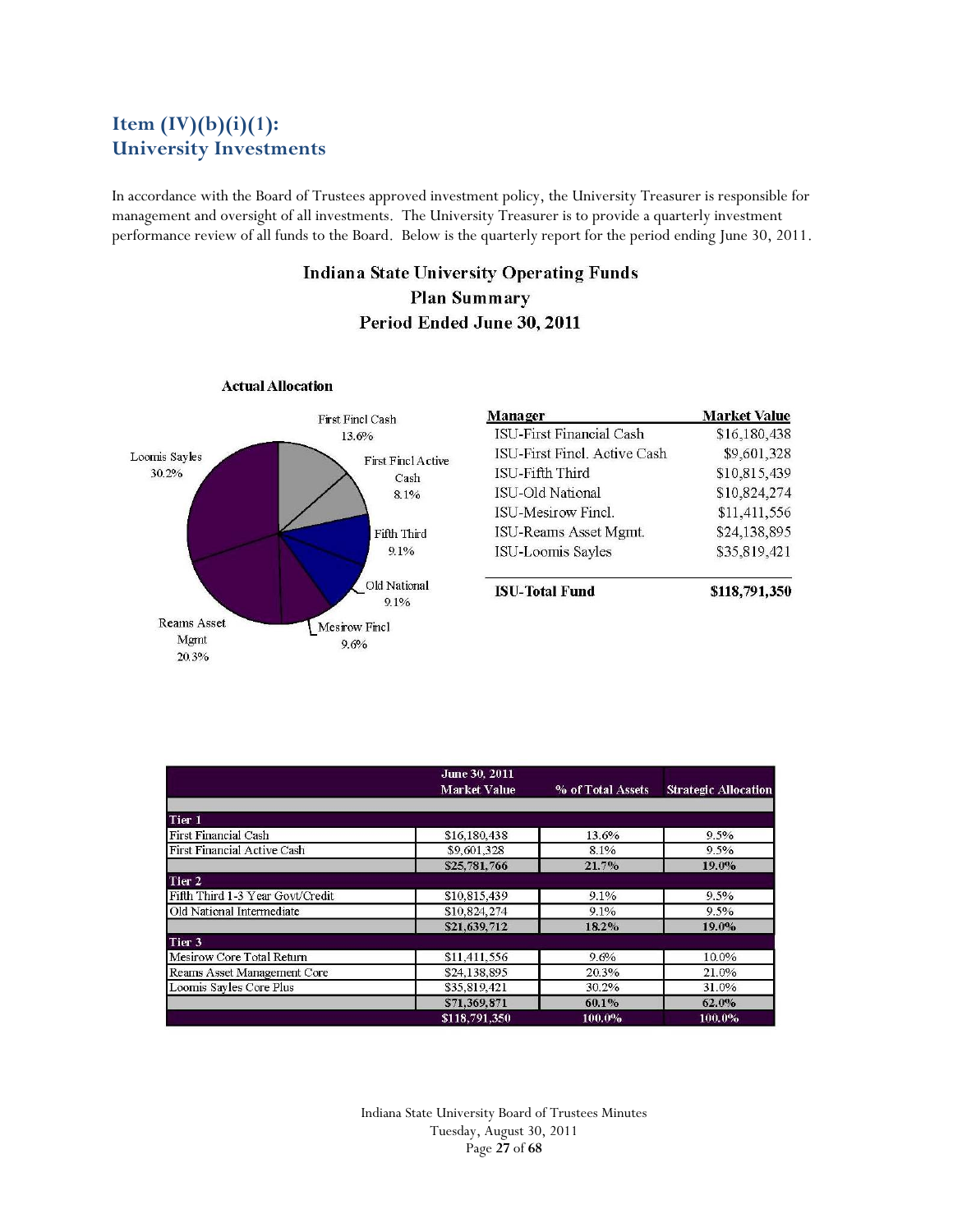# QUARTERLY CHANGE IN MARKET VALUE BY INVESTMENT MANAGER PERIOD ENDED JUNE 30, 2011

|                                 | <b>Beginning</b><br><b>Market Value</b> | Deposits/<br><b>Withdrawals</b> | <b>Investment</b><br>Gain/Loss | <b>Ending</b><br><b>Market Value</b> |
|---------------------------------|-----------------------------------------|---------------------------------|--------------------------------|--------------------------------------|
| <b>ISU-First Financial Cash</b> | \$29,177,684                            | $(\$13,011,507)$                | \$14,261                       | \$16,180,438                         |
| ISU-First Fincl. Active Cash    | \$9,565,882                             | $(\$3,824)$                     | \$39,270                       | \$9,601,328                          |
| ISU-Fifth Third                 | \$9,553,295                             | \$1,169,062                     | \$93,082                       | \$10,815,439                         |
| ISU-Old National                | \$9,466,608                             | \$1,167,657                     | \$190,008                      | \$10,824,274                         |
| <b>ISU-Mesirow Finel.</b>       | \$9,991,994                             | \$1,223,935                     | \$195,627                      | \$11,411,556                         |
| ISU-Reams Asset Mgmt.           | \$20,999,995                            | \$2,573,780                     | \$565,120                      | \$24,138,895                         |
| ISU-Loomis Sayles               | \$31,286,931                            | \$3,795,245                     | \$737,246                      | \$35,819,421                         |
| <b>ISU-Total Fund</b>           | \$120,042,388                           | (S3,085,652)                    | \$1,834,614                    | \$118,791,350                        |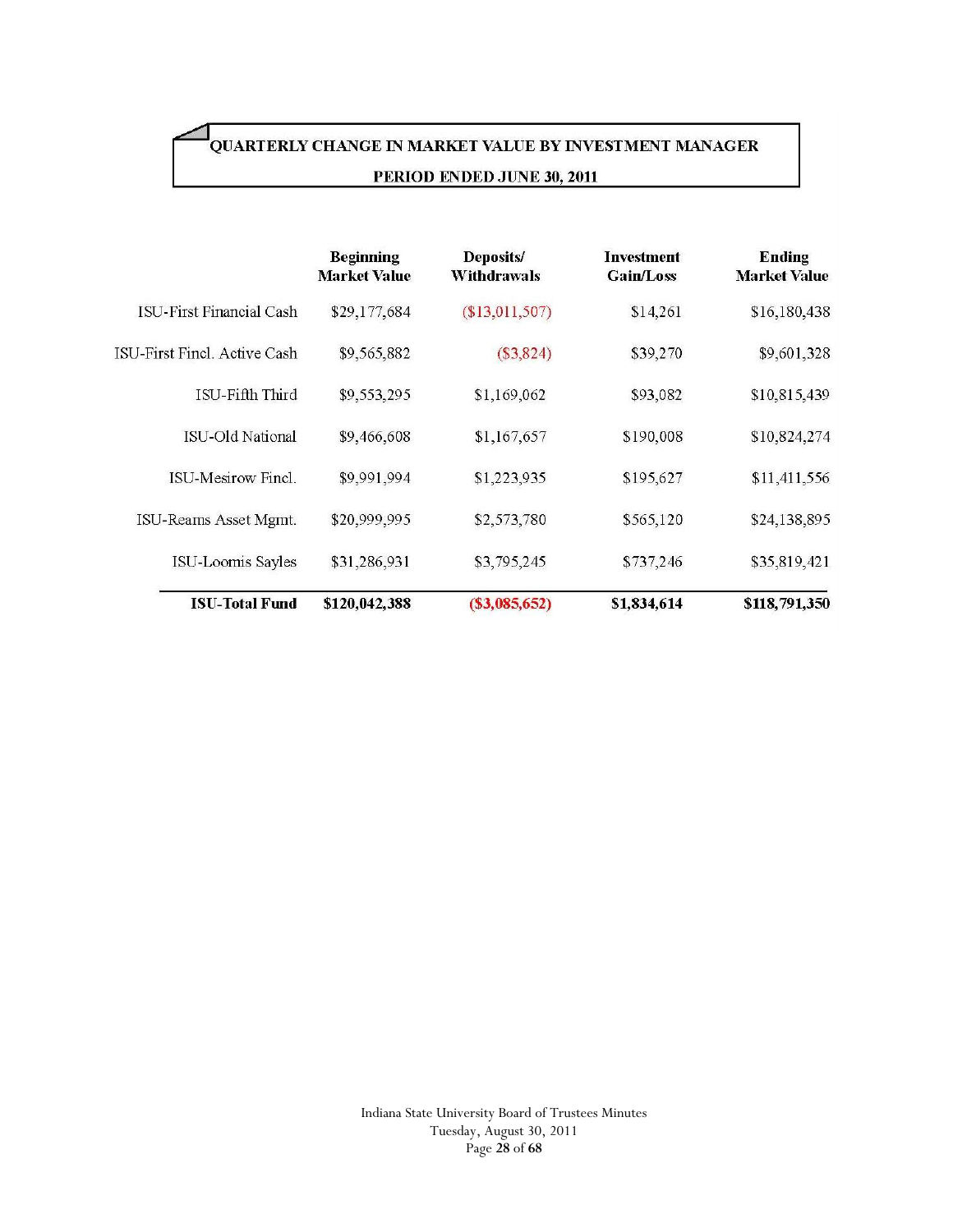# **RETURN SUMMARY**

#### PERIOD ENDED JUNE 30, 2011

### **Total Fund Performance**

The charts below shows the Fund's performance by tier over various time periods versus the appropriate benchmark and peer group.







Indiana State University Board of Trustees Minutes Tuesday, August 30, 2011 Page **29** of **68**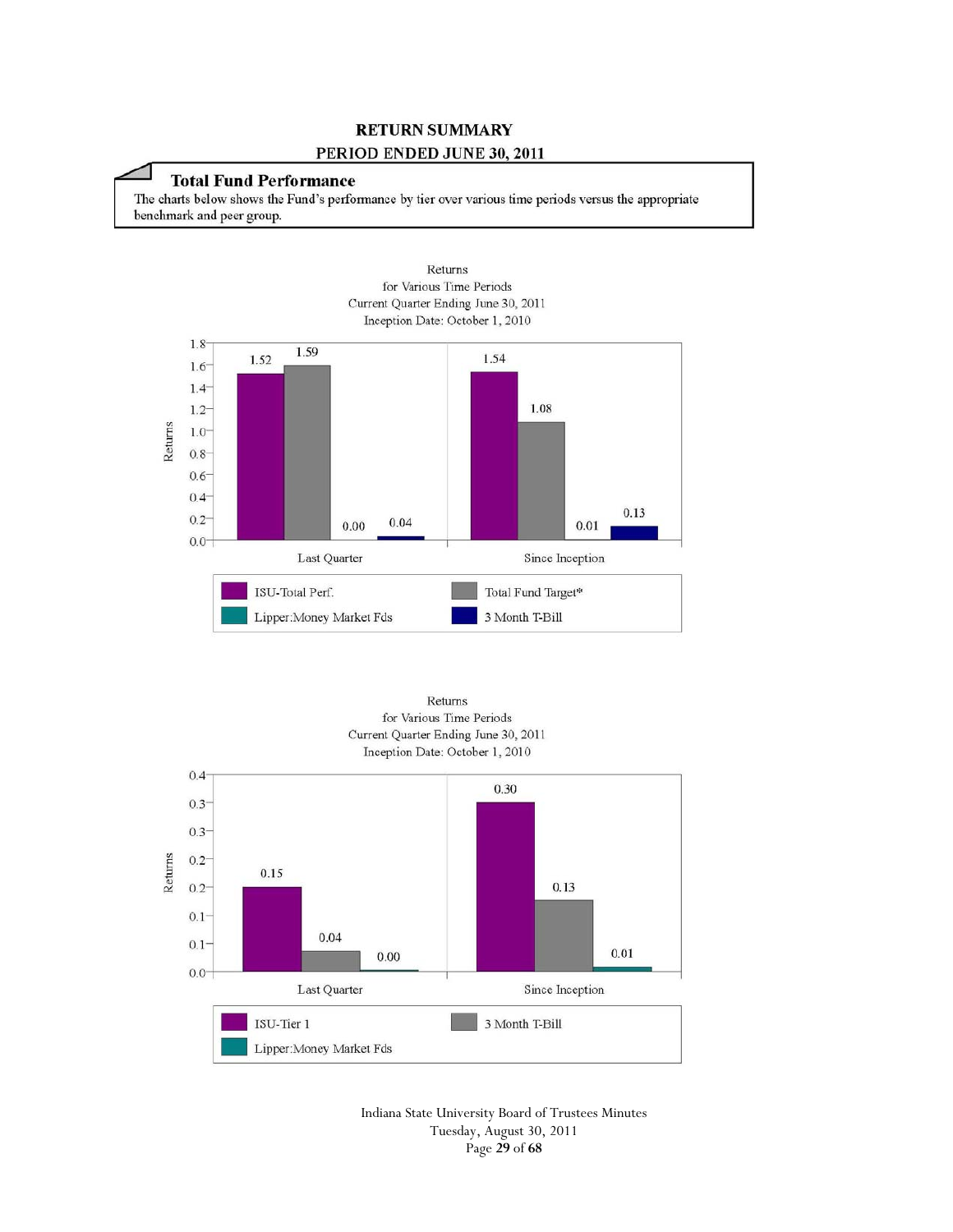# **RETURN SUMMARY**

#### PERIOD ENDED JUNE 30, 2011

### **Total Fund Performance**

The charts below shows the Fund's performance by tier over various time periods versus the appropriate benchmark and peer group.









Indiana State University Board of Trustees Minutes Tuesday, August 30, 2011 Page **30** of **68**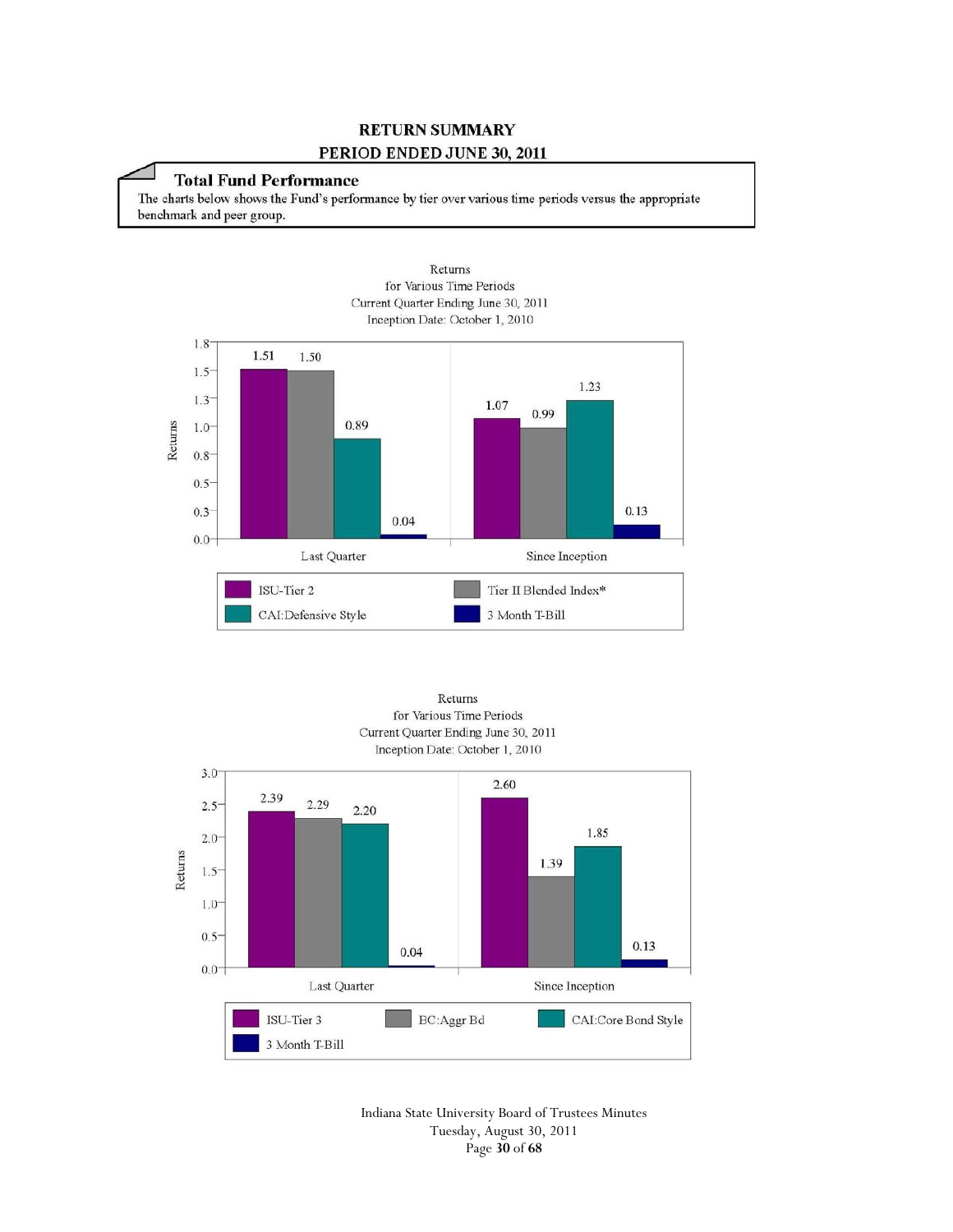# **INVESTMENT MANAGER RETURNS**

The table below details the rates of return for the investment managers over various time periods. Negative returns are shown in red, positive returns in black. Returns for one year or greater are annualized.

 $\overline{\phantom{0}}$ 

|                              | <b>Returns for Periods Ended June 30, 2011</b> |                           |                              |                              |                           |
|------------------------------|------------------------------------------------|---------------------------|------------------------------|------------------------------|---------------------------|
|                              | <b>Last Quarter</b>                            | Last 3<br><b>Quarters</b> | Last Year                    |                              | Last 3 Years Last 5 Years |
| ISU-First Financial Cash     | 0.06                                           | 0.20                      | $\qquad \qquad \blacksquare$ | --                           | --                        |
| 90 Day T-Bill                | 0.04                                           | 0.13                      | 0.16                         | 0.42                         | 2.00                      |
| ISU-First Fincl. Active Cash | 0.41                                           | 0.57                      | --                           | --                           | --                        |
| Citi:Treas 1 Yr              | 0.21                                           | 0.43                      | 0.66                         | 1.52                         | 3.00                      |
| <b>ISU-Fifth Third</b>       | 0.96                                           | 1.16                      | $-1$                         | $-$                          | --                        |
| Fifth Third:1-3 Yr G/C Comp  | 0.88                                           | 1.36                      | 2.56                         | 4.04                         | 4.64                      |
| BC:Gov/Credit 1-3            | 0.87                                           | 0.99                      | 1.90                         | 3.52                         | 4.52                      |
| <b>ISU-Old National</b>      | 2.07                                           | 1.00                      | --                           | --                           | --                        |
| Old Nat'l: Interm Comp       | 2.04                                           | 0.88                      | 3.61                         | 5.88                         | 6.22                      |
| BC:Gov/Credit Inter          | 2.12                                           | 0.99                      | 3.77                         | 5.76                         | 6.08                      |
| <b>ISU-Mesirow Fincl.</b>    | 1.99                                           | 1.34                      | $- -$                        | $\qquad \qquad \blacksquare$ | --                        |
| Mesirow:Core Comp            | 2.00                                           | 1.37                      | 4.33                         | 7.91                         | 7.30                      |
| BC:Aggr Bd                   | 2.29                                           | 1.39                      | 3.90                         | 6.46                         | 6.52                      |
| ISU-Reams Asset Mgmt.        | 2.61                                           | 2.04                      | --                           | --                           | $- -$                     |
| Reams:Core Comp              | 2.11                                           | 1.98                      | 4.54                         | 8.71                         | 8.31                      |
| BC:Aggr Bd                   | 2.29                                           | 1.39                      | 3.90                         | 6.46                         | 6.52                      |
| ISU-Loomis Sayles            | 2.36                                           | 3.38                      | --                           |                              | --                        |
| Loomis: Core Plus Comp       | 2.37                                           | 3.86                      | 9.18                         | 11.47                        | 9.69                      |
| BC:Aggr Bd                   | 2.29                                           | 1.39                      | 3.90                         | 6.46                         | 6.52                      |

Indiana State University Board of Trustees Minutes Tuesday, August 30, 2011 Page **31** of **68**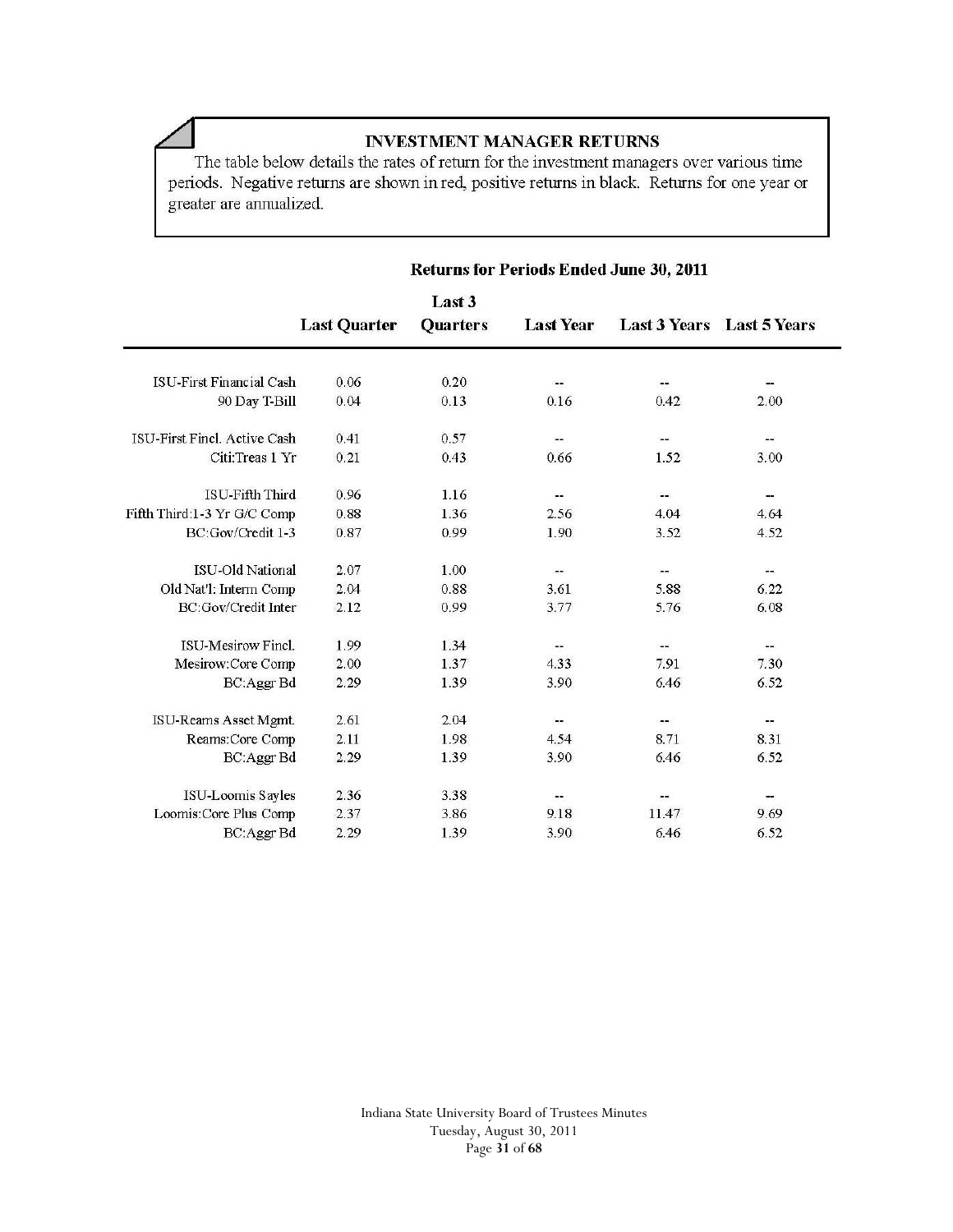# **Item (IV)(b)(i)(2): Financial Report**

|                                                                       |               | <b>INDIANA STATE UNIVERSITY</b>          |               |               |               |               |
|-----------------------------------------------------------------------|---------------|------------------------------------------|---------------|---------------|---------------|---------------|
|                                                                       |               | <b>CURRENT OPERATING REVENUE SUMMARY</b> |               |               |               |               |
|                                                                       |               | For the Quarter Ending June 30, 2011     |               |               |               |               |
|                                                                       | <b>Budget</b> | Actual                                   | Percent       | <b>Budget</b> | Actual        | Percent       |
|                                                                       | through       | through                                  | of            | through       | through       | of            |
|                                                                       | 6/30/11       | 6/30/11                                  | <b>Budget</b> | 6/30/10       | 6/30/10       | <b>Budget</b> |
| Revenues                                                              |               |                                          |               |               |               |               |
| State of Indiana                                                      |               |                                          |               |               |               |               |
| Operational                                                           | \$71,776,249  | \$71,776,249                             | 100.0%        | \$72,682,778  | \$72,682,778  | 100.0%        |
| Fee Replacement                                                       | 8,889,341     | 8,889,341                                | 100.0%        | 8,231,452     | 8,231,452     | 100.0%        |
| DegreeLink                                                            | 460,245       | 460,245                                  | 100.0%        | 487,318       | 487,318       | 100.0%        |
| <b>ARRA State Fiscal Stabilization</b>                                |               |                                          |               | 2,234,176     | 2,234,176     | 100.0%        |
| <b>Gross Student Fees</b>                                             | 56,755,197    | 64,346,177                               | 113.4%        | 54,805,310    | 54,944,214    | 100.3%        |
| Enrollment Reserve*                                                   | (350,000)     | $\overline{\phantom{a}}$                 | 0.0%          | (350,000)     |               | 0.0%          |
| Other Fees and Charges                                                | 1,568,297     | 1,985,386                                | 126.6%        | 1,219,276     | 1,753,379     | 143.8%        |
| Sales and Services                                                    | 928,500       | 1,050,307                                | 113.1%        | 1,082,950     | 1,050,281     | 97.0%         |
| Rent, Interest, Dividends, and Gifts                                  | 1,981,000     | 1,993,965                                | 100.7%        | 1,681,000     | 1,686,884     | 100.4%        |
| Miscellaneous Income                                                  | 2,230,544     | 2,283,830                                | 102.4%        | 2,870,422     | 2,895,444     | 100.9%        |
| <b>Total Budgeted Revenue</b>                                         | \$144,239,373 | \$152,785,500                            |               | \$144,944,682 | \$145,965,926 |               |
| Encumbrances and Carryforward                                         | 8,733,301     | 8,733,301                                |               | 10,407,946    | 10.407.946    |               |
| Reimbursements and Income Reappropriated                              |               |                                          |               |               |               |               |
| From Other Sources                                                    | 15,445,828    | 15,445,828                               |               | 14,546,794    | 14,546,794    |               |
| <b>Total Revenues</b>                                                 | \$168,418,502 | \$176,964,629                            | 105.1%        | \$169,899,422 | \$170,920,666 | 100.6%        |
| *The \$350,000 Enrollment Reserve is used to cover tuition shortfalls |               |                                          |               |               |               |               |

|                                             |               | <b>INDIANA STATE UNIVERSITY</b>          |               |               |                  |               |
|---------------------------------------------|---------------|------------------------------------------|---------------|---------------|------------------|---------------|
|                                             |               | <b>CURRENT OPERATING EXPENSE SUMMARY</b> |               |               |                  |               |
|                                             |               | For the Quarter Ending June 30, 2011     |               |               |                  |               |
|                                             | <b>Budget</b> | Actual                                   | Percent       | <b>Budget</b> | Actual           | Percent       |
|                                             | through       | through                                  | $\sigma$      | through       | through          | $\sigma$ f    |
|                                             | 6/30/11       | $6/30/11$ *                              | <b>Budget</b> | 6/30/10       | $6/30/10*$       | <b>Budget</b> |
| Salaries and Wages                          | \$73,140,512  | \$72,798,135                             | 99.5%         | \$76,391,093  | 75,645,426<br>\$ | 99.0%         |
| <b>Fringe Benefits</b>                      | 26,074,509    | 26,004,973                               | 99.7%         | 28,230,335    | 28,110,381       | 99.6%         |
| <b>Student Wages</b>                        | 3,751,696     | 3,266,684                                | 87.1%         | 3,691,800     | 3,256,365        | 88.2%         |
| <b>Utilities</b>                            | 9,722,989     | 9,722,989                                | 100.0%        | 8,070,925     | 8,070,925        | 100.0%        |
| Training, Representation, and Travel        | 1,887,777     | 1,538,744                                | 81.5%         | 1,604,357     | 1,275,671        | 79.5%         |
| Student Aid                                 | 13,756,209    | 13,435,155                               | 97.7%         | 12,380,313    | 12,095,306       | 97.7%         |
| Bond and Interest                           | 537,402       | 537,402                                  | 100.0%        | 522,125       | 522,125          | 100.0%        |
| Supplies and Expense                        | 41,217,510    | 32,999,211                               | 80.1%         | 31,969,909    | 24,576,623       | 76.9%         |
| Repairs and Maintenance                     | 3,212,033     | 3,065,465                                | 95.4%         | 3,723,592     | 3,487,168        | 93.7%         |
| <b>Capital Equipment</b>                    | 3,663,992     | 2,545,649                                | 69.5%         | 4,336,217     | 3,364,844        | 77.6%         |
| <b>Total Expenditures</b>                   | \$176,964,629 | \$165,914,407                            | 93.8%         | \$170,920,666 | \$160,404,834    | 93.8%         |
| *Includes encumbrances and open commitments |               |                                          |               |               |                  |               |

Indiana State University Board of Trustees Minutes

Tuesday, August 30, 2011

Page **32** of **68**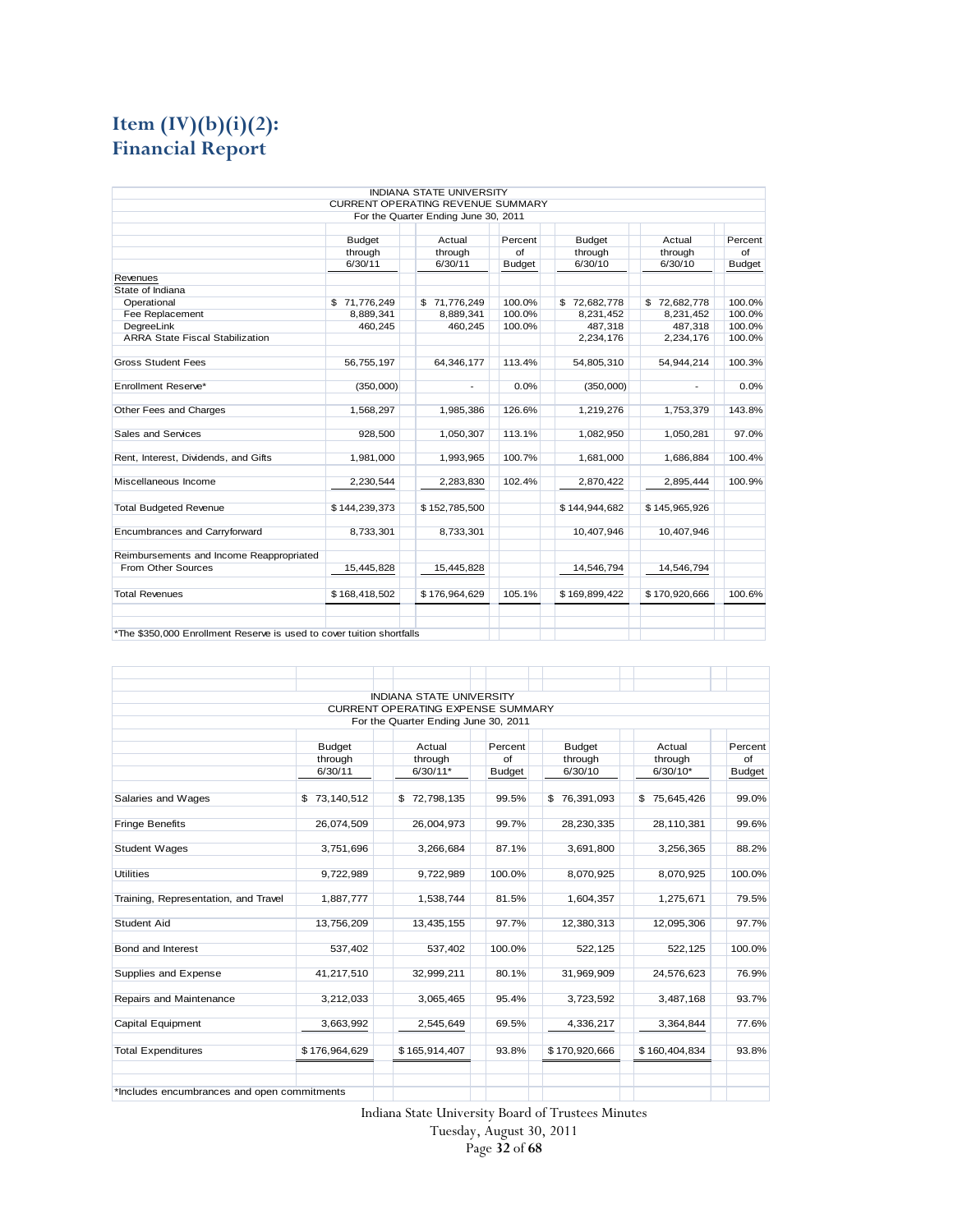#### **Revenues**

#### Student Fees

Through the fourth quarter ending June 30, Student fees are recorded at 113.4% of budget. Gross student fees for Fall, Spring, and Summer I are above budget by \$3,721,197, \$3,073,305 and \$960,547, respectively. Student fees for Summer II and prior year fees are below budget by \$117,898 and \$46,471. The University's operating budget has been adjusted for this increased revenue due to higher enrollment by increasing scholarships by \$840,000, adjunct faculty salary pool by \$750,000, student wages by \$505,650, faculty equipment needs by \$750,000, and the early retirement incentive plan by \$2,250,000. The additional \$2,845,327 of revenues was used to cover various budgetary shortfalls, as well as for strategic initiatives.

#### Other Fees and Charges

Other Fees and charges are at 126.6% of budget. This is due to increased fees collected from the College Challenge program, on-campus credit workshops, credit exams, and change of course fees.

#### Sales and Services

Sales and services finished the year at 113.1% of budget as parking violations, transcript fees, and royalty income were above the budgeted amounts.

#### Rent, Interest, Dividends, and Gifts

Rent and interest are at 100.7% of budget and are comparable to the prior fiscal year.

#### Miscellaneous Income

Miscellaneous income for the year was 102.4% of budget, as indirect cost recovery, salary reimbursement, and project management fees were above budget. Revenues are down \$616,614 from the previous year as the result of eliminating the FICA charge back on both the revenue and expense sides. Utilities reimbursed by Residential Life increased by \$300,000 and the ISU Foundation rent was down by \$32,500 as the Foundation moved to their new location in March.

#### **Expenses**

#### Salaries and Wages

Salaries and wages show a reduction of expense of \$2,847,291 from the previous year. This largely due to a reduction of early retirement incentive pay of \$1,276,695 from the previous year, severance pay reduction of \$287,420, administrative pay reduction of \$213,225 and support pay reduction of \$1,352,302. Overtime pay increased by \$80,244.

#### Fringe Benefits

Fringe benefits expenses decreased by \$2,105,408 from the previous year. This is due to reductions in TIAA-CREF, life insurance, PERF, and FICA contributions. Expenses for unemployment benefits, medical insurance, and disability insurance increased from fiscal year 2009-10.

#### Student Wages

Student wages show an increase of \$10,319 from last fiscal year. An additional \$410,650 of budget was added to student wages for hiring new student workers. This offset the reduction of carry forward budget and maintained the level of student employment to prior year levels.

> Indiana State University Board of Trustees Minutes Tuesday, August 30, 2011 Page **33** of **68**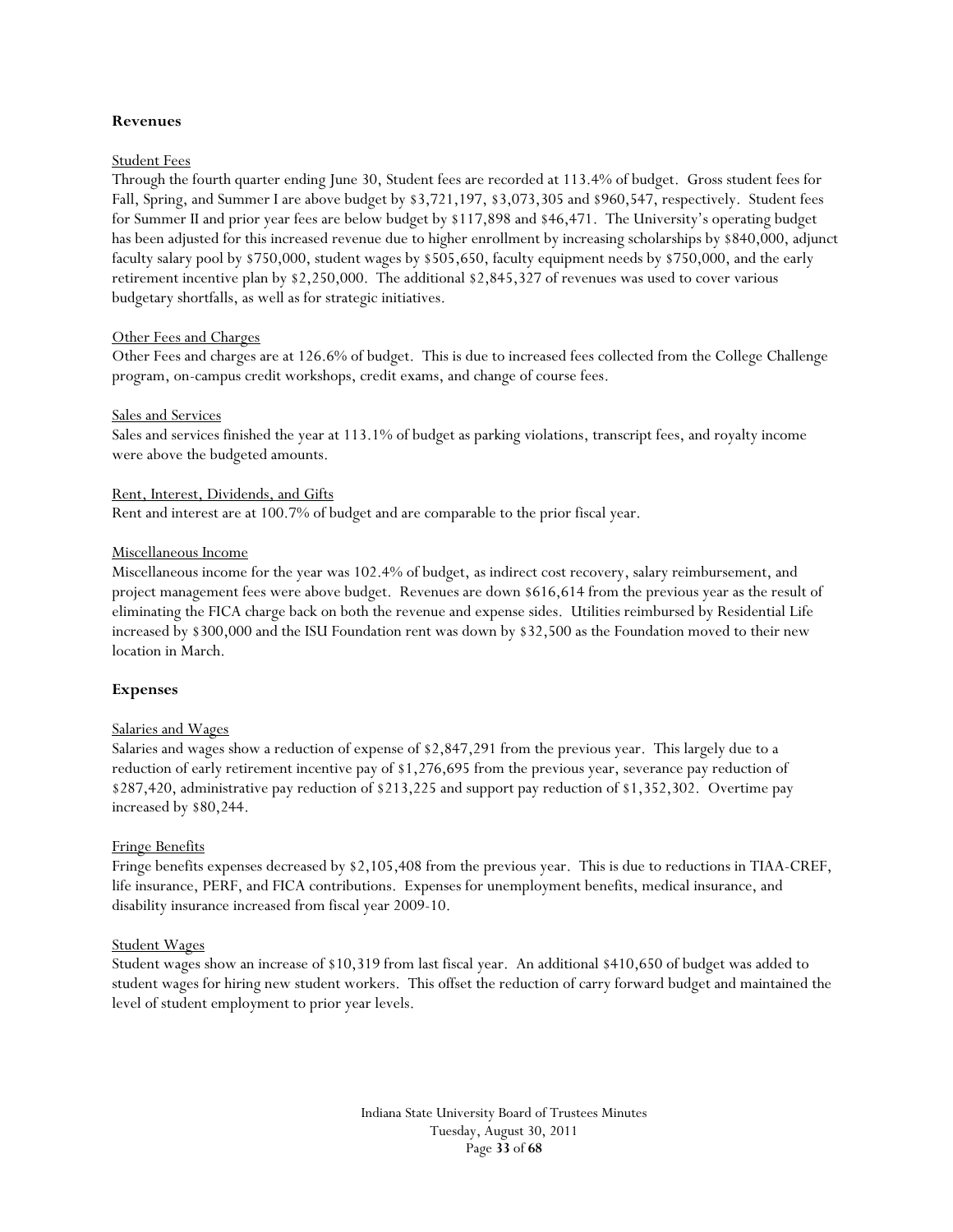#### **Utilities**

Utilities expenses are above last year's level by \$1,652,064, as this reflects increases of natural gas of \$907,787 and electricity of \$535,882. A transfer of \$87,786 from the utility reserve was used to offset the shortfall in the utility budget.

#### Training, Representation and Travel

Training, Representation, and Travel used 81.5% of the budget. The \$349,033 positive reversion will be carried forward into the new fiscal year and will be used to supplement the 2011-12 base budget allocation.

#### Student Aid

Student Institutional Aid shows a \$321,054 favorable variance, which will carry forward into the 2011-12 year. This includes \$300,000 in graduate assistant scholarships to be used for summer 2010 awards and \$19,613 of Terre Haute Med Ed scholarships. Student institutional awarded aid expense is more than the previous year by \$1,339,849. This is mostly attributed to the increase of the laptop scholarship of \$590,613 and other scholarships tied to increased enrollment.

#### Supplies and Expense/Transfers

Supplies and Expense increased by \$8,422,588 from the previous year. This reflects transfers out of \$2.25 million related to funding for the early retirement incentive, increased lab fees transferred to departmental designated accounts, and strategic initiatives.

#### Repairs and Maintenance

Repairs and maintenance show expenses that are below last year's amount by \$421,703. A total of \$146,568 will be carried forward into the new year.

#### Capital Equipment

Capital equipment shows a \$1,118,343 favorable year-to-date budget reversion that will carry forward into the 2012 fiscal year. Many departments utilize a multiple-year planning approach for the purchase of capital equipment utilizing carry forward dollars.

**Item (IV)(b)(i)(3): Purchasing Report** 

#### **Purchases Over \$50,000**

Nothing to report.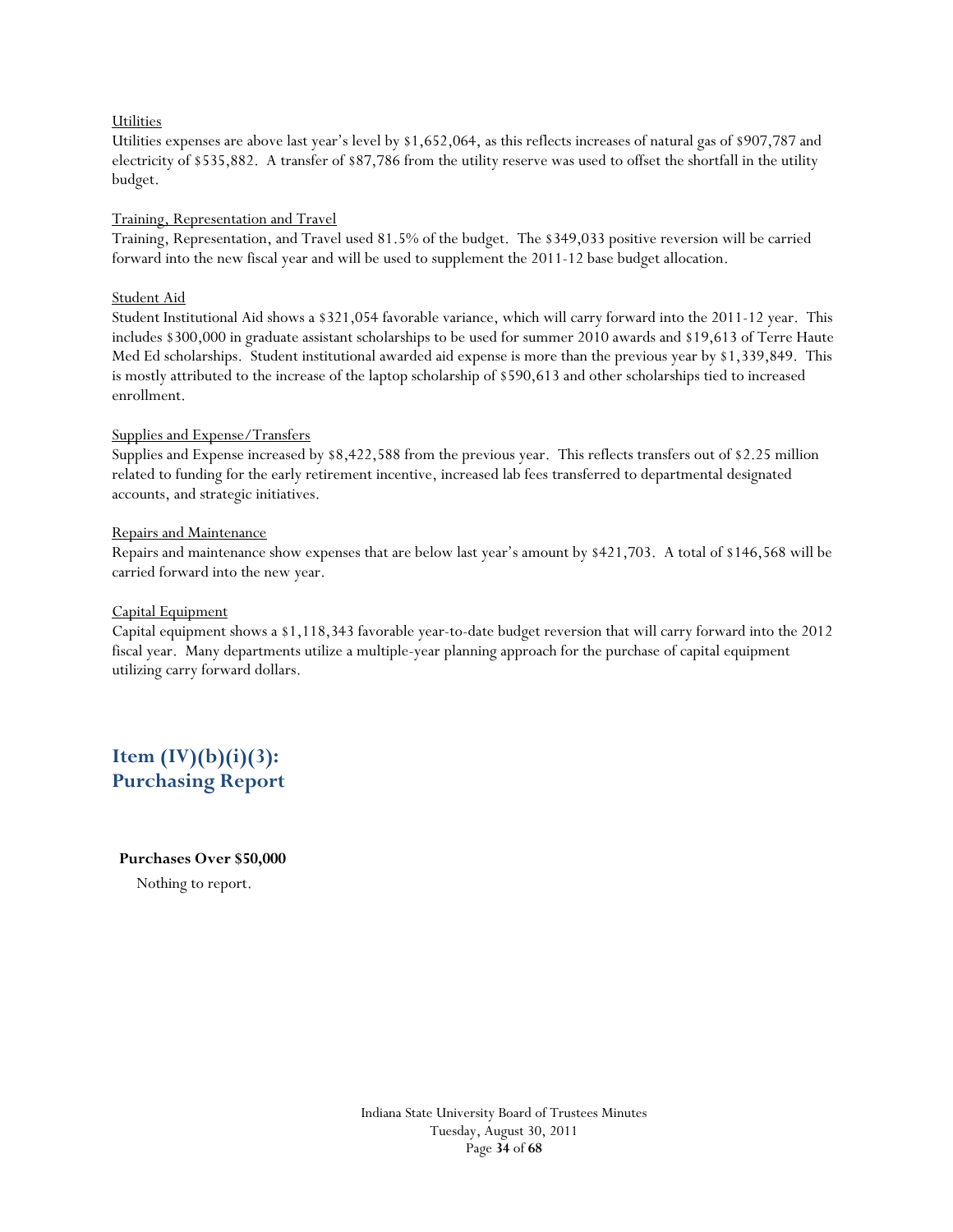# **Item (IV)(b)(i)(4): Vendors Report**

The following vendors have accumulated purchases from the University for the time period July 1, 2010, through June 30, 2011 (Fiscal Year) in excess of \$250,000:

| Vendors with Purchases Exceeding \$250,000      |           |                                                                                                   |
|-------------------------------------------------|-----------|---------------------------------------------------------------------------------------------------|
| <u>June 1, 2011 through June 30, 2011</u>       |           |                                                                                                   |
| Ebsco Subscription Services                     | \$254,721 | Library Subscription Service                                                                      |
| Apple Computer Inc                              | \$260,609 | <b>Computer Equipment and Supplies</b>                                                            |
| Johnson County Schools                          | \$268,506 | Grant Subcontract Expense IDOE Effect and IEP                                                     |
|                                                 |           | <b>IU Effect Assessment</b>                                                                       |
| Elsevier B V                                    | \$323,508 | Library Electronic Resources                                                                      |
| Shiel Sexton Co Inc                             | \$466,389 | Federal Building Renovation                                                                       |
| Previously Reported Vendors with Purchases      |           |                                                                                                   |
| Exceeding \$250,000                             |           |                                                                                                   |
| Network Solutions Inc                           | \$256,564 | Data Network Engineering Ongoing Support and<br>Network Equipment                                 |
| Kanawha Insurance Company                       | \$268,131 | <b>COBRA</b> Insurance Premiums                                                                   |
| Ikon Office Solutions - IMS - 12845             | \$283,373 | Copier and Library Copy Charges, and Resource Center<br>Job Tickets                               |
| Candlewood Suites                               | \$290,747 | Temporary Student Housing                                                                         |
| Hannig Construction Inc                         | \$292,999 | Renovation of Student Services Building 1st Floor                                                 |
| Presidio Excess Insurance Services Inc          | \$299,832 | Employee Health Insurance                                                                         |
| Lyrasis                                         | \$308,412 | Library Electronic Resources                                                                      |
| Indiana Department of Workforce Development     | \$308,883 | <b>Unemployment Benefits</b>                                                                      |
| Indiana University                              | \$309,608 | Grant Subcontract Expenses and Service Connection for<br>I-Light Network and IU Effect Assessment |
| ST Construction Inc                             | \$318,748 | Miscellaneous Concrete Repairs in Various Locations<br>on Campus                                  |
| Barnes & Noble Booksellers                      | \$322,385 | Textbook Scholarships                                                                             |
| Sungard Higher Education, Inc.                  | \$325,423 | Software Maintenance                                                                              |
| Factory Mutual Insurance Company                | \$329,998 | Property Insurance Renewal                                                                        |
| GE Capital Information Technology Solutions Inc | \$330,729 | Copier Lease Payments                                                                             |
| City of Terre Haute                             | \$344,026 | Student Bus Service and Fire Protection Services                                                  |
| Weddle Brothers Construction Co Inc             | \$369,332 | University Hall Renovation - General                                                              |
| MMS A/E Incorporated                            | \$392,577 | Miscellaneous A & E Expenses                                                                      |
| Manpower Incorporated                           | \$397,491 | Temporary Employee Services                                                                       |
| B & S Plumbing & Heating Inc                    | \$401,260 | Lincoln Quad HVAC Upgrade                                                                         |

Indiana State University Board of Trustees Minutes

Tuesday, August 30, 2011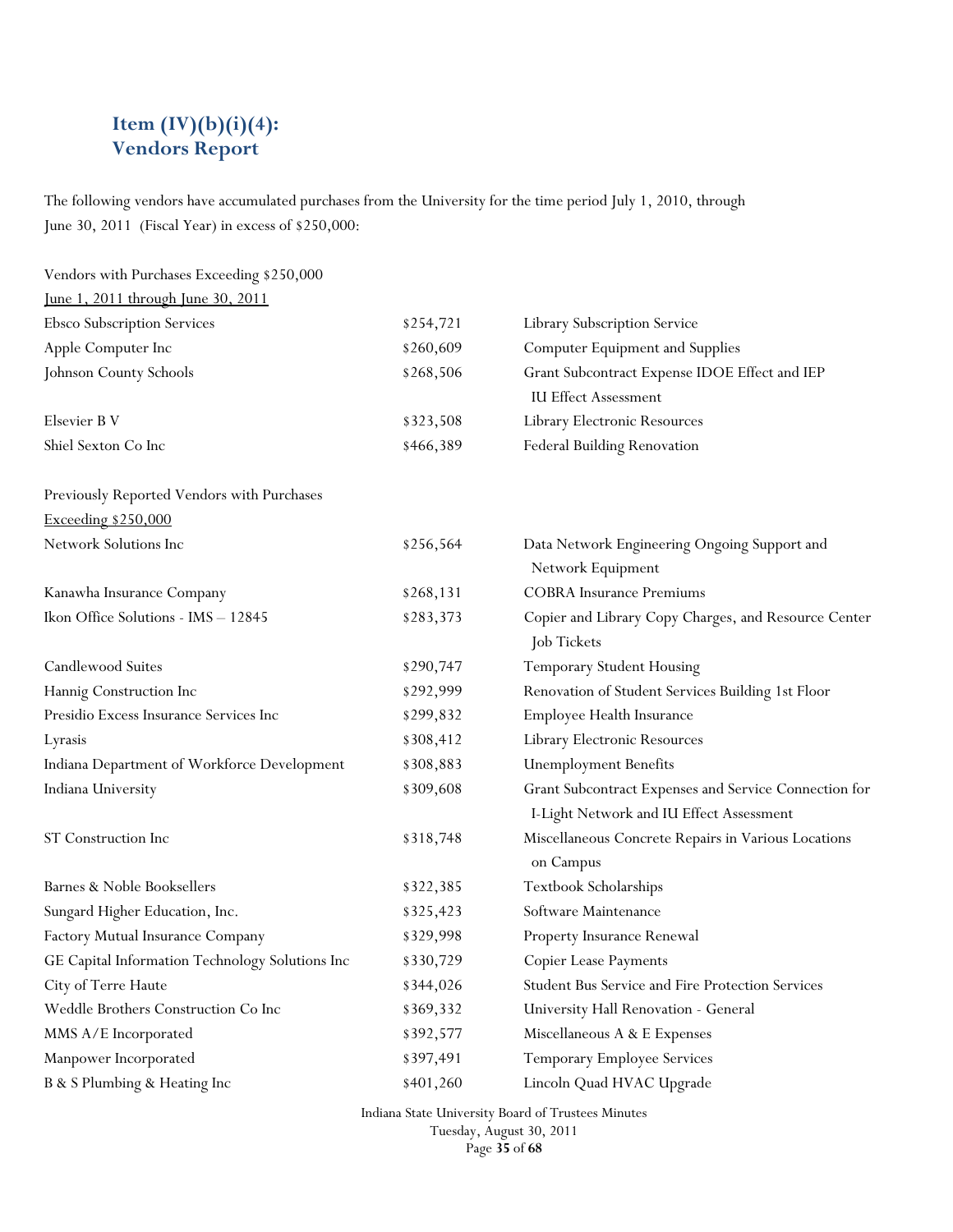| Woodburn Graphics Inc                         | \$402,415    | <b>University Printing Expenses</b>                                                         |
|-----------------------------------------------|--------------|---------------------------------------------------------------------------------------------|
| Associated Physicians and Surgeons Clinic Inc | \$408,740    | <b>Student Health Center Services</b>                                                       |
| <b>US Postmaster</b>                          | \$418,325    | Postage Purchases                                                                           |
| Williams Randall Marketing Communications     | \$421,126    | University Media Advertising                                                                |
| Harrah Plumbing and Heating Co                | \$425,964    | HHP (Arena) HVAC Upgrade                                                                    |
| <b>B</b> & D Consulting                       | \$444,455    | Professional Services for University/Networks                                               |
| First Team Outdoor Video Display Inc          | \$452,157    | Video Displays at Hulman Center, Football Stadium,<br>and Baseball Field                    |
| Vectren Energy Delivery                       | \$519,671    | Utility Costs and Delivery Cost for Natural Gas                                             |
| <b>Associated Roofing</b>                     | \$540,313    | Grounds Maintenance Building and HMSU Re-Roofs                                              |
| RMS Technology Solutions LLC                  | \$559,110    | Computer Mainframe Equipment                                                                |
| <b>Staples Business Advantage</b>             | \$569,158    | Office Supplies and Equipment Purchases                                                     |
| Ratio Architects Inc                          | \$575,768    | Architectural Fees for Arena Projects                                                       |
| Schmidt Associates Inc                        | \$751,960    | Architectural Fees for College of Business Phase 3                                          |
| Forrest Sherer Inc                            | \$802,747    | <b>Insurance Premiums</b>                                                                   |
| The Hartford Group Benefits Division          | \$876,136    | Life, Long-Term Disability, and Voluntary Life Premiums                                     |
| Delta Dental Plan of Indiana                  | \$1,032,140  | Dental Insurance Reimbursements                                                             |
| Indiana Department of Corrections             | \$1,106,128  | Academic Courses                                                                            |
| Indiana-American Water Company                | \$1,164,023  | Water and Sewage Utility Payments                                                           |
| Public Employees Retirement Fund              | \$1,890,066  | <b>Employee Retirement Payments</b>                                                         |
| First Financial Bank                          | \$2,040,000  | <b>VEBA</b> Contributions                                                                   |
| Medco Health Solutions                        | \$2,323,518  | Prescription Drug Coverage                                                                  |
| Dell Marketing LP                             | \$2,337,358  | Computer Equipment, Software, and Supplies                                                  |
| Nebco/AmWins Group Benefits                   | \$2,814,272  | Retiree Insurance                                                                           |
| Energy USA-TPC                                | \$2,958,191  | Natural Gas Contract Purchases                                                              |
| C H Garmong and Son Inc                       | \$4,330,308  | Sandison, Rankin Patio, and Holmstedt Plaza                                                 |
|                                               |              | Renovations and Student Success Center Remodeling                                           |
| Duke Energy                                   | \$5,396,642  | <b>Electricity Utility Payments</b>                                                         |
| Sycamore Engineering Inc                      | \$5,892,738  | Satellite Chilled Water Plant                                                               |
| CDI Inc                                       | \$9,089,378  | Pickerl Hall, Science Lab, and College of Nursing, Health<br>and Human Services Renovations |
| Sodexo Inc and Affiliates                     | \$9,962,385  | Dining and Catering Services and Kitchen Equipment<br>Purchases                             |
| CIGNA Health Care                             | \$12,331,717 | Medical Claim Payments                                                                      |

The following vendors have accumulated purchases from the University for the time period July 1, 2011, through July 31, 2011 (Fiscal Year) in excess of \$250,000:

Indiana Department of Corrections \$265,464.00 Academic Courses

Indiana State University Board of Trustees Minutes Tuesday, August 30, 2011 Page **36** of **68**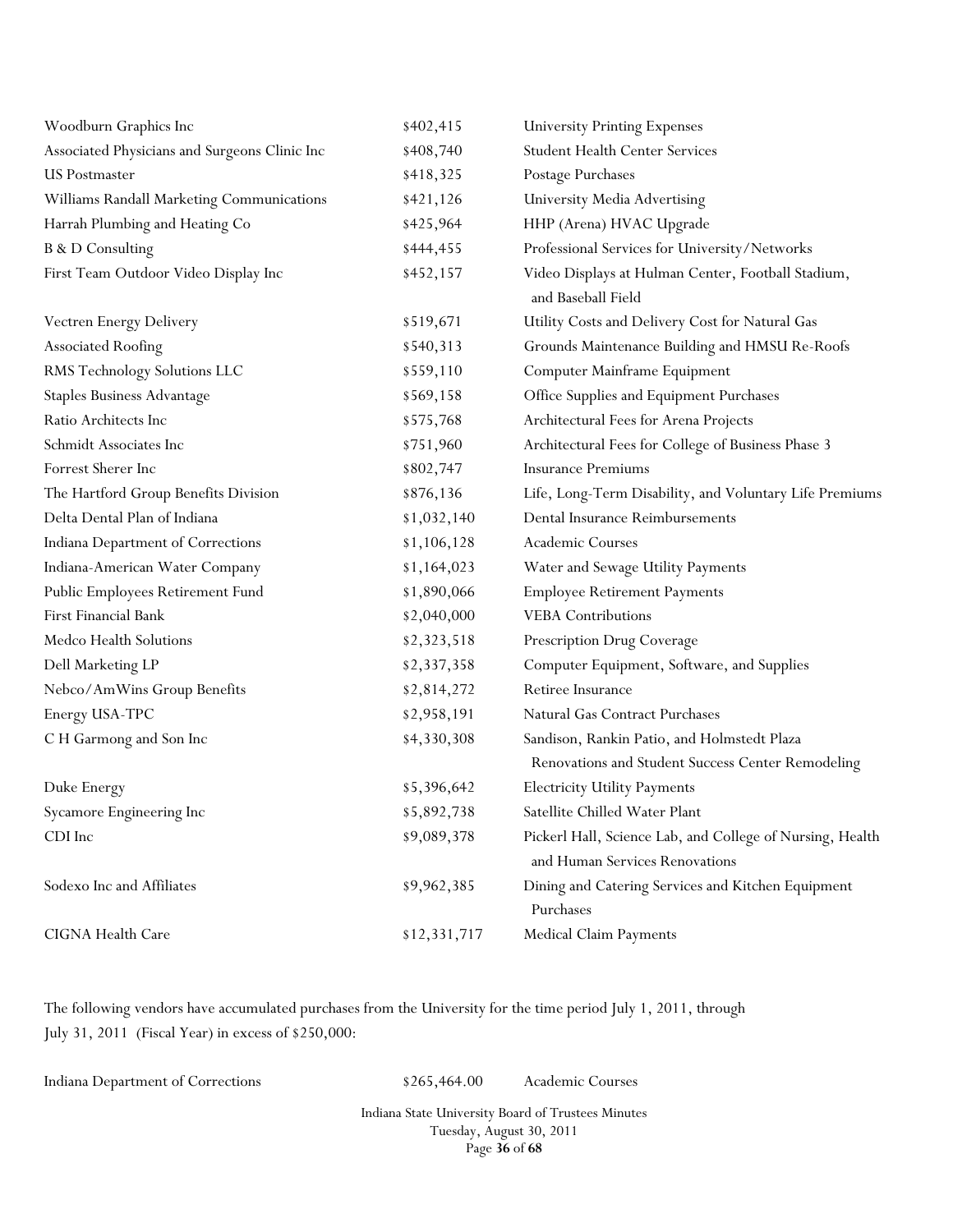| Public Employees Retirement Fund | \$392,171.79 | <b>Employee Retirement Payments</b>                     |
|----------------------------------|--------------|---------------------------------------------------------|
| Duke Energy                      | \$496,902.65 | <b>Electricity Utility Payments</b>                     |
| Shiel Sexton Co Inc              | \$589,687.00 | Federal Building Renovation                             |
| CDI Inc                          | \$649,541.51 | Pickerl Hall, Technology 2nd and 3rd Floor, and College |
|                                  |              | of Nursing, Health, Human Services AV Renovations       |
| CIGNA Health Care                | \$775,306.68 | Medical Claim Payments                                  |

# **Item (IV)(b)(ii)(1): Personnel Items Faculty**

#### **FACULTY**

**Appointments** (Effective August 1, 2011, unless otherwise indicated)

Azizi J. Arrington-Bey; Assistant Professor, Department of Built Environment; M. Arch., Florida Agricultural and Mechanical University; salary \$60,000 per academic year.

Kuntal Bhattacharyya; Assistant Professor, Department of Marketing and Operations; M.B.A., University of Akron (Doctoral degree completion expected before August 1, 2011); salary \$96,000 per academic year.

Natalie Bulick; Assistant Librarian, Department of Library Services; M.L.S., San Jose State University; salary \$45,000 for 2011-2012 fiscal year, prorated from the effective date of July 18, 2011.

Richard Coble; Chairperson and Professor, Department of Built Environment; Ph.D., University of Florida; salary \$100,000 per academic year.

Jeffrey L. Decker; Associate Professor, Department of Accounting, Finance, Insurance, and Risk Management; Ph.D., Arizona State University; salary \$115,000 per academic year.

Julie M. Frye; Assistant Professor, Department of Curriculum, Instruction, and Media Technology; M.S., Indiana University August 2012; salary \$50,000 per academic year.

Namita Goswami; Associate Professor, Department of Philosophy; Ph.D., Emory University; salary \$55,000 per academic year.

Ralph Oberste-Vorth; Professor, with tenure, and Chairperson, Department of Mathematics and Computer Science; Ph.D., Cornell University; salary \$103,000 per academic year.

John H. Pommier; Professor, with tenure, and Chairperson, Department of Kinesiology, Recreation, and Sport; Ph.D., Texas A&M University; salary \$101,000 per academic year.

Swati Raychowdhury; Assistant Professor, Department of Applied Health Sciences; Ph.D., Indiana University; salary \$58,000 per academic year.

> Indiana State University Board of Trustees Minutes Tuesday, August 30, 2011 Page **37** of **68**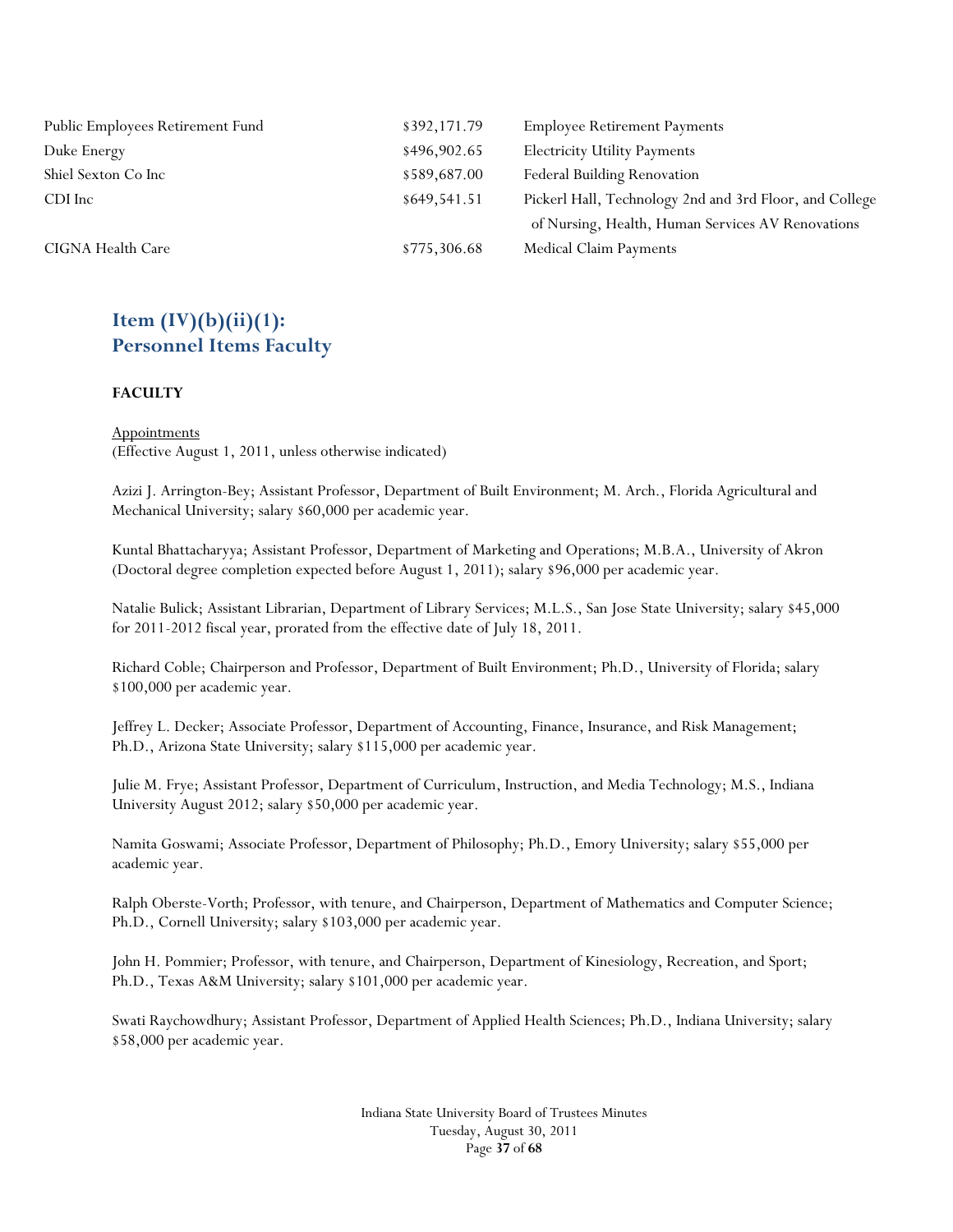#### **Special Purpose Faculty Appointments—2011-2012 Academic Year (unless otherwise indicated)**

Melanie M. Abel; Instructor, Department of Aviation Technology; B.S., Indiana State University (special credentials on file); salary \$45,000 per academic year.

Todd E. Alberts; Instructor, Department of Applied Engineering and Technology Management; M.S., Indiana State University; salary \$47,973 per academic year.

Renee N. Bauer; Instructor, Department of Baccalaureate Nursing; M.S., Indiana State University; salary \$46,000 per academic year.

Vern E. Bothwell; Instructor, Aviation Technology; B.S., Northeast Louisiana University (special credentials on file); salary \$54,902 per academic year.

Amanda N. Davis; Instructor, Department of Mathematics and Computer Science; Ph.D., University of Louisville; salary \$44,000 per academic year.

Harry E. Gallatin; Instructor, Department of Accounting, Finance, Insurance, and Risk Management; M.B.A., Indiana State University; salary \$40,345 per academic year.

Amber D. Gilman; Instructor, Department of Human Resource Development and Performance Technologies; M.S., Indiana State University; salary \$45,000 per academic year.

Kathy S. Ginter; Instructor, Department of Kinesiology, Recreation, and Sport; Ph.D., University of Tennessee; salary \$40,000 per academic year.

Amy Ann Holbert; Instructor, Baccalaureate Nursing; M.S.N., Indiana State University; salary \$46,000 per academic year.

Kathleen Marie-Anne Huun; Instructor, Baccalaureate Nursing Completion.; Ph.D., Florida State University; salary \$70,000 per academic year.

Kenneth C. Jones; Instructor, Department of Marketing and Operations; M.B.A., Indiana University; salary \$45,000 per academic year.

Donald W. Maxwell; Instructor, Department of History; Ph.D., Indiana University; salary \$30,000 per academic year.

Robert D. McMahan; Instructor, Department of Accounting, Finance, Insurance, and Risk Management; J.D., Indiana University; salary \$39,949 per academic year.

Donald R. McNabb; Instructor, Department of Built Environment; M.S., Indiana State University; salary \$60,000 per academic year.

Bobby Jo Monahan; Instructor, Department of Educational Leadership; M.E., Indiana State University; salary \$49,000 per academic year.

Jill M. Moore; Instructor, Department of Baccalaureate Nursing; B.S., Indiana State University (special credentials on file); salary \$46,000 per academic year.

> Indiana State University Board of Trustees Minutes Tuesday, August 30, 2011 Page **38** of **68**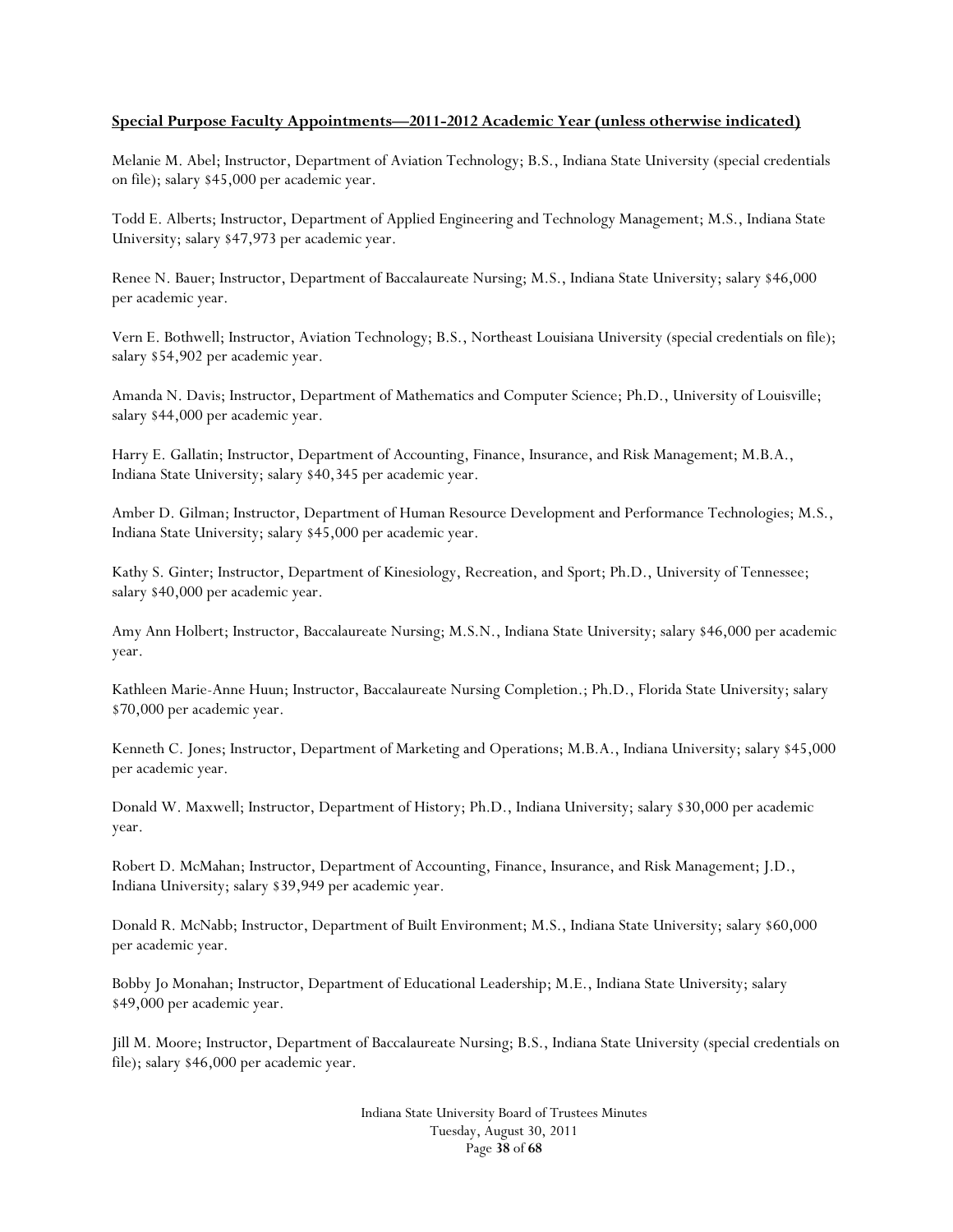Robert Owegi; Instructor, Department of Baccalaureate Nursing; M.S.N., Indiana State University; salary \$50,000 per academic year.

Beverly C. Pestel; Instructor, Department of Chemistry and Physics; D.A., Wright State University; salary \$41,417 per academic year.

Kathy M. Pirtle; Instructor, Department of Baccalaureate Nursing; M.S.N., Indiana State University; salary \$46,000 per academic year.

Rhonda J. Reed; Instructor, Department of Baccalaureate Nursing Completion; M.S.N., University of Evansville; salary \$52,858 per academic year.

Lilia Santiague; Instructor, Department of Educational Leadership; Ph.D., Indiana University; salary \$45,000 per academic year.

John R. Spencer; Instructor, Department of Aviation Technology; Ed.S., Indiana State University; salary \$45,000 per academic year.

Jerold D. Stegeman; Instructor, Department of Built Environment; Ph.D., University of Nevada; salary \$60,000 per academic year.

Vernon Sweetin; Visiting Assistant Professor, Department of Marketing and Operations; Ph.D., Southern Illinois University; salary \$65,000 per academic year.

Linda K. Walters; Instructor, Department of Baccalaureate Nursing; M.S.N., Indiana State University; salary \$46,350 per academic year.

Jan Weust; Instructor, Department of Baccalaureate Nursing; M.S., Indiana Wesleyan College; salary \$49,000 per academic year.

Sara Green Williams; Instructor, Department of Marketing and Operations; M.M.R., Southern Illinois University; salary \$42,642 per academic year.

Michael G. Williamson; Instructor, Department of Human Resource Development and Performance Technologies and Department of Built Environment; M.S., Indiana State University; salary \$45,000 per academic year.

Edith L. Wittenmyer; Instructor, Department of Human Resource Development and Performance Technologies, and Department of Electronics and Computer Engineering Technology ; M.S., Indiana State University; salary \$60,000 per academic year.

Yadi Ziaeehezarjeribi; Instructor, Department of Curriculum, Instruction, and Media Technology; Ph.D., Indiana University; salary \$49,000 per academic year.

### **Temporary Part-time Faculty Appointments—2011 Fall Semester (Effective August 1, 2011, unless otherwise indicated)**

Meredith Addison; Lecturer II, Department of Baccalaureate Nursing; M.S., Indiana State University; six hours; salary \$8,214.

> Indiana State University Board of Trustees Minutes Tuesday, August 30, 2011 Page **39** of **68**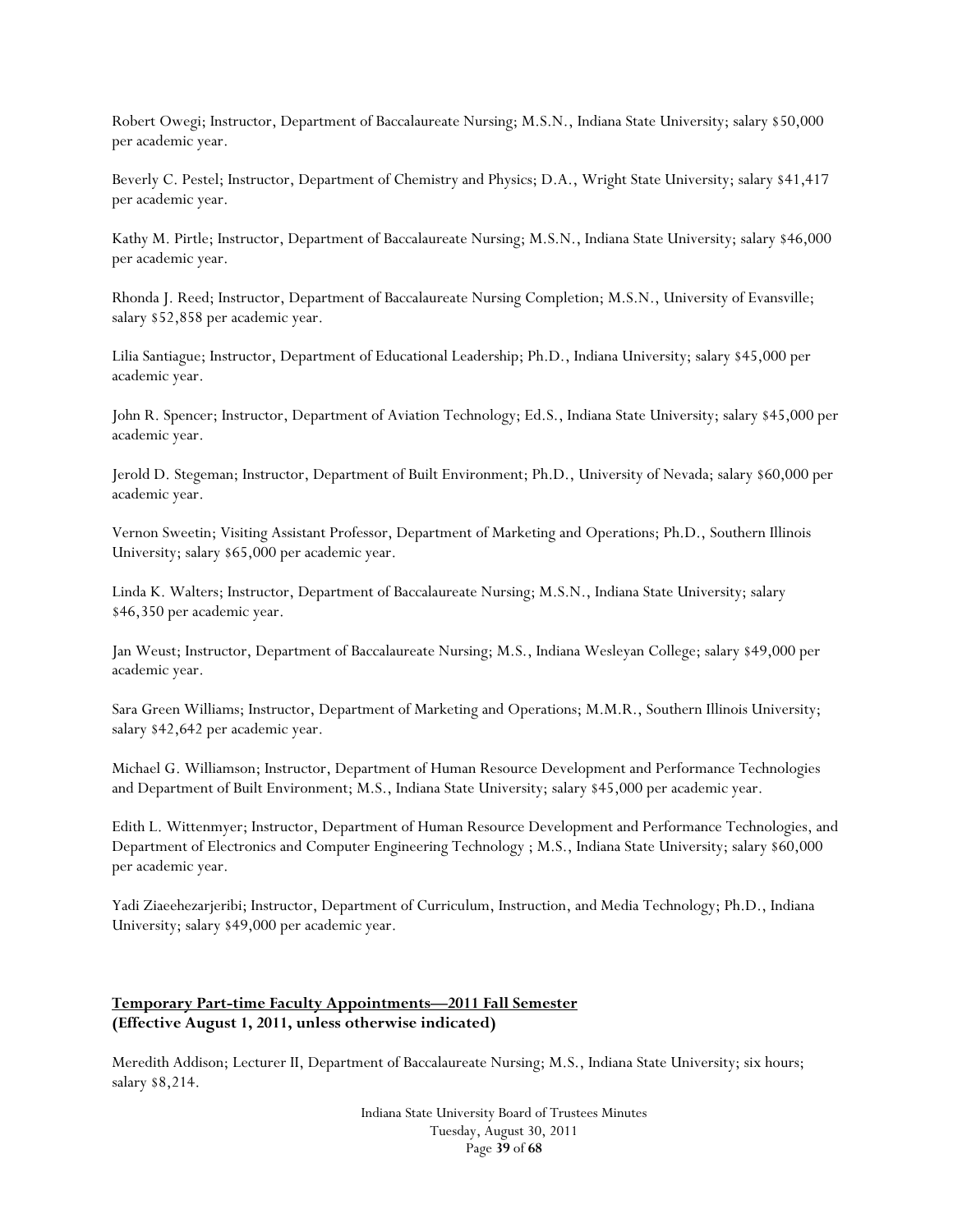Eric Anderson; Lecturer III, University Honors Program; M.A., University of Waterloo, Ontario; three hours; salary \$3,000.

Diane Bailey; Lecturer I, Department of Advanced Practice Nursing; M.S., Indiana State University; 1.5 hours; salary \$3,000.

James J. Ball; Lecturer III, Department of Mathematics and Computer Science; M.S., Indiana State University; twelve hours; salary \$18,036.

Timothy W. Brunnemer; Lecturer I, Department of Marketing and Operations; M.B.A., Indiana State University; three hours; salary \$3,000.

Robert E. Burton; Student Teacher Supervisor, Education Student Services; M.F.A., Indiana State University; supervise fourteen student teachers; salary \$8,400.

Bridget K. Butwin; Lecturer III, Department of Political Science; J.D., DePaul University; six hours; salary \$6,000.

Sara Byczek; Lecturer I, Women's Studies Program; M.S., Illinois State University; nine hours; salary \$9,000.

Marilyn S. Byrd; Lecturer I, Department of Baccalaureate Nursing; M.S., Indiana State University; three hours; salary \$3,990.

Cassandra S. Caruso-Woolard; Lecturer I, Department of Curriculum, Instruction, and Media Technology; M.A., Indiana State University; six hours; salary \$6,000.

Nicole Christlieb; Lecturer I, Department of Political Science; B.S., Indiana State University (special credentials on file); three hours; salary \$3,000.

Daniel Cleveland; Lecturer III, Department of Psychology; Pharm.D., Purdue University; three hours; salary \$3,000.

Kathleen A. Clifford; Lecturer III, Department of Communication Disorders and Counseling, School, and Educational Psychology; M.S., Indiana State University; three hours; salary \$4,500.

Denise Conrady; Lecturer II, Department of Built Environment; B.A., Rice University (special credentials on file); six hours; salary \$7,200.

Lynda Cox; Lecturer I, Department of English; M.A., Indiana State University; twelve hours; salary \$12,000.

Sally W. Davies; Lecturer III, Department of Communication Disorders and Counseling, School, and Educational Psychology; M.E., Indiana State University; three hours; salary \$3,000.

Irma D. Davis; Lecturer III, Department of Communication Disorders and Counseling, School, and Educational Psychology; 1.5 hours; salary \$1,500.

Rush Davis; Lecturer II, Department of Mathematics and Computer Science; M.Ed., Indiana State University; fifteen hours; salary \$15,000.

Candace K. deCourville; Lecturer I, Department of Baccalaureate Nursing Completion; M.S., Indiana State University; six hours; salary \$12,000.

> Indiana State University Board of Trustees Minutes Tuesday, August 30, 2011 Page **40** of **68**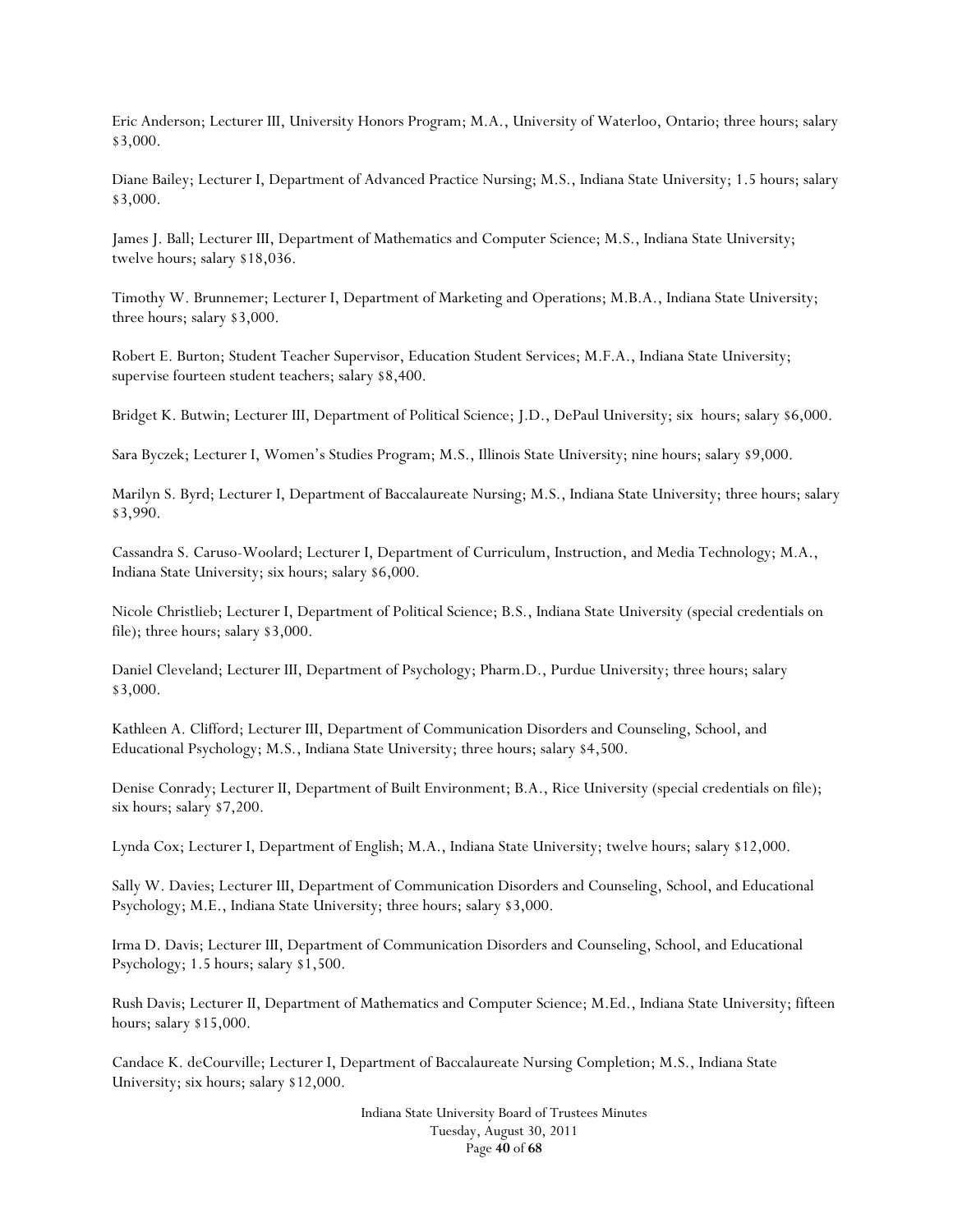Cynthia A. DeVaney; Student Teacher Supervisor, Education Student Services; M.A., Ball State University; supervise three student teachers; salary \$1,680.

Gregory Dietz; Lecturer III, Department of Communication Disorders and Counseling, School, and Educational Technology; Ph.D., Indiana State University; three hours; salary \$3,000.

Angelo DiSalvo; Professor Emeritus; Department of Languages, Literatures, and Linguistics; Ph.D., Florida State University; three hours; salary \$3,000.

Jessica L. Durbin; Lecturer I, Department of Advanced Practice Nursing; M.S., Indiana University; 1.5 hours; salary \$3,000.

Gregory J. Eaken; Lecturer III, Department of Communication Disorders and Counseling, School, and Educational Psychology; Ph.D., Indiana University; three hours; salary \$3,000.

Rhonda S. Earl; Lecturer III, Department of Communication Disorders and Counseling, School, and Educational Psychology; M.S., Indiana State University; 1.5 hours; salary \$1,500.

Michael R. Elmore; Lecturer III, Department of Communication Disorders and Counseling, School, and Educational Psychology; three hours; salary \$3,000.

Margaret J. Erthal; Lecturer III, Department of Management, Information Systems, and Business Education; Ph.D., Southern Illinois University; three hours; salary \$3,000.

Ruth L. Fairbanks; Lecturer II, Department of History and Women's Studies Program; A.M., University of Illinois; nine hours; salary \$9,000.

Beth R. Fields; Lecturer I, Department of Baccalaureate Nursing Completion and Department of Advanced Practice Nursing; M.S., Indiana State University; 7.5 hours; salary \$15,000.

Jessica D. Fields; Lecturer III, Department of History; M.A., Indiana State University; three hours; salary \$3,000.

Deborah Flurkey; Lecturer I, Department of Elementary, Early, and Special Education; M.Ed., Clemson University; four hours; salary \$4,000.

Mark E. Fraley; Lecturer III, Department of Political Science; M.P.A., University of Washington; nine hours; salary \$9,000.

Joseph C. Francis; Lecturer III, School of Music; M.M., Georgia State University; fifteen hours; salary \$15,000.

Claudine Gaston; Lecturer III, Department of Communication; M.S., Indiana State University; twelve hours; salary \$12,000.

Kathy S. Ginter; Lecturer III, Department of Communication Disorders and Counseling, School, and Educational Psychology; six hours; salary \$6,000.

Cynthia Gloye; Lecturer III, Department of Communication Disorders and Counseling, School, and Educational Psychology; M.Ed., Indiana State University; three hours; salary \$3,000.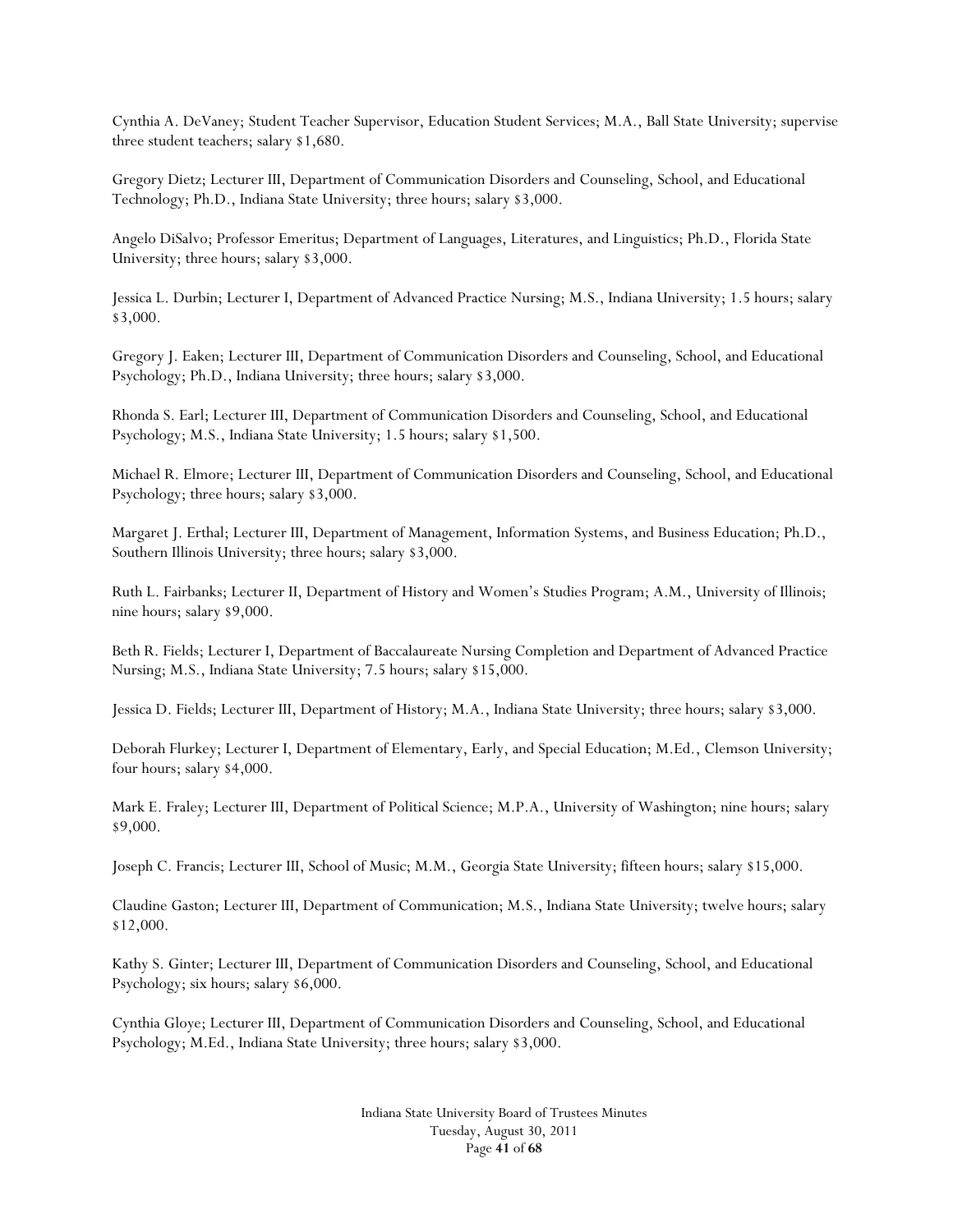Tracy L. Goff; Lecturer III, Department of Communication Disorders and Counseling, School, and Educational Psychology; three hours; salary \$3,000.

Catherine S. Gosse; Lecturer III, Department of Baccalaureate Nursing; Ph.D., Ohio State University; four hours; salary \$5,476.

Edmund Grosskopf; Assistant Professor Emeritus, Department of Criminology and Criminal Justice; three hours; salary \$3,000.

Colleen Haas; Lecturer III; Department of History; Ph.D., Indiana University; nine hours; salary \$9,000.

James Hagedorn; Student Teacher Supervisor, Education Student Services; M.S., Indiana State University; supervise one student; salary \$560.

Uwe J. Hansen; Professor Emeritus, Department of Mathematics and Computer Science and University Honors Program; Ph.D., Brigham Young University; nine hours; salary \$9,000.

Denise Harden; Lecturer III, Department of Communication Disorders and Counseling, School, and Educational Psychology; Ph.D., Indiana State University; six hours; salary \$6,000.

Richard Harden; Lecturer III, Department of Mathematics and Computer Science; M.E., Indiana State University; three hours; salary \$3,000.

Timothy Harlan; Lecturer III, Department of English; M.S., Indiana State University; nine hours; salary \$9,000.

David A. Harris; Student Teacher Supervisor, Education Student Services; M.S., Indiana State University; supervise eight student teachers; salary \$4,800.

Steven P. Harris; Lecturer III, Department of Philosophy; B.A., University of Massachusetts, Amherst (special credentials on file); fifteen hours; salary \$15,000.

Michael Harrold; Lecturer III, Department of English; M.A., Indiana State University; twelve hours; salary \$13,572.

Gary Hartsock; Lecturer III, Department of Criminology and Criminal Justice; M.S., Indiana State University; six hours; salary \$6,000.

Jenna Hasenour; Lecturer II, Department of Baccalaureate Nursing; M.S., Indiana State University; 7.5 hours; salary \$10,267.50.

Charles M. Henry; Lecturer III; Department of Applied Engineering and Technology Management; M.B.A., Lawrence Technological Institute; three hours; salary \$3,600.

Jane N. Herndon; Lecturer III, Department of Educational Leadership; J.D., George Washington University Law School; three hours; salary \$3,000.

Jameson Hibbs; Lecturer III, Department of Kinesiology, Recreation, and Sport; B.S., Indiana State University; three hours; salary \$3,000.

David Hoffa; Lecturer II, Department of Kinesiology, Recreation, and Sport; M.S., Indiana State University; two hours; salary \$2,000.

> Indiana State University Board of Trustees Minutes Tuesday, August 30, 2011 Page **42** of **68**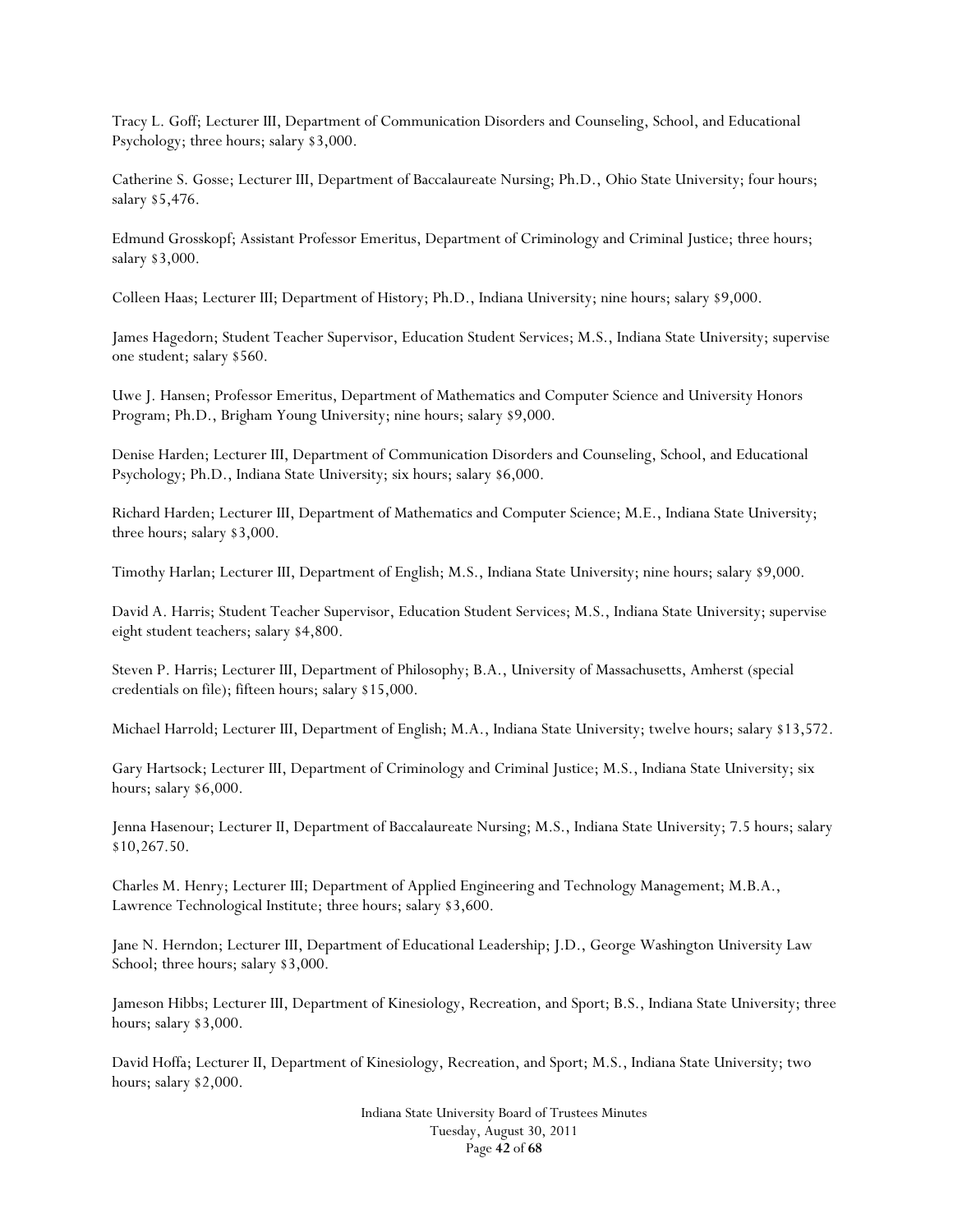Susan Hoffman; Lecturer III, Department of English; M.A., Indiana State University; nine hours; salary \$10,179.

Joseph Houghtelin; Student Teacher Supervisor, Education Student Services; M.S., Indiana State University; supervise five student teachers; salary \$3,500.

Rebecca D. Jackson; Lecturer III, Department of Baccalaureate Nursing; M.S., Indiana State University; six hours; salary \$8,214.

Amy Joy, Lecturer III, Department of Advanced Practice Nursing and Department of Baccalaureate Nursing Completion; M.S., Indiana State University; 10.5 hours; salary \$21,000.

Saundra K. Kassis; Student Teacher Supervisor, Education Student Services; M.S., Indiana State University; supervise eleven student teachers; salary \$6,600.

David Kelty; Lecturer III, Department of English; M.Ed., Indiana State University; six hours; salary \$6,786.

Kara Kish, Lecturer II, Department of Kinesiology, Recreation, and Sport; B.S., Indiana State University (special credentials on file); three hours; salary \$3,000.

Barbara Kraus; Lecturer III, Department of Human Resource Development and Performance Technologies; M.S., Indiana State University; three hours; salary \$3,000.

David Lisman; Lecturer III, Department of Communication Disorders and Counseling, School, and Educational Psychology; M.Ed., Indiana State University; three hours; salary \$3,000.

Daniel Lucky; Lecturer II, Department of Baccalaureate Nursing; M.S.N., University of Southern Indiana; nine hours; salary \$18,000.

Lee Anne Luttrell; Lecturer III, Department of Communication Disorders and Counseling, School, and Educational Psychology; M.S., Indiana State University; six hours; salary \$9,000.

Marthann Markle; Assistant Professor Emerita, Department of Kinesiology, Recreation, and Sport; M.S., Indiana State University; one hour; salary \$1,000.

Ron Martin; Lecturer III, Department of English; M.S., Indiana State University; twelve hours; salary \$12,000.

Florence Mathieu-Conner; Lecturer III, Department of Languages, Literatures, and Linguistics; M.A., University of Illinois; six hours; salary \$6,000.

Luke B. May; Lecturer I, Department of Mathematics and Computer Science; M.S., Indiana State University; fifteen hours; salary \$15,000.

David H. McCarter; Lecturer III, Department of History; Ph.D., University of Iowa; nine hours; salary \$9,000.

Rachel McClelland; Lecturer III, Department of Communication; M.A., Indiana State University; three hours; salary \$3,000.

Steve A. McDaniel; Lecturer II, School of Music; M.C.M., Southwestern Baptist Theological Seminary; five hours; salary \$5,000.

> Indiana State University Board of Trustees Minutes Tuesday, August 30, 2011 Page **43** of **68**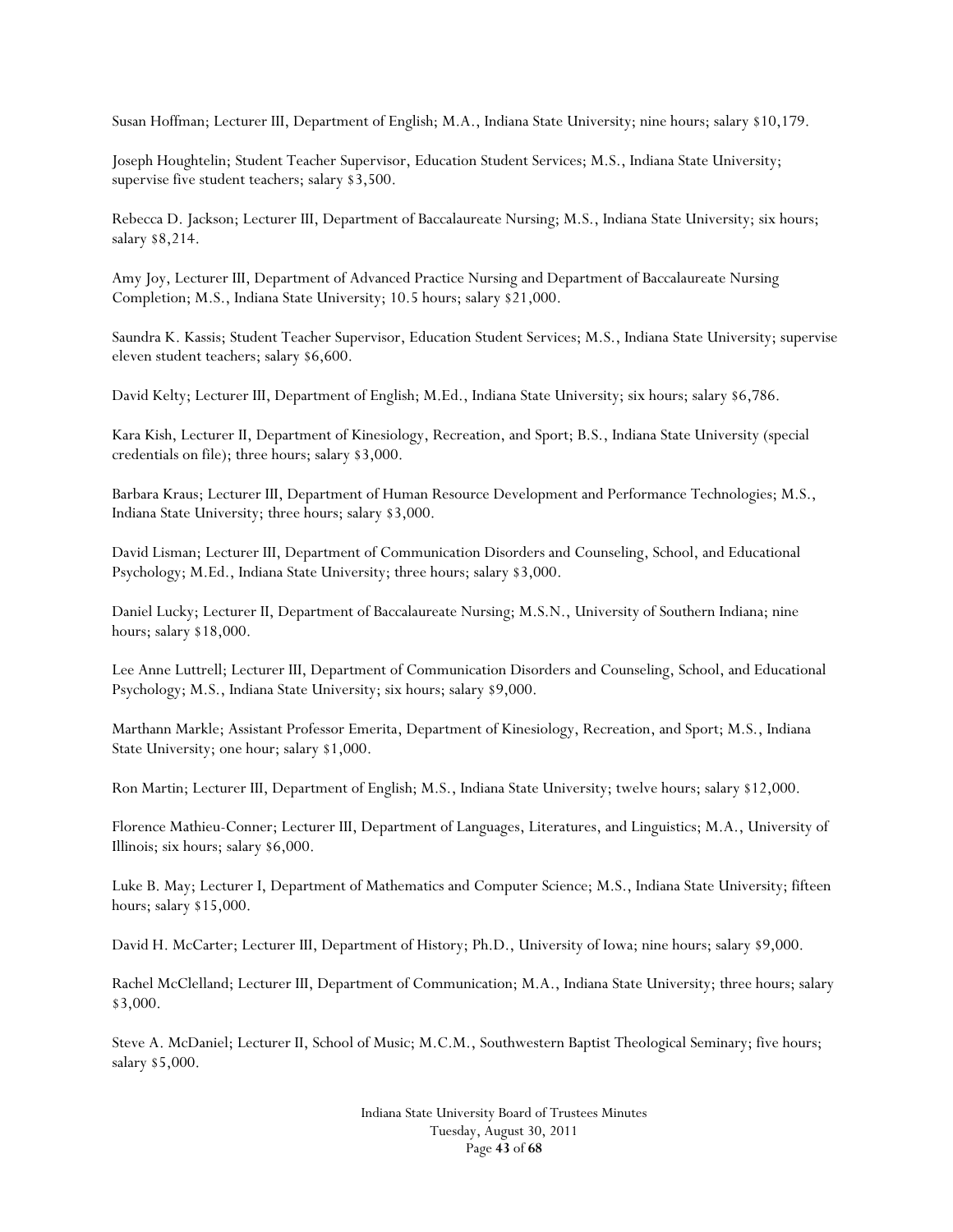Rebecca McElroy; Lecturer I, Department of English; M.S., Indiana State University; six hours; salary \$6,000.

Floyd McWilliams; Lecturer III, Department of Mathematics and Computer Science; Ph.D., Indiana State University; fifteen hours; salary \$15,000.

Sherryn L. Miley; Student Teacher Supervisor, Education Student Services; M.S., Indiana State University; supervise two student teachers; salary \$1,120.

Mark L. Miller; Student Teacher Supervisor, Education Student Services; M.S., Indiana State University; supervise four student teachers; salary \$2,240.

Dorothy Mimms; Lecturer III, Department of Baccalaureate Nursing Completion; M.S., Indiana State University; 6.6 hours; salary \$13,398.

Linda Minty; Lecturer III, Department of English; M.A., Indiana State University; six hours; salary \$6,000.

Carmen Montanez; Professor Emerita, Department of Languages, Literatures, and Linguistics; Ph.D., University of Kentucky; three hours; salary \$3,000.

Michelle Morahn; Lecturer III, Department of History; M.A., Indiana State University; twelve hours; salary \$12,000.

Edward Motley; Lecturer III, Department of Criminology and Criminal Justice; M.S., Salve Regina University – Newport; three hours; salary \$3,000.

Sarah Mullican; Visiting Associate Professor, Department of Criminology and Criminal Justice; J.D., Valparaiso University School of Law; three hours; salary \$3,417.

Tammy Mundy; Lecturer I, Department of Baccalaureate Nursing Completion; M.S., Indiana State University; nine hours; salary \$18,000.

Margaret E. Myers; Lecturer II, Department of Accounting, Finance, Insurance, and Risk Management; M.B.A., Indiana State University; six hours; salary \$6,000.

Timothy C. Payne; Student Teacher Supervisor, Education Student Services; M.S., Indiana State University; supervise one student teacher; salary \$560.

Diana L. Peebles; Lecturer II, Department of Baccalaureate Nursing; M.S.N., Indiana Wesleyan University; thirteen hours; salary \$26,000.

Ken Pell; Lecturer III, Department of English; M.A., Indiana State University; fifteen hours; salary \$15,000.

Heather E. Penney; Lecturer III, Department of Management, Information Systems, and Business Education; M.B.A., Mercer University; three hours; salary \$3,000.

Karen Phillips; Lecturer III, Department of Baccalaureate Nursing; M.S.N., Indiana State University; .75 hours; salary \$1,026.75.

Christina Pickens; Lecturer III, Department of Communication Disorders and Counseling, School, and Educational Psychology; M.S., Indiana State University; three hours; salary \$4,500.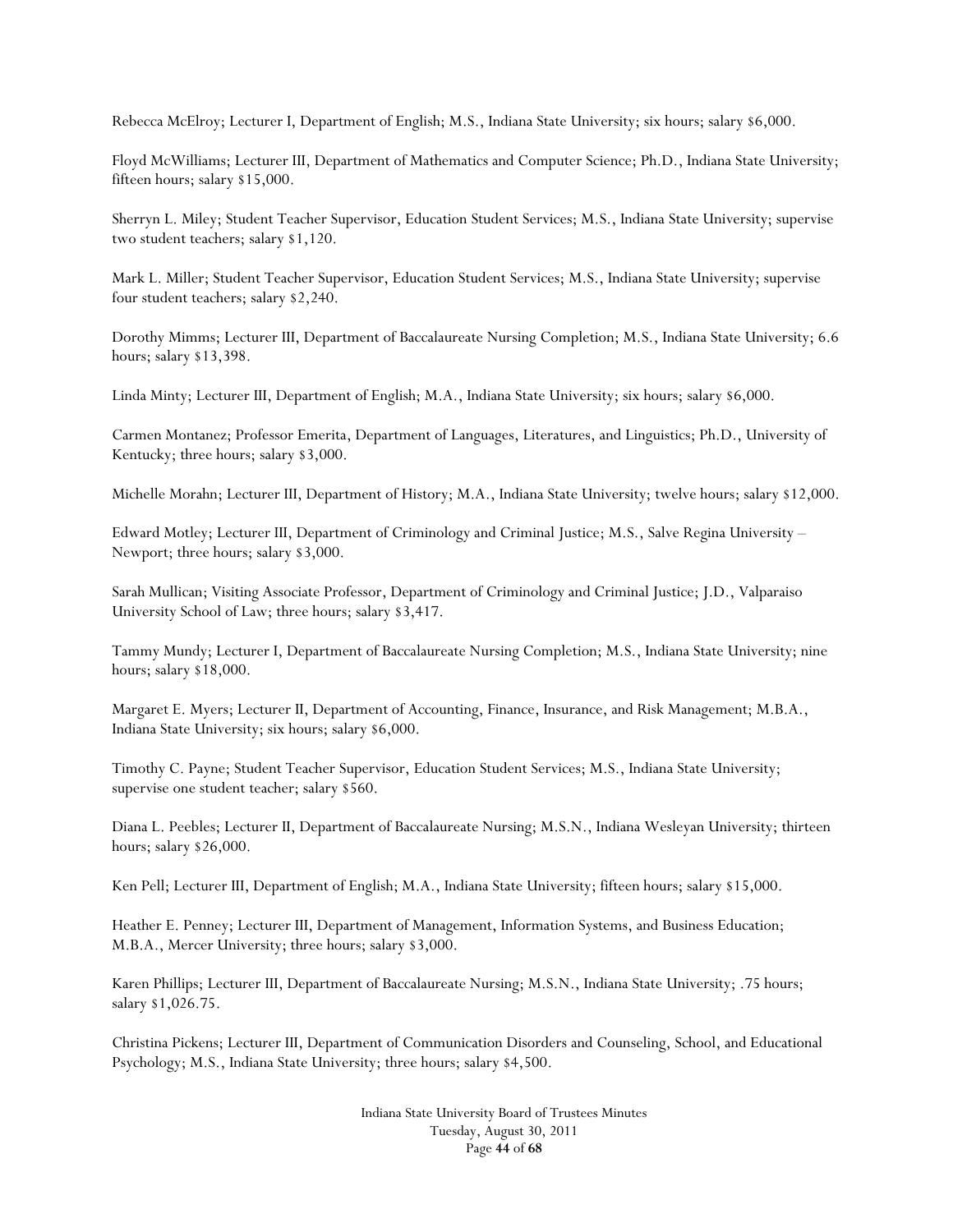Kathleen Pickrell; Associate Professor Emerita, Department of Baccalaureate Nursing Completion; M.S.N., IUPUI; 3.75 hours; salary \$7,026.75.

Katherine Pine; Lecturer III, Department of Communication; M.S., Indiana State University; fifteen hours; salary \$15,000.

Patricia Polastri; Lecturer III, Department of Applied Engineering and Technology Management; M.B.A., Central Missouri State University; two hours; salary \$2,400.

Jeanne Potts; Lecturer II, Department of Baccalaureate Nursing Completion; M.S.N., IUPUI; nine hours; salary \$18,000.

Donald J. Reuland; Professor Emeritus, Department of Chemistry and Physics; Ph.D., Carnegie-Mellon University; three hours; salary \$3,000.

Dottie Rigsby; Lecturer III, Department of Criminology and Criminal Justice; M.S., Indiana State University; three hours; salary \$3,000.

James Sanchez; Lecturer II, Department of Mathematics and Computer Science; M.S., Indiana State University; fifteen hours; salary \$15,000.

Cynthia Sartor; Lecturer III, Department of Social Work; Ph.D., University of Illinois; three hours; salary \$3,500.

Bonnie Saucier; Lecturer III, Department of Advanced Practice Nursing; Ph.D., Texas Women's University; twelve hours; salary \$24,000.

Francis Saxman; Student Teacher Supervisor, Education Student Services; Ed.D., Ball State University; supervise four student teachers; salary \$2,240.

Eugenia Saylor; Lecturer II, Department of Languages, Literatures, and Linguistics; M.A., Indiana State University; twelve hours; salary \$12,000.

Harold L. Schipp; Student Teacher Supervisor, Education Student Services; Ed.S., Indiana State University; supervise one student teacher; salary \$560.

Jeffrey Schrink; Professor Emeritus, Department of Criminology and Criminal Justice; six hours; salary \$6,000.

Michael Sheridan; Student Teacher Supervisor, Education Student Services; M.A. in Education, Ball State University; supervise one student teacher; salary \$560.

Donald Shorter; Lecturer III, University Honors Program and Languages, Literatures, and Linguistics; Doctor of Religion, Indiana Christian University; nine hours; salary \$9,000.

Glenna Simons; Lecturer III, Department of Psychology; J.D., Loyola University School of Law; three hours; salary \$3,000.

Neil Singleton; Lecturer III, Department of Communication; M.S., Indiana State University; fifteen hours; salary \$15,000.

> Indiana State University Board of Trustees Minutes Tuesday, August 30, 2011 Page **45** of **68**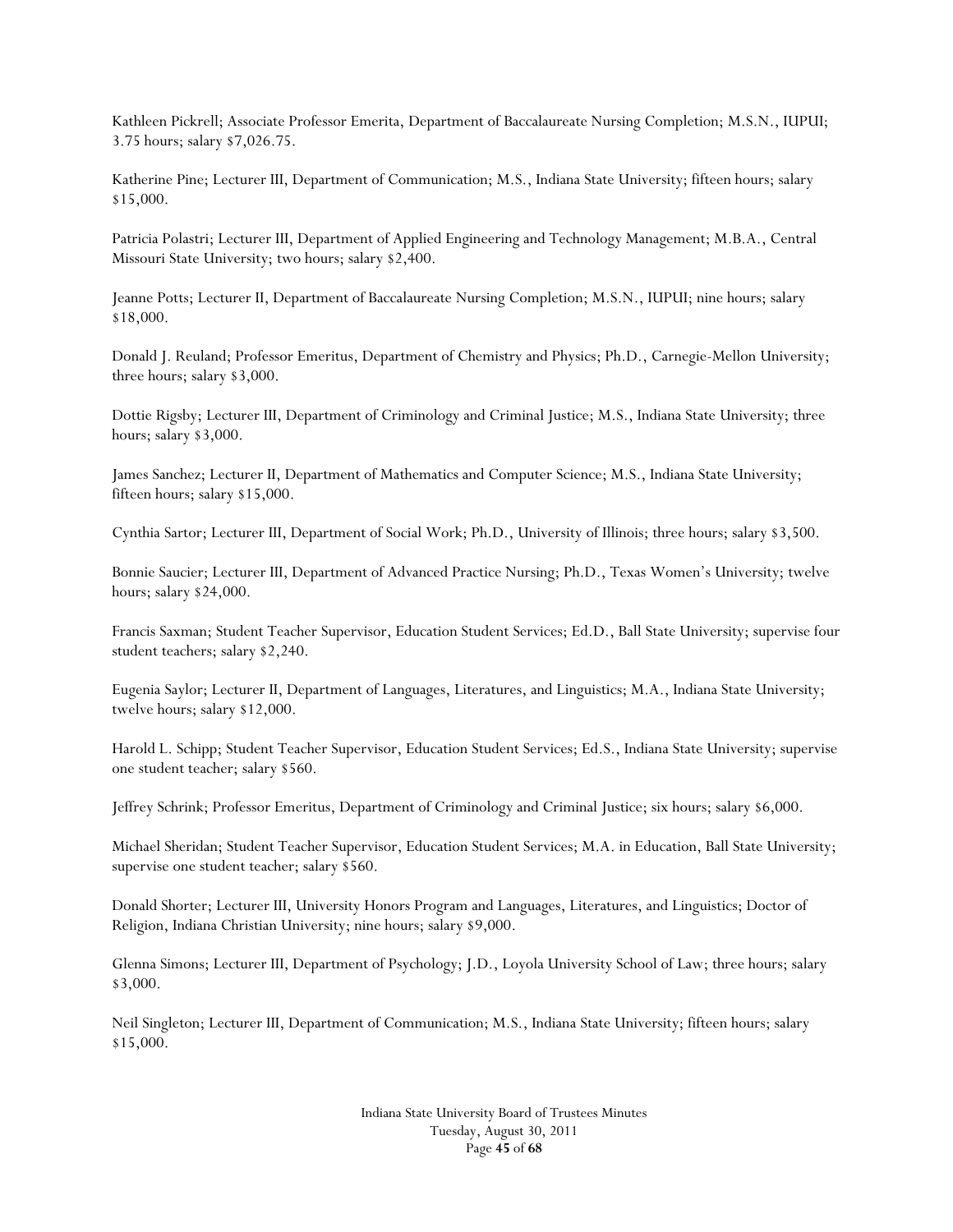Carolyn F. Sinnott; Student Teacher Supervisor, Education Student Services; M.S., Indiana University; supervise three student teachers; salary \$1,680.

Kyle Slaven; Lecturer III, Department of Kinesiology, Recreation, and Sport; B.S., Indiana State University (special credentials on file); two hours; salary \$2,000.

Crystal Sullivan; Lecturer II, Department of English; M.A., Indiana State University; twelve hours; salary \$12,000.

James Tanoos; Lecturer III, Department of Marketing and Operations; M.B.A., IUPUI; twelve hours; salary \$12,000.

Monica R. Tener-Smith; Lecturer III, Department of Communication Disorders and Counseling, School, and Educational Psychology; M.Ed., Indiana State University; three hours; salary \$3,000.

Joseph Tenerelli; Professor Emeritus, Department of Communication; Ph.D., University of Iowa; three hours; salary \$3,000.

Michael W. Timmons; Student Teacher Supervisor, Education Student Services; M.A., Ball State University; supervise four student teachers; salary \$2,240.

Lisa K. Tincher; Lecturer I, Department of Advanced Practice Nursing and Department of Baccalaureate Nursing Completion; M.S., Indiana State University; 10.5 hours; salary \$21,000.

 Marsha R. Turner-Shear; Supervise Student Teachers, Education Student Services; Ph.D., Indiana University; supervise three student teachers; salary \$1,680.

Millie A. Vaughn; Supervise Student Teachers, Education Student Services; Ph.D., Indiana State University; supervise six student teachers; salary \$3,600.

Amanda E. Ward; Lecturer I, Department of Baccalaureate Nursing; B.S., Ball State University (special credentials on file); nine hours; salary \$11,970.

 Molly A. Wasson; Lecturer III, Department of Advanced Practice Nursing; M.S., Indiana State University; 1.5 hours; salary \$3,000.

Kelly Watts; Lecturer I, Department of Baccalaureate Nursing Completion; M.S., Indiana State University; 4.5 hours; salary \$9,000.

James Waugh; Supervise Student Teachers, Education Student Services; M.S., Indiana State University; supervise six teachers; salary \$4,200.

Rebecca Williams; Lecturer III, Department of English; M.A., DePauw University; twelve hours; salary \$12,000.

Jeffrey Wireman; Lecturer III, Department of English; M.A., University of Wyoming; twelve hours; salary \$12,000.

Rebecca A. Wray; Lecturer III, Department of Management, Information Systems, and Business Education; M.B.A., Indiana State University; one hour; salary \$1,000.

Mary Wright; Lecturer III, Department of English; M.Ed., University of Illinois; twelve hours; salary \$12,000.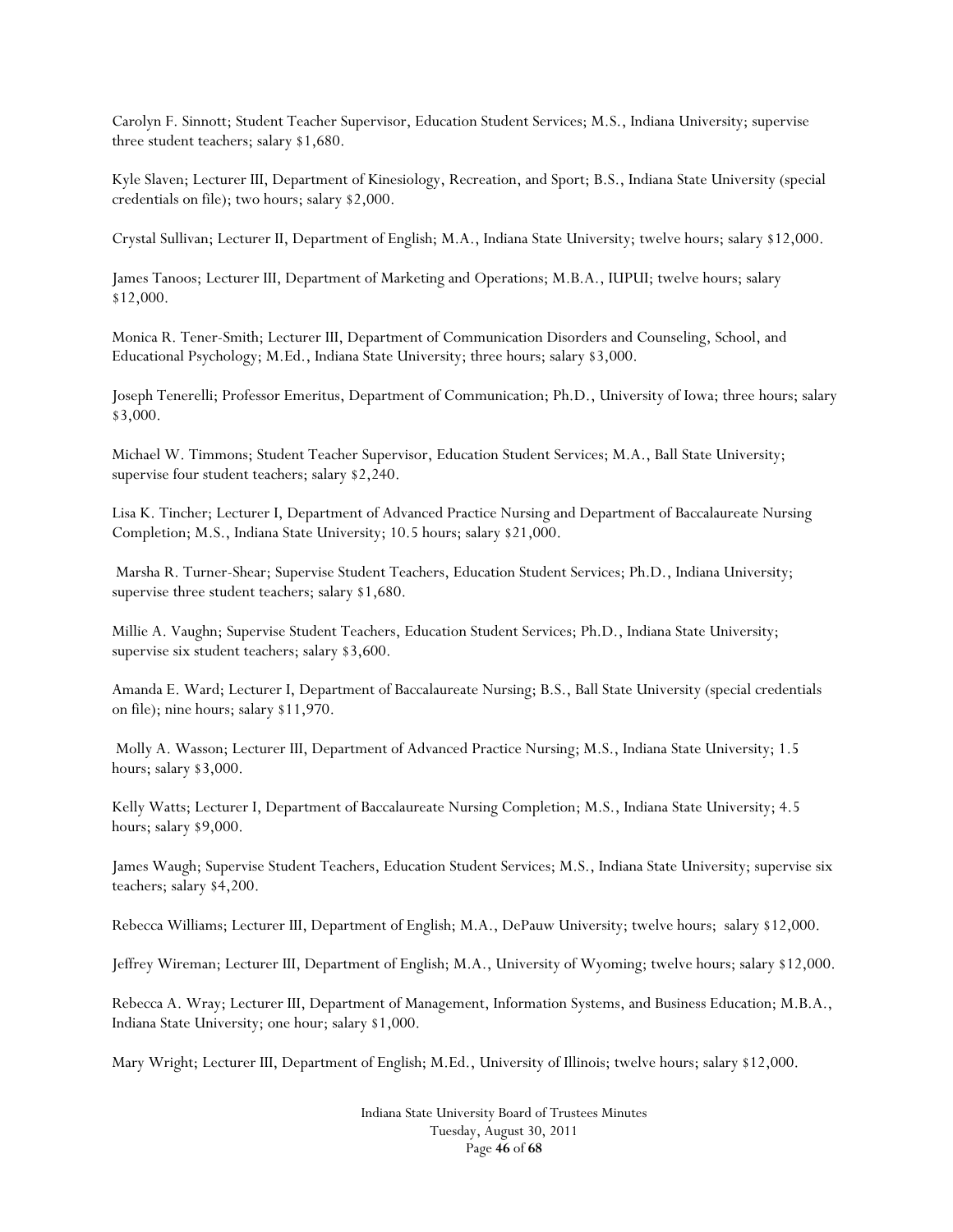Katherine Zimmer; Lecturer II, Department of Languages, Literatures, and Linguistics; M.A., Indiana State University; twelve hours; salary \$12,000.

### **Affiliate Faculty**

Dorothy Drummond; affiliate faculty status conferred by the Department of Earth and Environmental Systems; effective February 24, 2011 through May 31, 2014.

Edward R. Kinley IV; affiliate faculty status conferred by the Department of Electronics and Computer Engineering Technology; effective August 1, 2011 through May 4, 2013.

DeAnne S. Maxwell; affiliate faculty status conferred by the Department of Biology; effective June 16, 2011 through May 31, 2014.

### **Change of Status and/or Pay Rate**

Veanne Anderson; Professor, Department of Psychology; ten percent promotion adjustment to 2010-2011 base; salary \$71,100.70 per academic year; effective August 1, 2011.

William R. Barratt; Professor, Department of Educational Leadership; ten percent promotion adjustment to the 2010-2011 base; salary \$70,688.20 per academic year; effective August 1, 2011.

David P. Beach; Professor Emeritus, Department of Electronic and Computer Engineering Technology; phased retirement stipend of \$43,838.50; effective August 1, 2011 through May 31, 2012.

Linda S. Behrendt; Associate Professor, Department of Applied Health Sciences; ten percent promotion adjustment to the 2010-2011 base; salary \$54,995.60 per academic year; effective August 1, 2011.

Patrick R. Bennett; Associate Professor, Department of Psychology; ten percent promotion adjustment to the 2010- 2011 base salary plus salary floor adjustment of \$815; salary \$54,346 per academic year; effective August 1, 2011.

Michael R. Chambers; Professor, and Chairperson, Department of Political Science; stipend of \$4,000 for duties as Interim Chairperson, Department of Philosophy; effective August 1, 2011 through May 31, 2012.

Daniel A. Clark; Associate Professor, Department of History; ten percent promotion adjustment to the 2010-2011 base; salary \$57,681.80 per academic year, effective August 1, 2011.

Robert G. Clouse, Professor Emeritus, Department of History; stipend of \$1,500 as Senior Researcher, College of Arts and Sciences; for the fall semester of the 2011-2012 academic year.

Gerald W. Cockrell; Professor Emeritus, Department of Electronics and Computer Engineering Technology; phased retirement stipend of \$44,455; effective August 1, 2011 through May 31, 2012.

Cynthia L. Crowder; Associate Professor, Department of Human Resource Development and Performance Technologies; ten percent promotion adjustment to the 2010-2011 base; salary \$92,688.20 per academic year; effective August 1, 2011.

Concetta A. DePaolo; Professor, Department of Marketing and Operations; ten percent promotion adjustment to the 2010-2011 base; salary \$98,021 for the 2011-2012 academic year; effective August 1, 2011.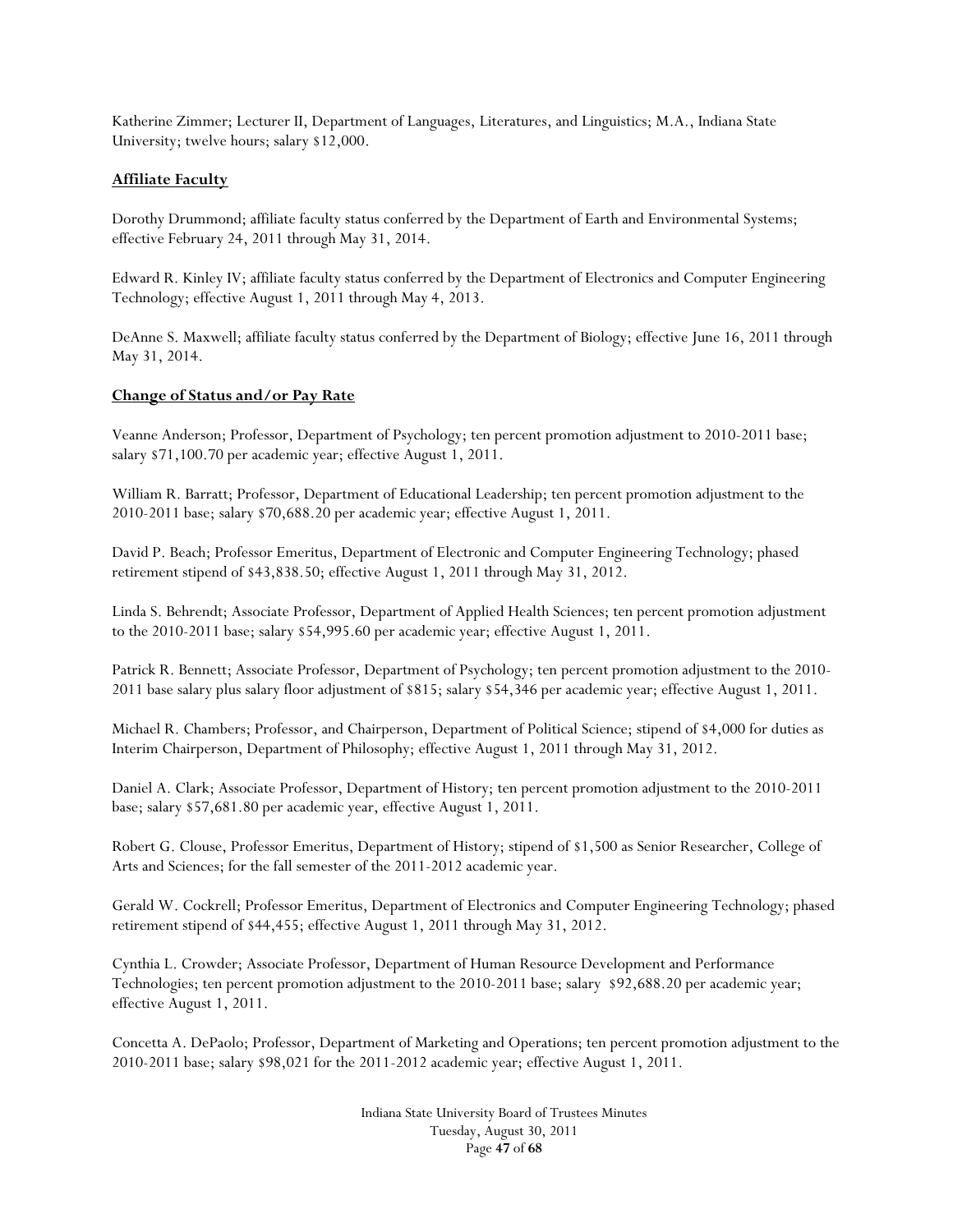Susan M. Bonte Eley; Associate Professor, Department of Advanced Practice Nursing; ten percent promotion adjustment to the 2010-2011 base; salary \$96,627.30 per academic year; effective August 1, 2011.

Henry M. Erisman; Professor Emeritus, Department of Political Science; phased retirement stipend of \$28,714.29; effective August 1, 2011 through May 31, 2012.

Marcee C. Everly; from Assistant Professor, Department of Baccalaureate Nursing to Chairperson and Assistant Professor, Department of Baccalaureate Nursing; supplement of \$8,000 to be added to base for as long as she is chairperson; salary \$77,294 per academic year; effective August 1, 2011.

Christopher J. Fischer; Associate Professor, Department of History; ten percent promotion adjustment to the 2010- 2011 base salary plus salary floor adjustment of \$100; salary \$54,346 per academic year; effective August 1, 2011.

Anne L. Foster; Associate Professor, Department of History; ten percent promotion adjustment to the 2010-2011 base salary plus salary floor adjustment of \$35; salary \$54,346 per academic year; effective August 1, 2011.

Susan M. Frey; from Interim Chairperson, Circulation Department and Associate Librarian, Library Services to Chairperson, Circulation Department and Associate Librarian, Library Services; supplement of \$10,000 to be added to base for as long as she is chairperson; salary \$70,000 per fiscal year; effective July 1, 2011.

Lea R. Hall; from Assistant Professor, Department of Advanced Practice Nursing to Chairperson and Assistant Professor, Department of Advanced Practice Nursing; supplement of \$10,000 to be added to base for as long as she is chairperson; salary \$95,284 per fiscal year; prorated from the effective date, May 2, 2011.

Arthur M. Halpern; Professor Emeritus, Department of Chemistry and Physics; phased retirement stipend of \$114,316; effective August 1, 2011 through May 31, 2012.

Mahfuzul Haque; Professor, Department of Accounting, Finance, Insurance, and Risk Management; ten percent promotion adjustment to 2010-2011 base; salary \$108,678.90 per academic year; effective August 1, 2011.

Diana K. Hews; Professor, Department of Biology; ten percent promotion adjustment to 2010-2011 base; salary \$70,142.60 per academic year; effective August 1, 2011.

Cherie G. Howk; from Chairperson and Assistant Professor, Department of Advanced Practice Nursing to Assistant Professor, Department of Advanced Practice Nursing; surrenders chairperson supplement of \$10,000; salary \$90,915 per academic year; effective May 1, 2011.

Robert G. Huckabee; Associate Professor Emeritus, Criminology and Criminal Justice; phased retirement stipend of \$33,064.03; effective August 1, 2011 through May 31, 2012.

Frederick Robert Hunter; Professor Emeritus, Department of History; phased retirement stipend of \$65,272.02; effective August 1, 2011 through May 31, 2012.

John M. Jakaitis; Associate Professor, Department of English; stipend of \$5,000 for duties as Acting Chairperson, Department of English; effective for the fall semester of the 2011-2012 academic year.

Jolynn S. Kuhlman; Professor, Department of Physical Education; ten percent promotion adjustment to the 2010- 2011 base; salary \$88,900.90 per academic year, effective August 1, 2011.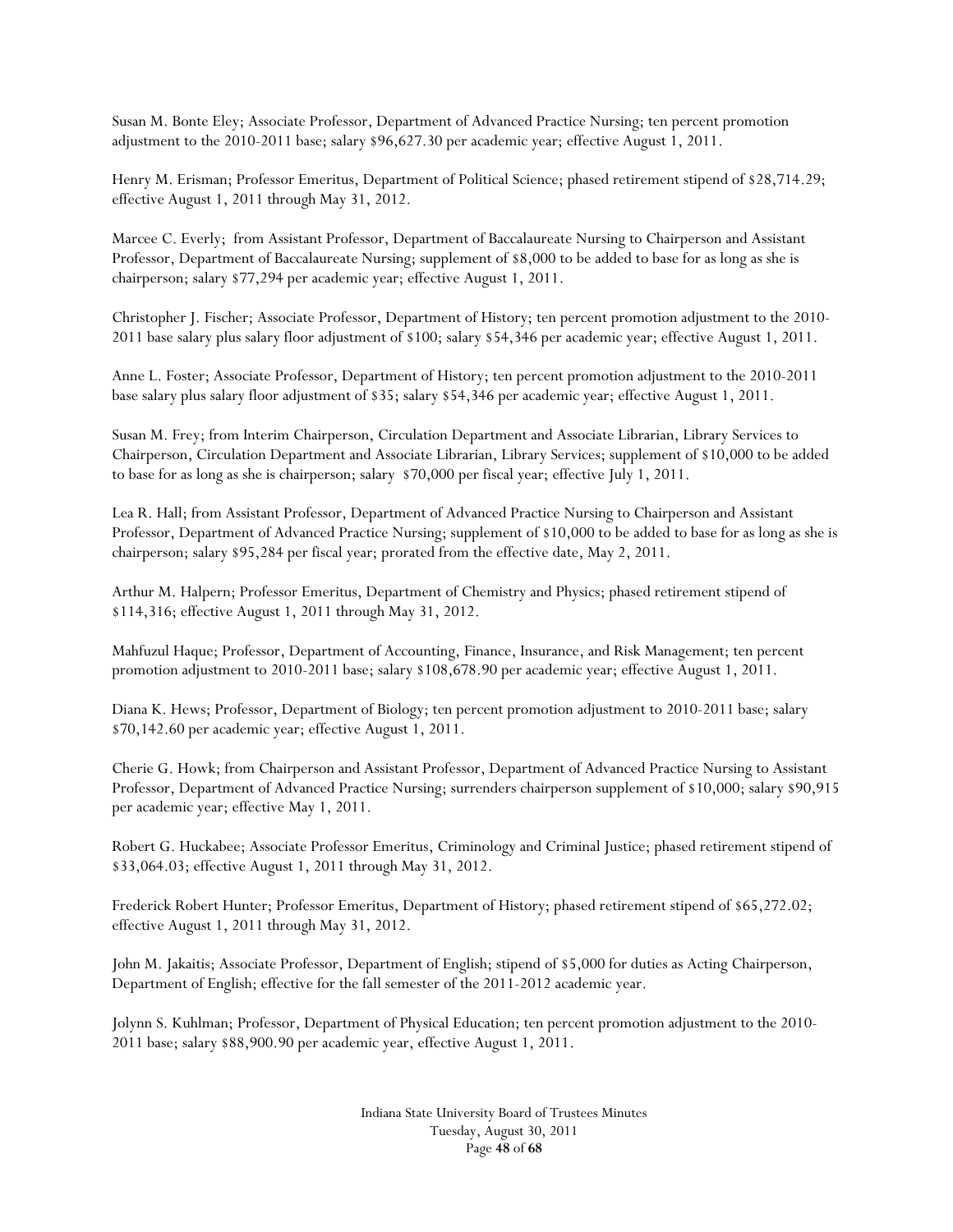Isaac E. Land; Associate Professor, Department of History; ten percent promotion adjustment to the 2010-2011 base salary plus salary floor adjustment of \$100; salary \$54,346 per academic year; effective August 1, 2011.

Jennifer C. Latimer; Associate Professor, Department of Earth and Environmental Systems; ten percent promotion adjustment to the 2010-2011 base; salary \$63,448 per academic year effective August 1, 2011.

Christine MacDonald; Professor, Department of Communication Disorders and Counseling, School, and Educational Psychology; ten percent promotion adjustment to the 2010-2011 base; salary \$73,832 per academic year; effective August 1, 2011.

Rolland H. McGiverin; from Chairperson, Department of Reference/Instruction and Librarian, Library Services to Librarian, Library Services; surrenders chairperson supplement of \$10,000; salary \$80,040 per academic year; effective July 5, 2011.

Peter J. Mikolaj; Professor Emeritus, Department of Accounting, Finance, Insurance, and Risk Management; phased retirement stipend of \$52,893; effective August 1, 2011 through May 31, 2012.

Maurice D. Miller; Professor Emeritus, Department of Elementary, Early, and Special Education; phased retirement stipend of \$38,877.87; effective August 1, 2011 through May 31, 2012.

Harry E. Minniear; Associate Professor and Chairperson, Department of Aviation Technology; ten percent promotion adjustment to the 2010-2011 base; salary \$85,891.30 per academic year; effective August 1, 2011.

Gordon Minty; Professor Emeritus, Department of Applied Engineering and Technology Management; phased retirement stipend of \$46,181.50; effective August 1, 2011 through May 31, 2012.

Aaron M. Morales; Associate Professor, Department of English; ten percent promotion adjustment to the 2010-2011 base salary plus salary floor adjustment of \$3,264; salary \$54,346 per academic year; effective August 1, 2011.

Valentine Muyumba; from Chairperson, Cataloging Department, Interim Chairperson, Acquisitions Department, and Associate Librarian, Library Services, to Chairperson, Department of Technical Services, and Associate Librarian, Librarian Services; supplement of \$15,000 to be added to base for as long as she is chairperson; salary \$75,000 per fiscal year; effective April 18, 2011.

David Polizzi; Associate Professor, Department of Criminology and Criminal Justice; ten percent promotion adjustment to the 2010-2011 base; salary \$60,501.10 per academic year, effective August 1, 2011.

Anthony Rathburn; Professor, Department of Earth and Environmental Systems; ten percent promotion adjustment to the 2010-2011 base; salary \$64,763.60 per academic year, effective August 1, 2011.

David F. Robinson; Associate Professor, Department of Management, Information Systems, and Business Education; ten percent promotion adjustment to the 2010-2011 base; salary \$96,327 per academic year; effective August 1, 2011.

Marion D. Schafer; Professor, Department of Applied Engineering and Technology Management; ten percent promotion adjustment to the 2010-2011 base; salary \$79,814.90 per academic year; effective August 1, 2011.

Nathan A. Schaumleffel; Associate Professor, Department of Kinesiology, Recreation, and Sport; ten percent promotion adjustment to the 2010-2011 base; salary \$58,003 for the 2011-2012 academic year; effective August 1, 2011.

> Indiana State University Board of Trustees Minutes Tuesday, August 30, 2011 Page **49** of **68**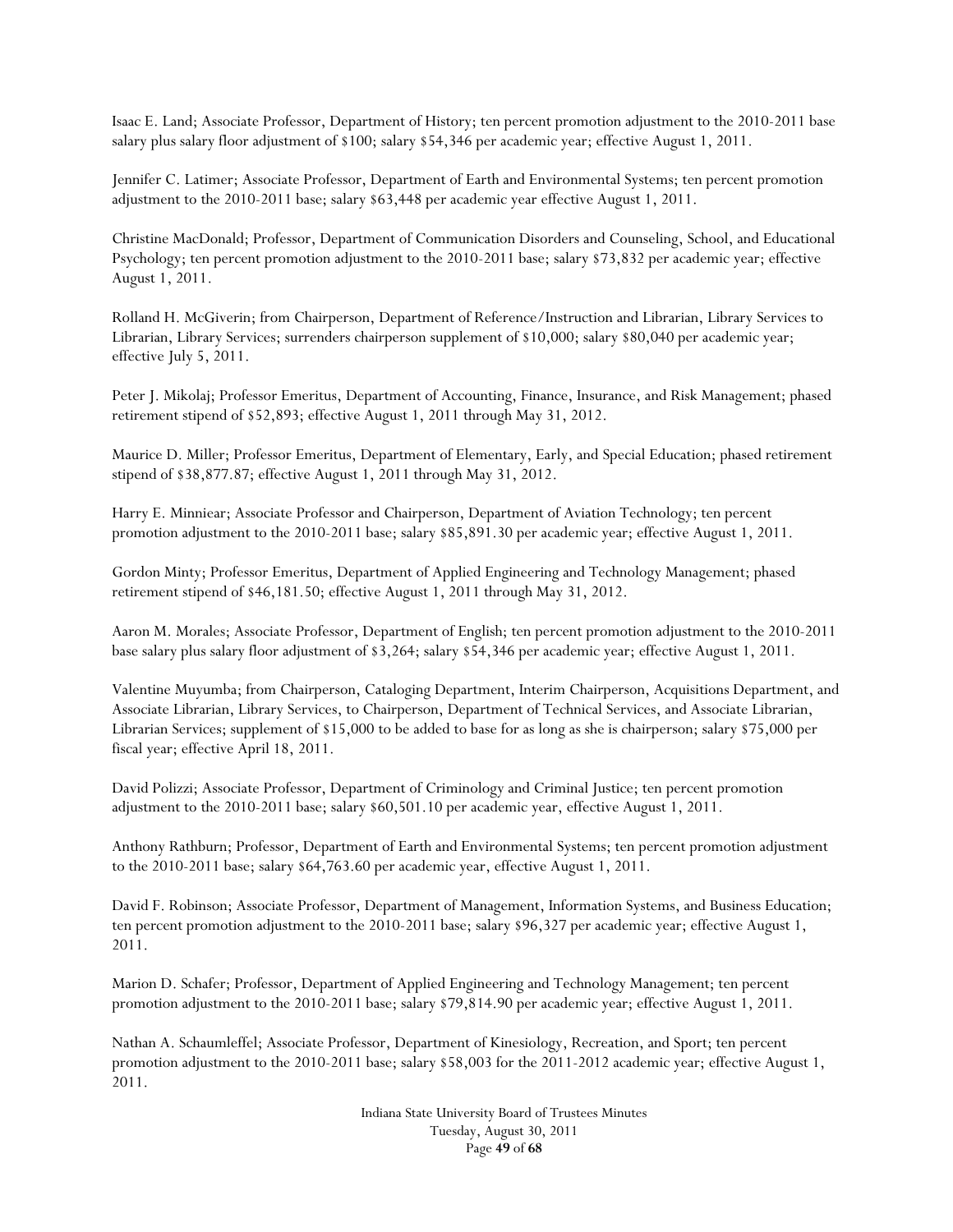Paul F. Schikora; Chairperson and Professor, Department of Marketing and Operations; ten percent promotion adjustment to the 2010-2011 base; salary \$103,369 per academic year; effective August 1, 2011.

David T. Skelton; Professor Emeritus of Criminology and Criminal Justice and Chairperson Emeritus, Department of Criminology and Criminal Justice; phased retirement stipend of \$46,290.26; effective August 1, 2011 through May 31, 2012.

Barbara J. Skinner; Associate Professor, Department of History; ten percent promotion adjustment to the 2010-2011 base salary plus salary floor adjustment of \$100; salary \$54,346 per academic year; effective August 1, 2011.

Steven W. Smidley; from Chairperson and Assistant Professor, Kinesiology, Recreation, and Sport to Assistant Professor, Kinesiology, Recreation, and Sport; surrenders chairperson supplement of \$8,000; salary \$66,863 per academic year; effective August 11, 2011.

James H. Speer; Professor, Department of Earth and Environmental Systems; ten percent promotion adjustment to the 2010-2011 base salary plus salary floor adjustment of \$661; salary \$64,133 per academic year; effective August 1, 2011.

Linda L. Sperry; from Professor, Department of Communication Disorders and Counseling, School, and Educational Psychology to Chairperson and Professor, Department of Communication Disorders and Counseling, School, and Educational Psychology; supplement of \$8,000 to be added to base for as long as she is chairperson; salary of \$94,000 per academic year; effective July1, 2011.

David E. Vancil; Librarian Emeritus, Department of Library Services; phased retirement stipend of \$44,816 effective July 1, 2011 through June 30, 2012.

Joseph O. West; Associate Professor, Department of Chemistry and Physics; ten percent promotion adjustment to the 2010-2011 base; salary \$56,483.90 per academic year; effective August 1, 2011.

William J. Wilhelm; Professor, Department of Management, Information Systems, and Business Education; ten percent promotion adjustment to the 2010-2011 base; salary \$88,546.70 per academic year; effective August 1, 2011.

Kelly S. Wilkinson; Director, Center for Instruction, Research, and Technology, and Professor, Department of Management, Information Systems, and Business Education; ten percent promotion adjustment to the 2010-2011 base; salary \$98,223.40 per academic year; effective August 1, 2011.

Jason M. Winkle; Associate Dean for Student Affairs, College of Nursing, Health, and Human Services, and Associate Professor, Department of Kinesiology, Recreation, and Sport; ten percent promotion adjustment to the 2010-2011 base; salary \$103,210.80 per academic year; effective August 1, 2011.

Chui Ying Sala Wong; Associate Professor, Department of Art; ten percent promotion adjustment to the 2010-2011 base; salary \$56,288.10 per academic year; effective August 1, 2011.

James F. Wurtz; Associate Professor, Department of English; ten percent promotion adjustment to the 2010-2011 base salary plus salary floor adjustment of \$3,521; salary \$54,346 per academic year; effective August 1, 2011.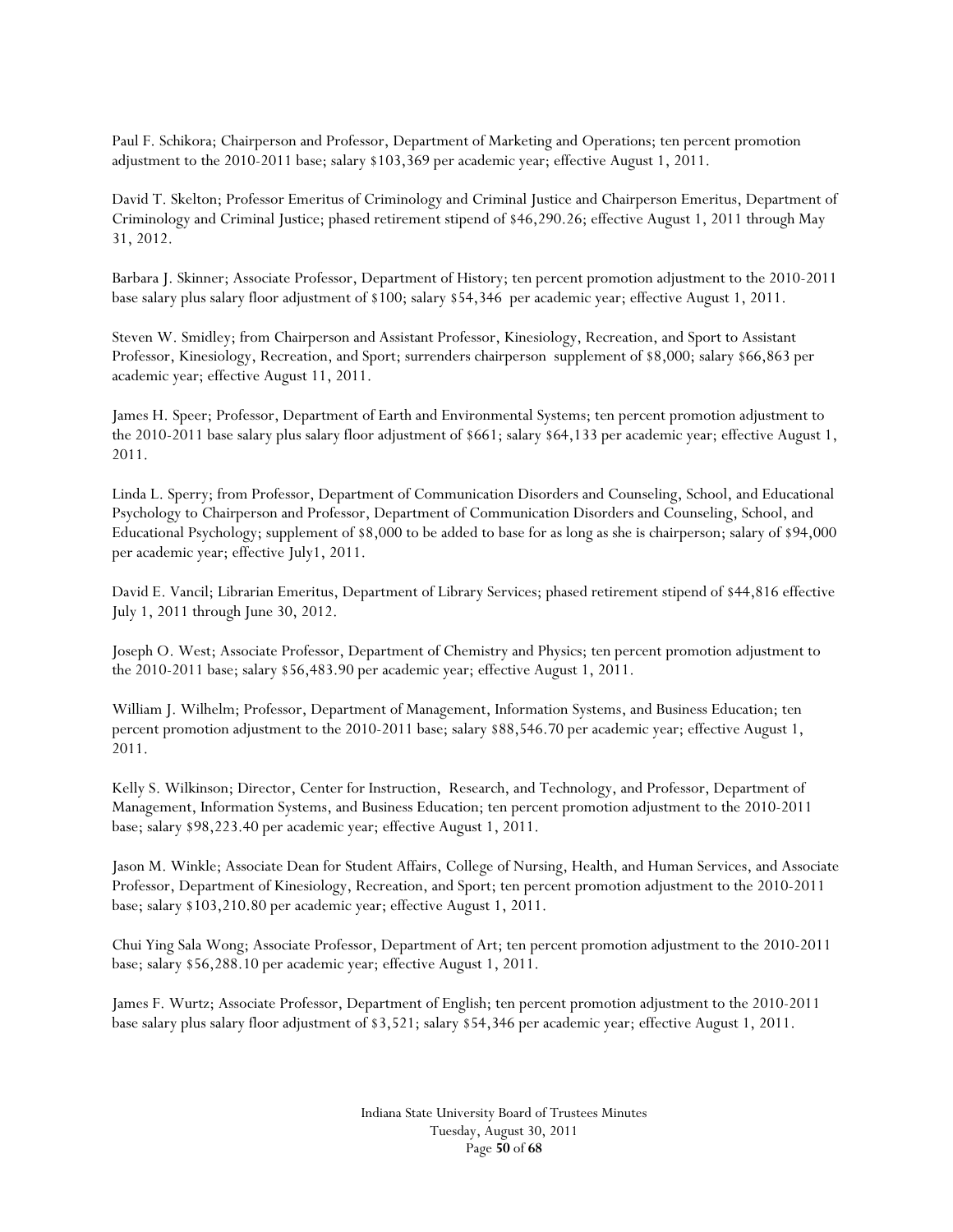#### **Retirement**

William H. Redmond; Professor, Department of Marketing and Operations; effective July 31, 2011.

#### **Emeriti**

David P. Beach; Professor Emeritus, Department of Electronics and Computer Engineering Technology; effective May 31, 2011.

Robert L. Boyd; Associate Professor Emeritus, Department of Educational Leadership; effective December 31, 2010.

Michele Boyer; Professor Emerita, Department of Communication Disorders and Counseling, School, and Educational Psychology, and Chairperson Emerita, Department of Communication Disorders and Counseling, School, and Educational Psychology; effective June 30, 2011.

Peter Carino; Professor Emeritus, Department of English; effective May 31, 2011.

Gerald W. Cockrell; Professor Emeritus, Department of Electronics and Computer Engineering Technology; effective May 31, 2011.

Prodip K. Dutta; Professor Emeritus, Department of Earth and Environmental Systems; effective May 31, 2011.

Paula E. Frank; Professor Emerita, Department of Baccalaureate Nursing Completion; effective June 30, 2011.

Basil Gomez; Professor Emeritus, Department of Earth, and Environmental Systems; effective December 31, 2010.

Arthur M. Halpern; Professor Emeritus, Department of Chemistry and Physics; effective May 31, 2011.

Charles L. Hoffman; Associate Professor Emeritus, Department of English; effective May 31, 2011.

Frederick Robert Hunter; Professor Emeritus, Department of History; effective May 31, 2011.

Jean L. Kristeller; Professor Emerita, Department of Psychology; effective May 31, 2011.

Lawrence E. Kunes; Professor Emeritus, Department of Mathematics and Computer Science; effective December 31, 2010.

Nancy C. McEntire; Associate Professor Emerita, Department of English; effective May 31, 2011.

Melody L. McKinney; Associate Professor Emerita, Department of Baccalaureate Nursing; effective December 31, 2010.

Peter J. Mikolaj; Professor Emeritus, Department of Accounting, Finance, Insurance, and Risk Management; effective May 31, 2011.

Gordon Minty; Professor Emeritus, Department of Applied Engineering and Technology Management; effective May 31, 2011.

William H. Moates; Associate Professor Emeritus, Department of Management, Information Systems, and Business Education; effective December 31, 2010.

> Indiana State University Board of Trustees Minutes Tuesday, August 30, 2011 Page **51** of **68**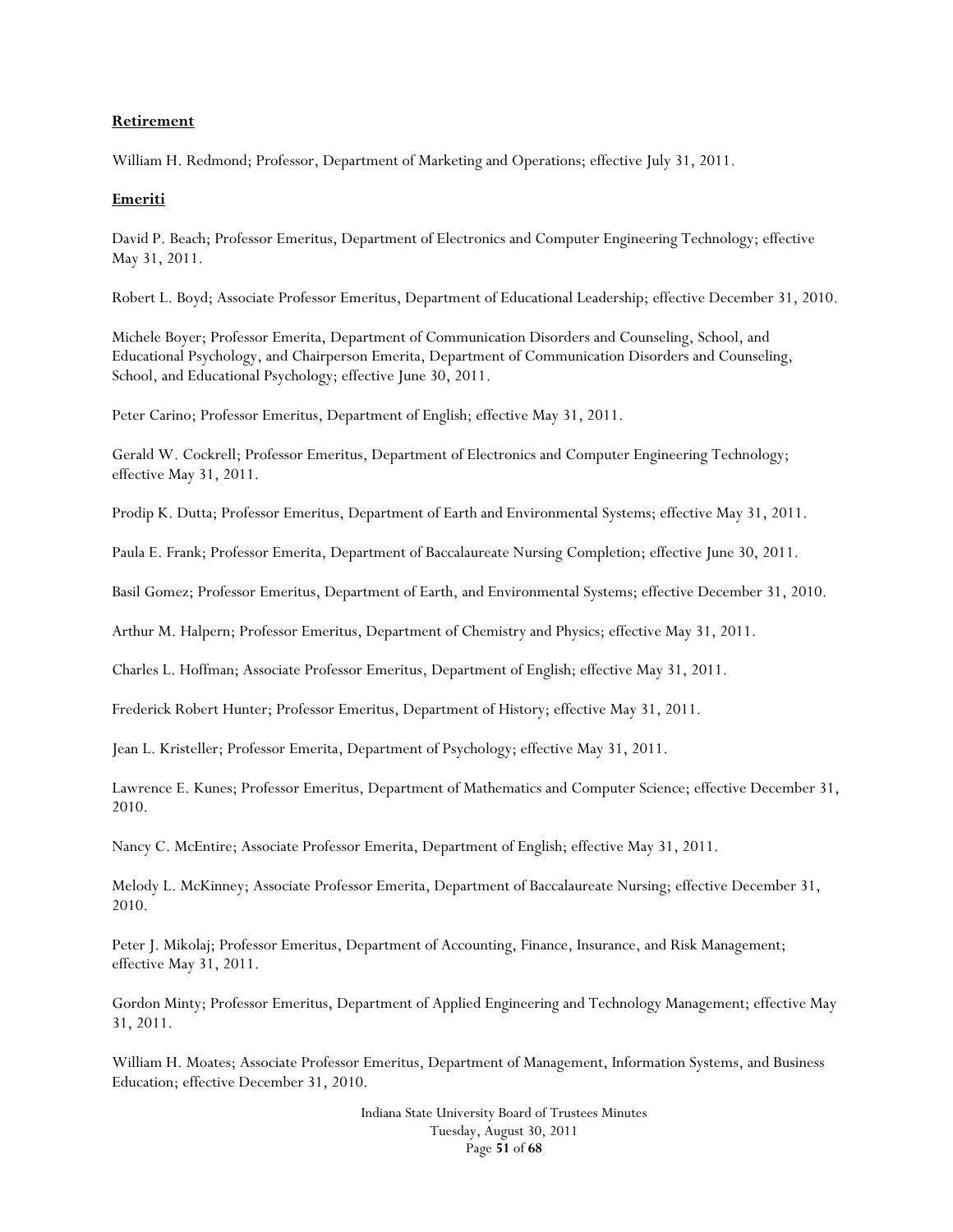Georgeanna Tryban; Associate Professor Emerita; Department of Psychology; effective May 31, 2011.

Sharron Watkins; Assistant Professor Emerita, Department of Elementary, Early, and Special Education; effective May 31, 2011.

David Worley; Professor Emeritus, Department of Communication and Chairperson Emeritus, Department of Communication; effective December 31, 2010.

#### **Leaves of Absence Without Pay**

Mohamed Elyassini; Associate Professor, Department of Earth and Environmental Systems; leave without pay effective August 1, 2011 through May 31, 2012.

Gaston A. Fernandez; Professor, Department of Political Science; leave without pay effective August 1, 2011 through December 31, 2011.

#### **Leaves of Absence With Pay – Fall 2011 Semester**

George S. Bakken; Professor, Department of Biology; for the fall semester of the 2011-2012 academic year.

Scott R. Buchanan; Associate Professor, School of Music; for the fall semester of the 2011-2012 academic year.

Brendan W. Corcoran; Associate Professor, Department of English; for the fall semester of the 2011-2012 academic year.

Timothy J. Demchak, Associate Professor, Department of Applied Medicine and Rehabilitation; for the fall semester of the 2011-2012 academic year.

Karen S. Evans; Associate Librarian, Library Services; effective July 1, 2011 through December 31, 2011.

Eurico J. Ferreira; Professor, Department of Accounting, Finance, Insurance, and Risk Management; for the fall semester of the 2011-2012 academic year.

Hemalatha Ganapathy-Coleman; Associate Professor, Department of Communication Disorders and Counseling, School, and Educational Psychology; for the fall semester of the 2011-2012 academic year.

Joseph Grcic; Professor, Department of Philosophy; for the fall semester of the 2011-2012 academic year.

Kandace G. Hinton; Associate Professor, Department of Educational Leadership; for the fall semester of the 2011- 2012 academic year.

Mark R. Lewandowski; Associate Professor, Department of English; for the fall semester of the 2011-2012 academic year.

Susan M. Moncada; Professor, Department of Accounting, Finance, Insurance, and Risk Management; for the fall semester of the 2011-2012 academic year.

David A. Nichols; Associate Professor, Department of History; for the fall semester of the 2011-2012 academic year.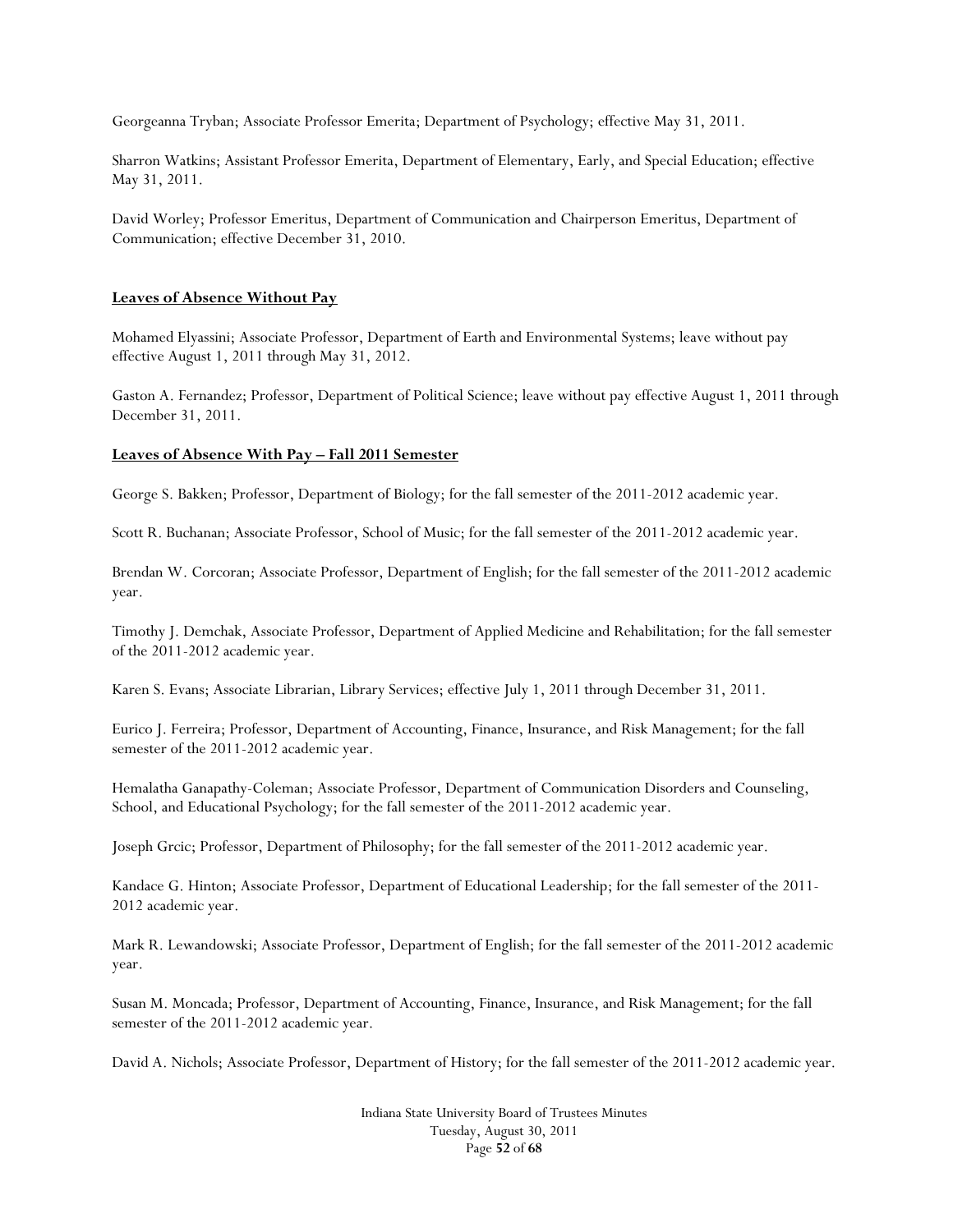Nancy J. Obermeyer; Associate Professor, Department of Earth and Environmental Systems; for the fall semester of the 2011-2012 academic year.

Robert S. Perrin; Professor and Chairperson, Department of English; for the fall semester of the 2011-2012 academic year.

Betty S. Phillips; Professor, Department of Languages, Literatures, and Linguistics; for the fall semester of the 2011- 2012 academic year.

#### **Leaves of Absence With 60% Pay for the 2011-2012 Academic Year.**

Rusty A. Gonser; Associate Professor, Department of Biology; effective August 1, 2011 through May 31, 2012.

Rosetta Haynes; Associate Professor, Department of English; effective August 1, 2011 through May 31, 2012.

Diana K. Hews; Professor, Department of Biology; effective August 1, 2011 through May 31, 2012.

Gary W. Stuart; Professor, Department of Biology; effective August 1, 2011 through May 31, 2012.

#### **Separations**

Lakshmi Balasubramanyan; Assistant Professor, Department of Accounting, Finance, Insurance, and Risk Management; effective July 25, 2011.

Jacob P. Eubanks; Assistant Librarian, Library Services; effective August 17, 2011.

Catherine S. Gosse; Assistant Professor, Department of Baccalaureate Nursing; effective July 31, 2011.

Chul Soo Kim; Associate Professor, Department of Built Environment; effective July 31, 2011.

Dong-Joong Kim; Assistant Professor, Department of Mathematics and Computer Science; effective July 31, 2011.

Jeremy F. Strayer; Assistant Professor, Department of Mathematics and Computer Science; effective July 18, 2011.

Loretta L. White; Associate Professor, Department of Advanced Practice Nursing; effective July 31, 2011.

Rebecca A. Zakrajsek; Assistant Professor, Department of Kinesiology, Recreation and Sport; effective August 1, 2011.

# **Item (IV)(b)(ii)(2): Personnel Items Non-Exempt and Exempt**

### **NON-EXEMPT Appointments**

David Barber; Police Officer, Public Safety; \$17.27/hr; effective August 15, 2011.

Indiana State University Board of Trustees Minutes Renee Bentley; Custodian I, Facilities Management; \$8.54/hr; effective August 1, 2011.

Tuesday, August 30, 2011 Page **53** of **68**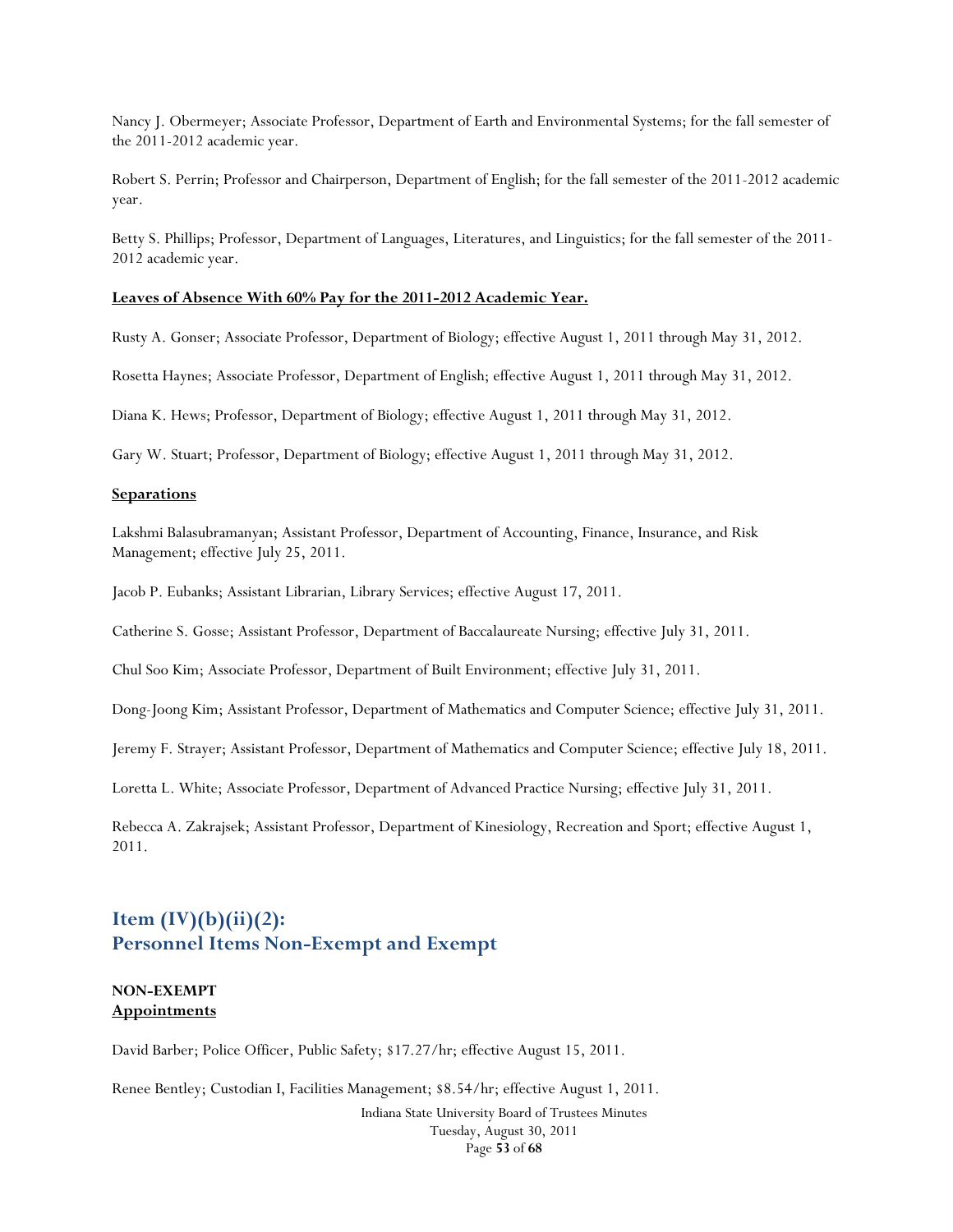Gary Brewer; Lead Carpenter, Facilities Management; \$15.36/hr; effective August 1, 2011.

Brandy Chesterson; Library Associate I, Library Services; \$10.75/hr; effective August 1, 2011.

Jason Engel; Technical Services Assistant, Hulman Center; \$12.72/hr; effective August 29, 2011.

Janet Gher; Ticketing Sales Associate, Hulman Center; \$12.72/hr; effective July 5, 2011.

Austen Goebel; Marketing Assistant, Hulman Center; \$11.65/hr; effective July 5, 2011.

Lisa Grove; Administrative Assistant I, Advanced Practice Nursing; \$11.65/hr; effective July 5, 2011.

Susan Guell; Payroll Clerk, Budget and Payroll; \$12.72/hr; effective July 18, 2011.

Linda Jones; Custodian I, Facilities Management; \$8.54/hr; effective August 1, 2011.

Amy Leisher; Accounting and Auditing Associate, Associate VP University Controller; \$12.72/hr; effective August 15, 2011.

James Maeder; Custodian II, Recreational Sports; \$9.14/hr; effective June 20, 2011.

Christine Pine; Parking Services Assistant, Public Safety; \$11.65/hr; effective August 1, 2011.

Sharon J. Russell; Custodian I, Facilities Management; \$8.54/hr; effective August 1, 2011.

Judy Scott; Administrative Assistant I, Applied Medicine & Rehabilitation; \$11.65/hr; effective August 1, 2011.

Dawn Smith; Administrative Assistant I, Social Work; \$11.91/hr; effective August 1, 2011.

Carol Thomas, Administrative Assistant I, School of Music; \$11.65/hr; effective August 1, 2011.

Toni Wilson; Administrative Assistant I, Conferences and Workshops; \$11.65/hr; effective July 5, 2011.

Gail Wright; Custodian I, Facilities Management; \$8.54/hr; effective August 15, 2011.

#### **Separations**

Amanda Fehribach; Student Services Assistant I, Admissions and High School Relations; effective June 29, 2011.

Karen Guthrie; Transfer Specialist, Office of Registration & Records; effective August 19, 2011.

Jodi Halsema; Student Services Assistant II, Associate Vice President Finance and Assistant Treasurer; effective July 6, 2011.

Daniel Haviland; Events Setup Technician II, Hulman Center; effective June 24, 2011.

Leslie Krockenberger; Administrative Assistant II, Dean of Nursing, Health and Human Services; effective August 26, 2011.

Amber Lytle; Custodian I, Facilities Management; effective July 1, 2011.

Indiana State University Board of Trustees Minutes Tuesday, August 30, 2011 Page **54** of **68**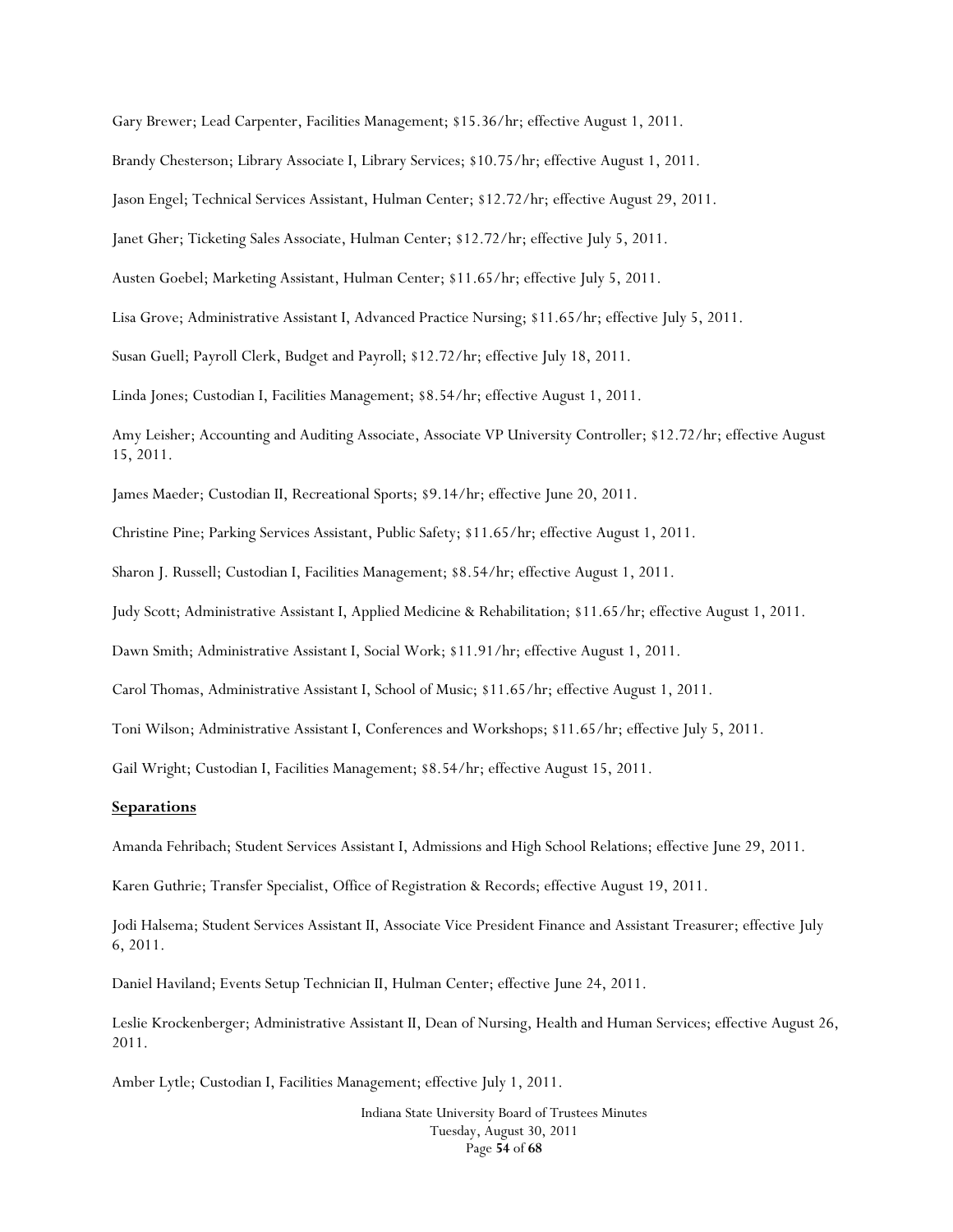Beverly Myles; Upholsterer, Sandison Housing; effective June 30, 2011.

Deborah Nelson; Administrative Assistant II, Athletics – Administration; effective July 27, 2011.

Jonathan Ringo; Police Officer, Public Safety; effective June 14, 2011.

Julie Snyder; Administrative Assistant I, Social Work; effective June 13, 2011.

Debra Tucker; Seamstress, Sandison Housing; effective June 30, 2011.

Marissa Wiley; Student Services Assistant I, Admissions and High School Relations; effective June 17, 2011.

Rhonda Wyatt; Administrative Assistant I, Networks; effective August 19, 2011.

### **Change in Status and/or Pay Rate Promotion**

Tammy Hurst; from Parking Services Assistant, Public Safety; \$11.65/hr to Administrative Assistant II, Public Safety; \$12.88/hr; effective August 8, 2011.

Dustin Morgan; from Groundskeeper, Facilities Management; \$10.35/hr to Gardener, Facilities Management; \$12.00/hr; effective July 1, 2011.

Kelly Wright; from Administrative Assistant II, Early Childhood Education Center; \$13.24/hr to Administrative Assistant III, Dean of College of Arts & Sciences; \$15.00/hr; effective August 15, 2011.

#### **Transfers**

Neal Wagner; from Administrative Assistant I, Career Center; \$13.45/hr to Administrative Assistant I, Facilities Management; \$13.45/hr; effective July 25, 2011.

#### **Other**

Danielle Hoeppner; skill assessment from Communications Officer, Public Safety; \$14.43/hr to Communications Officer; Public Safety; \$15.16/hr; effective August 13, 2011.

Kenneth Neal; skill assessment from Communications Officer, Public Safety; \$14.43/hr to Communications Officer; Public Safety; \$15.16/hr; effective August 13, 2011.

Ian Loomis; skill assessment from Police Sergeant, Public Safety; \$21.02/hr to Police Sergeant; Public Safety; \$21.75/hr; effective August 8, 2011.

Tamara Watts; skill assessment from Police Corporal, Public Safety; \$19.06/hr to Police Corporal; Public Safety; \$19.79/hr; effective July 16, 2011.

> Indiana State University Board of Trustees Minutes Tuesday, August 30, 2011 Page **55** of **68**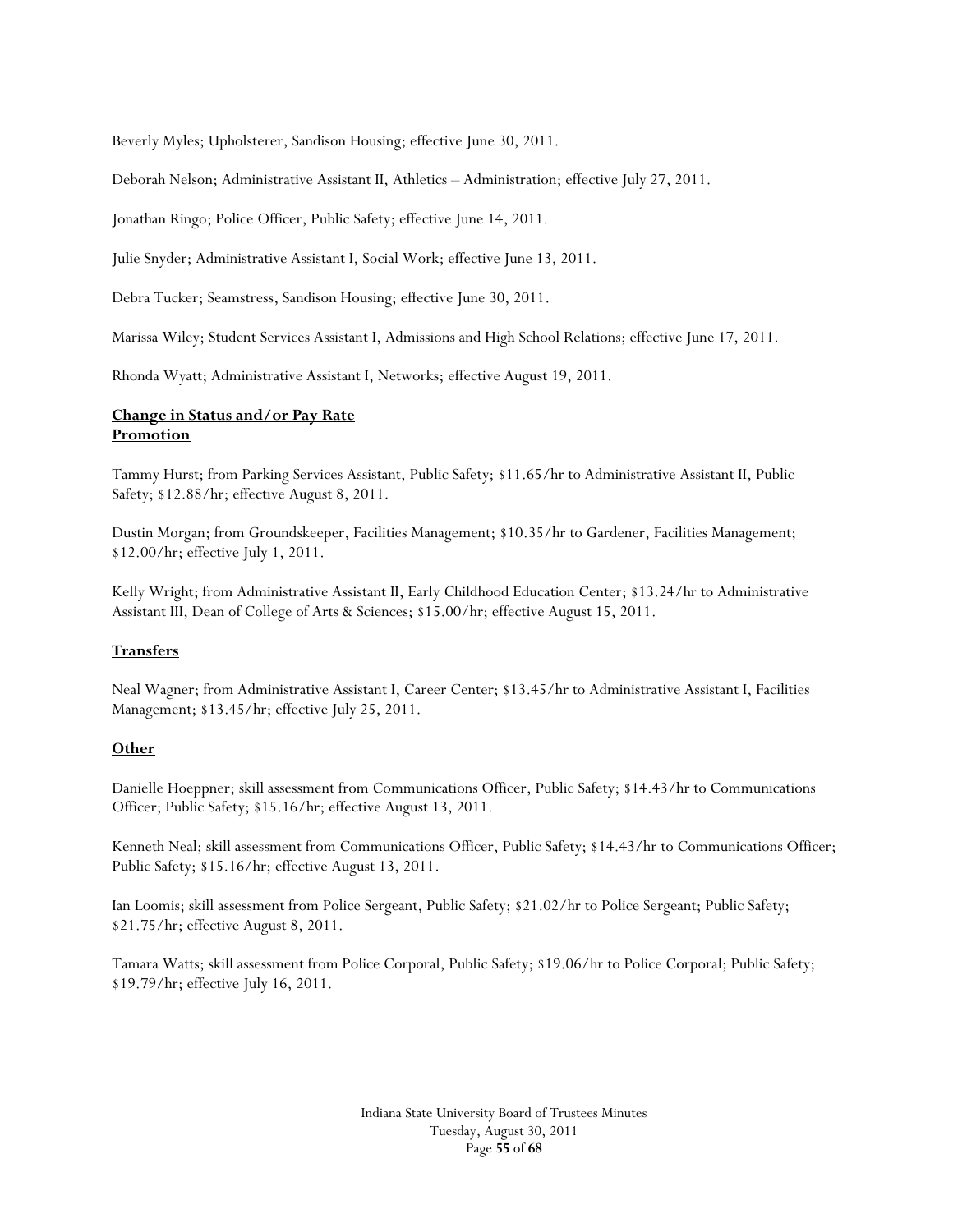### **EXEMPT**

### **Appointments**

Nicole Bailey; Writing Center Coordinator, Library Services; M.A., University of Westminster; salary \$44,000 per fiscal year; effective August 1, 2011.

Deborah L. Bartnick; Learning Resource Center Director – Nursing; College of Nursing, Health, and Human Services; M.S.N., Indiana University; salary \$65,000 per fiscal year, prorated from the effective date of August 1, 2011.

Chelsea Carlen; Aquatics Assistant Director, Office of Recreational Sports; MS., Southern Illinois University; salary \$33,111 per fiscal year, prorated from the effective date of June 28, 2011.

Christopher E. Childs; Research Analyst, Vice President for Academic Affairs/Student Success; M.A., Ball State University; salary \$45,000 per fiscal year, prorated from the effective date of August 15, 2011.

Jennifer M. Christian; Housing Officer II, Sandison Housing; M.S., Indiana State University; salary \$30,351 per fiscal year, prorated from the effective date of July 18, 2011.

Kevon M. Christian; Residential Life Assistant Director, Central Housing; M.S. Indiana State University; salary \$40,950 per fiscal year, prorated from the effective date of July 18, 2011.

Jeffery Kortman; Housing Officer I, Maehling Terrace University Apartments.; M.A., Eastern Michigan University; salary \$ 29,389 per fiscal year, prorated from the effective date of July 18, 2011.

Sharon L. Robinson; Scott College of Business Undergraduate Student Services Assistant Director, Scott College of Business; M.B.A., University of Wisconsin; salary \$46,000 per fiscal year, prorated from the effective date of June 20, 2011.

Lisa C. Spence; Associate Vice President for Academic Affairs and Chief Information Officer, Academic Affairs; Ed.D., Georgia Southern University; salary \$150,000 per fiscal year, prorated from the effective date of August 1, 2011.

Allan Thompson; Registration and Records Information Analyst, Office of Registration and Records; M.A., Southern Baptist Theological Seminary; salary \$40,000 per fiscal year, prorated from the effective date of August 1, 2011.

#### **Temporary Appointments**

Louise A. Anderson; WCI-AHEC Director, West Central Indiana Area Health Education Center; M.N.A., IUPUI; salary \$63,898 per fiscal year; effective July 1, 2011 through June 30, 2012.

Michelle R. Bennett; Program Coordinator, Office of Continuing Education; B.A., Indiana State University; salary \$38,147 per fiscal year; effective July 1, 2011 through December 31, 2011.

Amanda Bremmer; Program Coordinator, Center for Community Engagement; salary \$27,000 for the appointment period effective August 15, 2011 through June 15, 2012.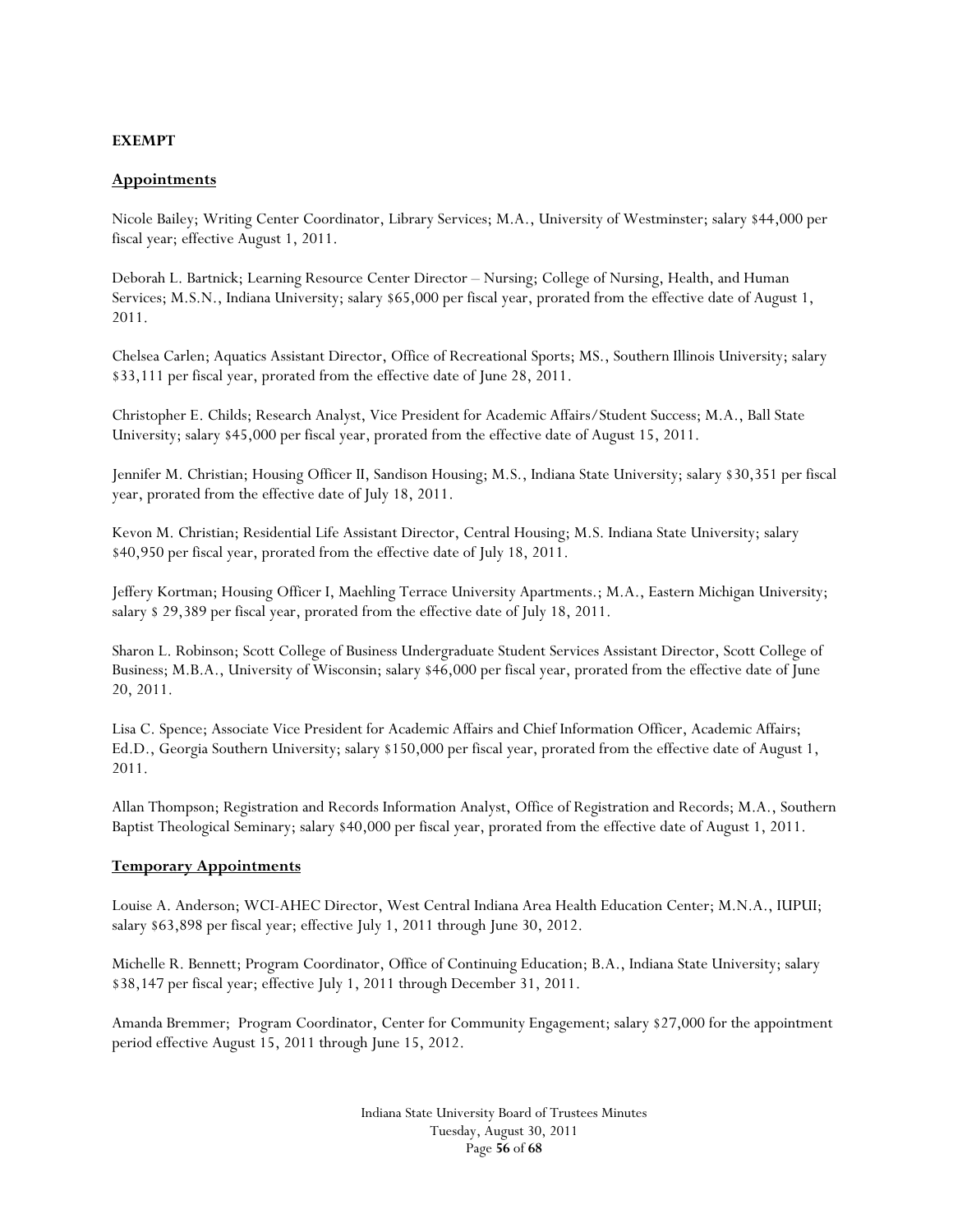Terranita K. Brown; Community Development Coordinator, West Central Indiana Small Business Development Center; high school diploma; salary \$43,045 per fiscal year; effective July 1, 2011 through June 30, 2012.

Mark E. Cantin; Senior Laboratory Research Coordinator, Earth and Environmental Systems; M.A., Indiana State University; salary \$42,437 per fiscal year; effective July 1, 2011 through June 30, 2012.

Michael W Caress; Veteran's Services Coordinator; Admissions and High School Relations; one year part-time reappointment effective July 1, 2011 through June 30, 2012; salary \$15,991.

David G. DelColletti; Program Coordinator Performing Arts, Convocations; M.A., San Fernando Valley State College; salary \$32,972.50 per fiscal year; effective July 1, 2011 through June 30, 2012.

Brittany Greene; Financial Literacy Assistant Director, Networks; M.S. Walden University; salary \$45,000 per fiscal year; effective July 1, 2011 through December 31, 2011.

Charles E. Hawkins; Correction Education Program Assistant Director; A.D., Ivy Tech Community College; salary \$47,491 per fiscal year; stipend of \$7,123.65 for additional duties; effective July 1, 2011 through June 30, 2012.

Jared S. Helms; Research Associate, Department of Biology; B.S., Indiana State University; salary \$30,775 per fiscal year; effective July 1, 2011 through June 30, 2012.

Martha Henn; Research Coordinator, Networks Financial Institute; M.L.S., Indiana University; salary \$68,470 per fiscal year; effective July 1, 2011 through June 30, 2012.

Candace R. Joles; Blumberg Center Associate Director; Ed.D., Ball State University; salary \$61,550 per fiscal year; effective July 1, 2011 through June 30, 2012.

Dale A. Manwaring; Radiation Safety Officer, Office of Environmental Safety; salary \$25,000 per fiscal year; half time appointment effective July 1, 2011 through June 30, 2012.

Elaine M. McVay; Marketing and Communications Manager, Networks Financial Institute; B.S., Purdue University; salary \$46,000 per fiscal year; effective July 1, 2011 through June 30, 2012.

Susan R. Miles; Parent Volunteer Coordinator, 21st Century Scholars; B.S., Indiana State University; salary \$28,000 per fiscal year; effective July 1, 2011 through August 31, 2011.

Jerald T. Monds; Temporary Information Center Consultant, Office of Information Technology; high school diploma; salary \$35,000 per fiscal year, prorated from the effective date of July 1, 2011 through December 31, 2011.

Kimberly J. Nation; Upward Bound Assistant Director, Upward Bound; B.A., Eastern Illinois University; salary \$34,965 per fiscal year; effective June 1, 2011 through May 31, 2012.

Heather E. Penney; ISBDC Director, West Central Indiana Small Business Development Center; M.B.A., Mercer University; salary \$64,220 per fiscal year; effective July 1, 2011 through June 30, 2012.

Christopher M. Pfaff; CBSEI Program Director, Center for Business Support and Economic Innovation; B.A., Indiana University; salary \$87,180 per fiscal year; effective July 1, 2011 through June 30, 2012.

Jeremy T. Ploch; Athletic Studies Assistant Coordinator, Student Academic Services Center; M.A., Indiana State University; salary \$33,220 per fiscal year; effective July 1, 2011 through June 30, 2012.

> Indiana State University Board of Trustees Minutes Tuesday, August 30, 2011 Page **57** of **68**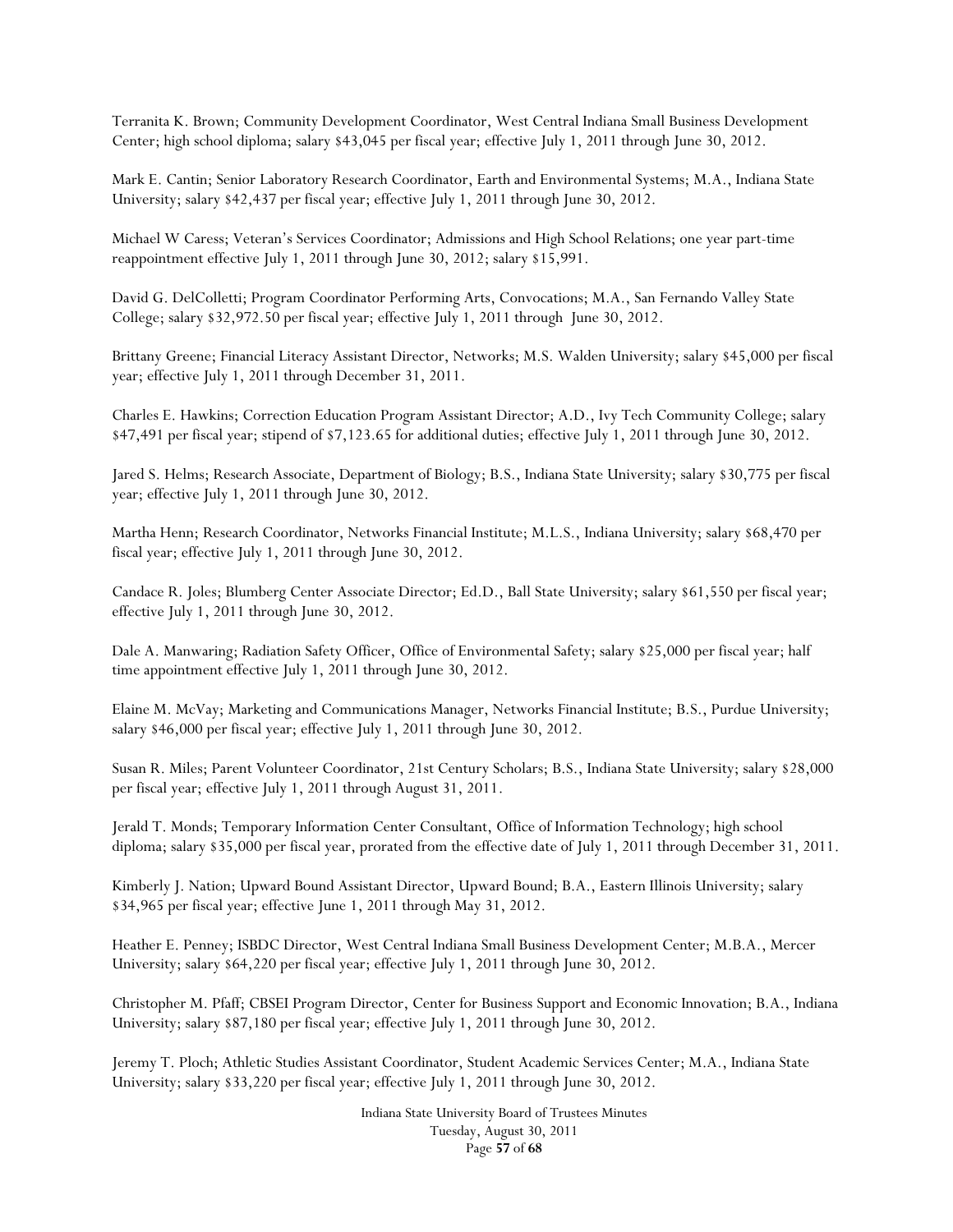Teresa L. Reynolds; Budget Specialist, Blumberg Center; high school diploma; salary \$34,111 per fiscal year; effective July 1, 2011 through June 30, 2012.

Mark E. Schaffer; Contract Coordinator, College of Nursing, Health, and Human Services; B.S., Indiana State University; salary \$43,099 per fiscal year; effective July 1, 2011 through June 30, 2012.

Mary B. Seaward; Medical Education Specialist, IUSM – Terre Haute; M.S., Indiana State University; phased retirement stipend of \$14,494.94; effective August 1, 2011 through May 31, 2012.

Paul Simacek; Business Advisor, West Central Indiana Small Business Development Center; M.B.A., University of Oxford; salary \$36,910 per fiscal year; effective July 1, 2011 through June 30, 2012.

John A. Tatom; Research Director, Networks Financial Institute; Ph.D., Texas A&M University; salary \$175,006 per fiscal year, prorated from the effective date of July 1, 2011 through December 31, 2011.

Raymond W. Thomas; Web Content Developer, Networks Financial Institute; British General, Hengrove Comprehensive School; salary \$37,000 per fiscal year; effective July 1, 2011 through June 30, 2012.

Terrie E. Troxel; Gongaware Center Director, Gongaware Center and Associate Professor, Department of Accounting, Insurance, and Risk Management; Ph.D., University of Pennsylvania; salary \$109,420.80 for the tenmonth work period of August 1, 2011 through May 31, 2012; stipend of \$45,000 for additional duties as Interim Executive Director, Networks Financial Institute; effective July 1, 2011 through December 31, 2011.

David N. Wagner; Professional Development Program Assistant Director, Networks Financial Institute; M.A., Michigan State University; salary \$50,000 per fiscal year; effective July 1, 2011 through June 30, 2012.

Brianne L. Walters; Program Coordinator, Department of Biology; M.S., Indiana State University; salary \$39,509 per fiscal year; effective July 1, 2011 through June 30, 2012.

Micah P. Williams; Program Coordinator, Upward Bound; B.S., Indiana State University; salary \$31,000 per fiscal year, prorated from the effective date of July 1, 2011 through May 31, 2012.

Veronica Williams; 21<sup>st</sup> Century Scholars Director, 21<sup>st</sup> Century Scholars; M.S., Buffalo State College; salary \$44,421 per fiscal year, prorated from the effective date of July 1, 2011 through August 31, 2011.

Priscilla S. Wolfe; Education Director, Networks Financial Institute; Ph.D., Indiana State University; salary \$112,268 per fiscal year; effective July 1, 2011 through June 30, 2012.

Rebecca A. Wray; Gongaware Center Assistant Director, Gongaware Center; B.S., Indiana State University; salary \$46,842 per fiscal year; effective July 1, 2011 through June 30, 2012.

Joe N. Zachery; Operations Manager, Networks Financial Institute; B.S., Indiana University; salary \$68,580 per fiscal year, prorated from the effective date of July 1, 2011 through December 31, 2011.

Aiping Zhang; Budget Specialist; Indiana University School of Medicine – Terre Haute; A.A.S., Ivy Tech Community College; salary \$34,111 per fiscal year; effective July 1, 2011 through June 30, 2012.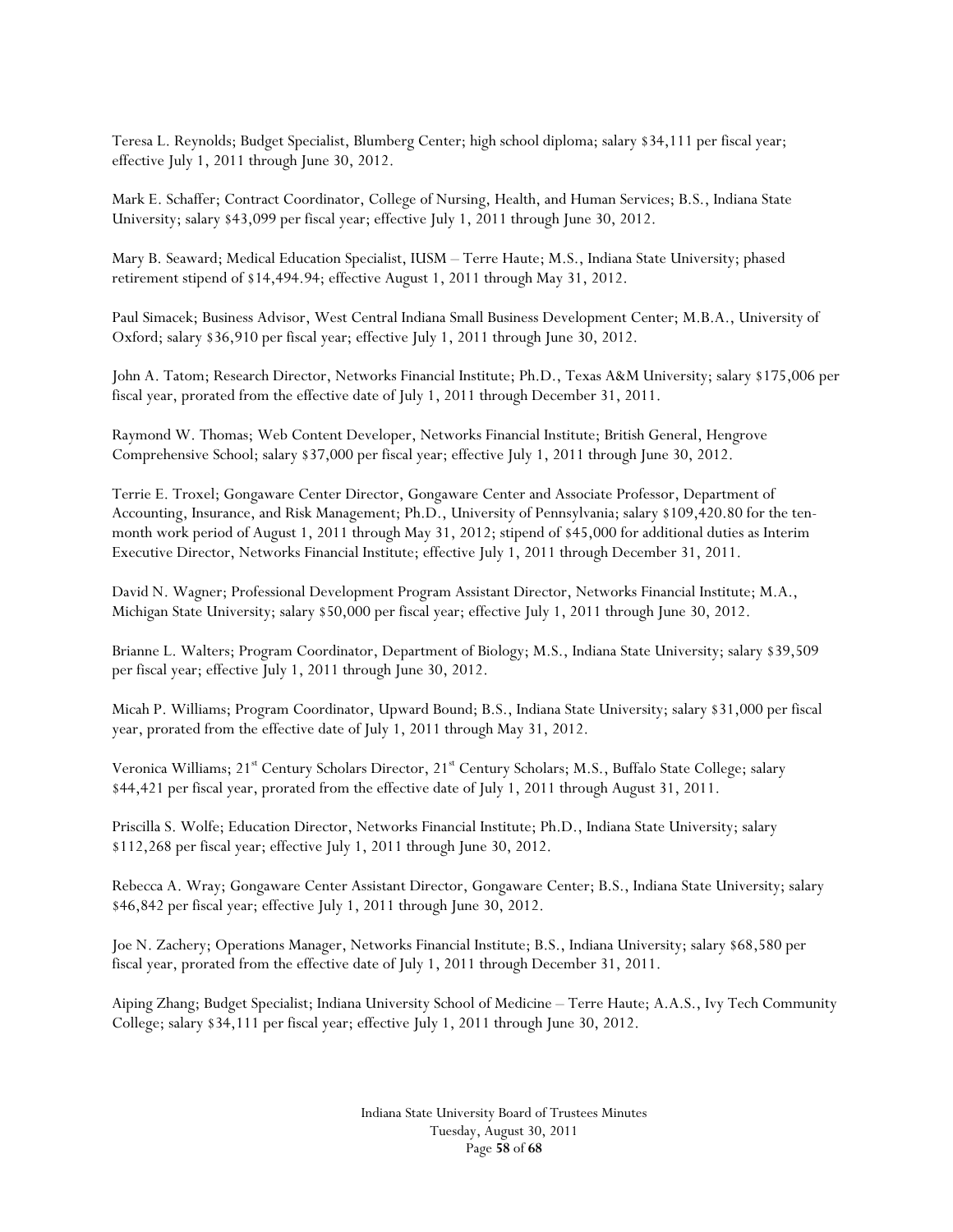### **Change of Status and/or Pay Rate**

Pamela S. Allison; from non-exempt position as Personnel Coordinator, VP and Provost Office, to exempt staff position as Personnel Coordinator, VP and Provost Office; salary \$36,998 per fiscal year; prorated from the effective date of July 1, 2011.

Samuel E. Amigo; from Computer Operator I, Office of Information Technology to Systems Administrator, Office of Information Technology; salary \$40,000 per fiscal year, prorated from the effective date of August 1, 2011.

Therese A. Avelis; reclassified from Data Manager, Office of Registration and Records to Associate Registrar, Office of Registration and Records; pay grade 12; salary \$60,372 per fiscal year, prorated from the effective date of July 11, 2011.

Kimberly D. Bechtel; Temporary Host Counselor; Sycamore Advantage; summer position from June 1 through August 31, 2011; salary \$7,735.65 for time period.

Jerry W. Boyd; from Interim Associate Dean, College of Arts and Sciences and Assistant Professor of Sociology, Department of Psychology, to Associate Dean for Student Academic Affairs, College of Arts and Sciences and Assistant Professor of Sociology, Department of Psychology; salary \$94,000 per fiscal year; effective July 1, 2011 through June 30, 2014.

Elizabeth M. Brown; from Associate Professor, Department of Mathematics and Computer Science to Associate Dean of Budget and Personnel, College of Arts and Sciences and Associate Professor, Department of Mathematics and Computer Science; salary \$99,000 per fiscal year; effective July 1, 2011 through June 30, 2014.

Raymond J. Buechler; reclassified from OSPIRE Systems Coordinator, Office of Institutional Research to Technical Project Manager, Office of Institutional Research; pay grade 10; salary \$55,775 per fiscal year, prorated from the effective date of July 1, 2011.

Karl E. Burgher; title change from Special Assistant to the President Strategic Planning, President's Office to Chief Strategy Officer, President's Office; salary \$133,000 per fiscal year, prorated from the effective date of July 1, 2011.

Harold R. Campbell; Temporary Host Counselor; Sycamore Advantage; summer position from June 1 through July 15, 2011; salary \$3,867.82 for time period.

Frederick W. Clark; Hulman Center ATF Assistant Director, Hulman Center Tilson Auditorium Facilities, stipend of \$10,504 per fiscal year prorated from the effective date of June 1, 2011 through June 30, 2012. \$3,000 stipend effective November 12, 2011 through June 30, 2011 canceled effective May 31, 2011.

Denise E. Collins; from Associate Professor, Department of Educational Leadership to Associate Dean, Bayh College of Education and Associate Professor, Department of Educational Leadership; salary \$99,000 per fiscal year; effective July 1, 2011.

Lori A. Elkins; Public Safety Assistant Director of Traffic and Parking Services, Public Safety; market adjustment for additional duties of overseeing parking services auxiliary unit; salary \$43,000 per fiscal year, effective July 1, 2011.

Robert E. English; from Associate Vice President, Academic Affairs and Professor, Department of Electronics and Computer Engineering Technology to Associate Dean, College of Technology and Professor, Department of Electronics and Computer Engineering Technology; no change in salary; effective July 1, 2011.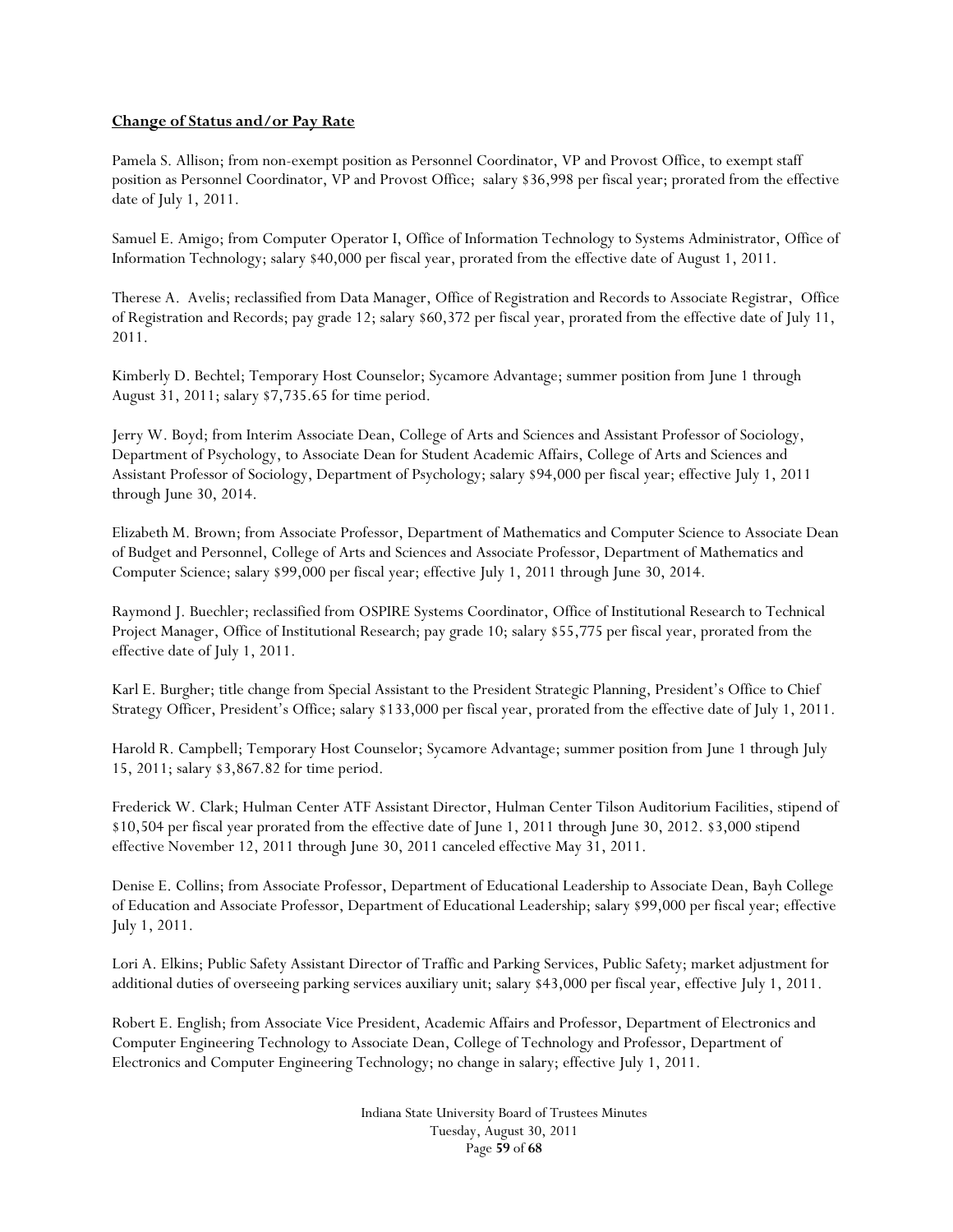Laura E. Froelicher; reclassified to pay grade 9; change in title from Program Coordinator, Honors Program to Honors Program Assistant Director, Honors Program; salary \$42,000 per fiscal year, prorated from the effective date of June 1, 2011.

Trista Gibbons; from Staff Psychologist to Associate Director, Student Counseling Center; Masters of Art, Marriage & Family Counseling, Minnesota; salary \$56,500 per fiscal year, prorated from the effective date of July 1, 2011.

Kelly A. Hall; Administrative Assistant II, Department of Public Safety, to Program Coordinator, Indiana University School of Medicine – Terre Haute; pay grade 8; salary \$50,000 per fiscal year, prorated from the effective date of July 18, 2011 through June 30, 2012.

Darin E. Heleine; reclassified to pay grade 9; from Information Technology Analyst, Center for Community Engagement to Technology Systems Coordinator, Center for Community Engagement; salary \$42,098 per fiscal year; effective July 1, 2011.

Elizabeth N. Hine; Librarian Emerita, Library Services; phased retirement stipend of \$50,670.85; effective July 1, 2011 through June 30, 2012.

Edward R. Kinley; Associate Vice President and Chief Information Officer; phased retirement stipend of \$66,636; effective July 1, 2011 to June 30, 2012.

Angela MacLaren; from Distance Support Services Assistant Director to Admissions Associate Director; Admissions and High School Relations; effective August 1, 2011; salary \$42,741 per fiscal year.

Deirdre Mahan; from Admissions Systems Manager to Admissions Assistant Director; Admissions and High School Relations; effective August 1, 2011; salary \$47,937.00 per fiscal year.

Susan M. Powers; from Associate Dean, Bayh College of Education and Professor, Department of Curriculum, Instruction, and Media Technology to Associate Vice President for Academic Affairs and Professor, Department of Curriculum, Instruction, and Media Technology; salary \$125,532 per fiscal year; effective July 1, 2011.

Janet E. Smith; from Programmer Analyst, Office of Information Technology to Registration and Records Information Analyst, Office of Registration and Records; no change in salary; effective August 1, 2011.

Joseph Thomas; from Director of New Student Programs to New Student Programs and Testing Director; New Student Transition Programs; effective August 1, 2011; salary \$58,000 per fiscal year.

Sabrina N. Wall; reclassified to pay grade 11; change in title from Student Career Counselor, Career Center to Career Center Associate Director, Career Center; salary \$48,000 per fiscal year; effective July 1, 2011.

#### **Separations**

Deborah L. Bartnick; Interim Director of Continuing Education, College of Nursing, Health, and Human Services; effective June 30, 2011.

Kimberly D Bechtel; Temporary Host Counselor; Sycamore Advantage; resignation effective August 25, 2011.

Kimberly D Bechtel; Admissions Welcome Center Counselor; Admissions and High School Relations; resignation effective August 25, 2011.

> Indiana State University Board of Trustees Minutes Tuesday, August 30, 2011 Page **60** of **68**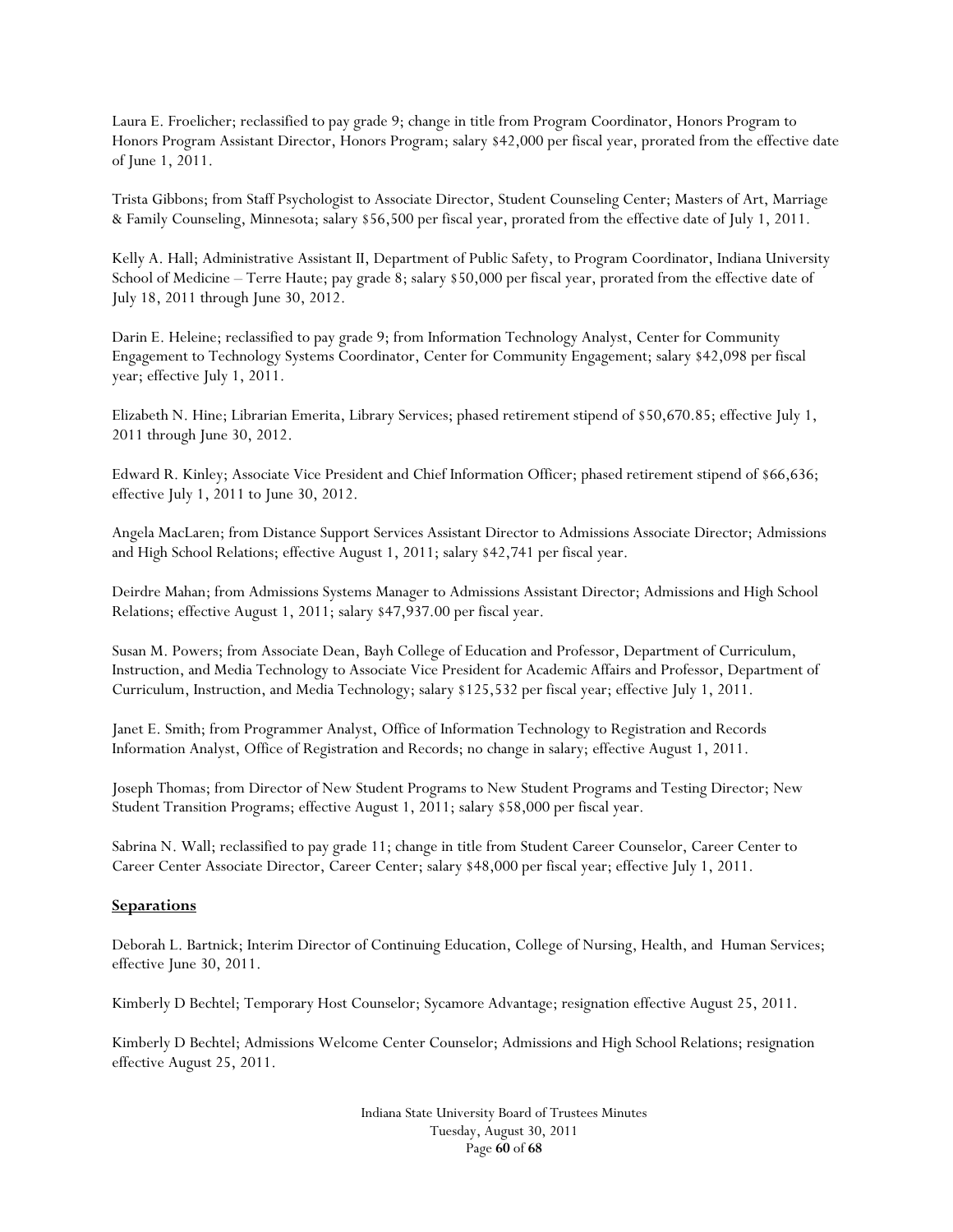Bridget K. Butwin, Assistant Counsel, Legal Affairs, effective August 12, 2011.

Harold R Campbell; Admissions Welcome Center Counselor; Admissions and High School Relations; resignation effective July 15, 2011.

Carl J. Conley; Field Campus Manager, Department of Kinesiology, Recreation, and Sport; effective May 27, 2011.

Stephen A. Duzan; Athletic Studies Coordinator, Student Academic Services Center; effective July 29, 2011.

Brittany Greene; Financial Literacy Assistant Director, Networks Financial Institute; effective July 29, 2011.

Dana Hancock; Employee Relations, Training, and Professional Development Specialist, Human Resources; effective July 29, 2011.

Kiley V Haskins, Enrollment Services Coordinator; Admissions and High School Relations; resignation effective July 31, 2011.

E-Ling Hsiao; Instructional Design Specialist, Office of Information Technology; effective July 20, 2011.

Rachel L. Maesch; Correction Education Coordinator, Correction Education Program; effective June 30, 2011.

Nicholas M. Ochieng; Research Associate, Networks Financial Institute; effective June 3, 2011.

Kathleen W. Parish; Career Development Specialist, Networks Financial Institute; effective June 30, 2011.

Richard Pressel; Correction Education Coordinator, Correction Education Program; effective June 30, 2011.

Corrie A. Scaringe; Events Coordinator, Networks Financial Institute; effective June 30, 2011.

Mark Edwards Siefert, Marketing Director Emeritus; Communications and Marketing; resignation effective June 30, 2011.

Micah P. Williams; Program Coordinator, Upward Bound; effective August 1, 2011.

Michael G. Williamson; Student Career Counselor, Career Center; effective July 31, 2011.

Salatha Willis; Testing Director; VP Enrollment Management, Marketing and Communications; resignation effective July 28, 2011.

#### **ATHLETICS Appointments**

Marcus Belcher, Assistant Men's Basketball Coach, annual salary \$55,000 prorated per employment period of July 1 through March 31, 2012.

Shane Bouman, Head Softball Coach, annual salary of \$52,000 prorated per employment period of July 25, 2011 through June 30, 2012.

> Indiana State University Board of Trustees Minutes Tuesday, August 30, 2011 Page **61** of **68**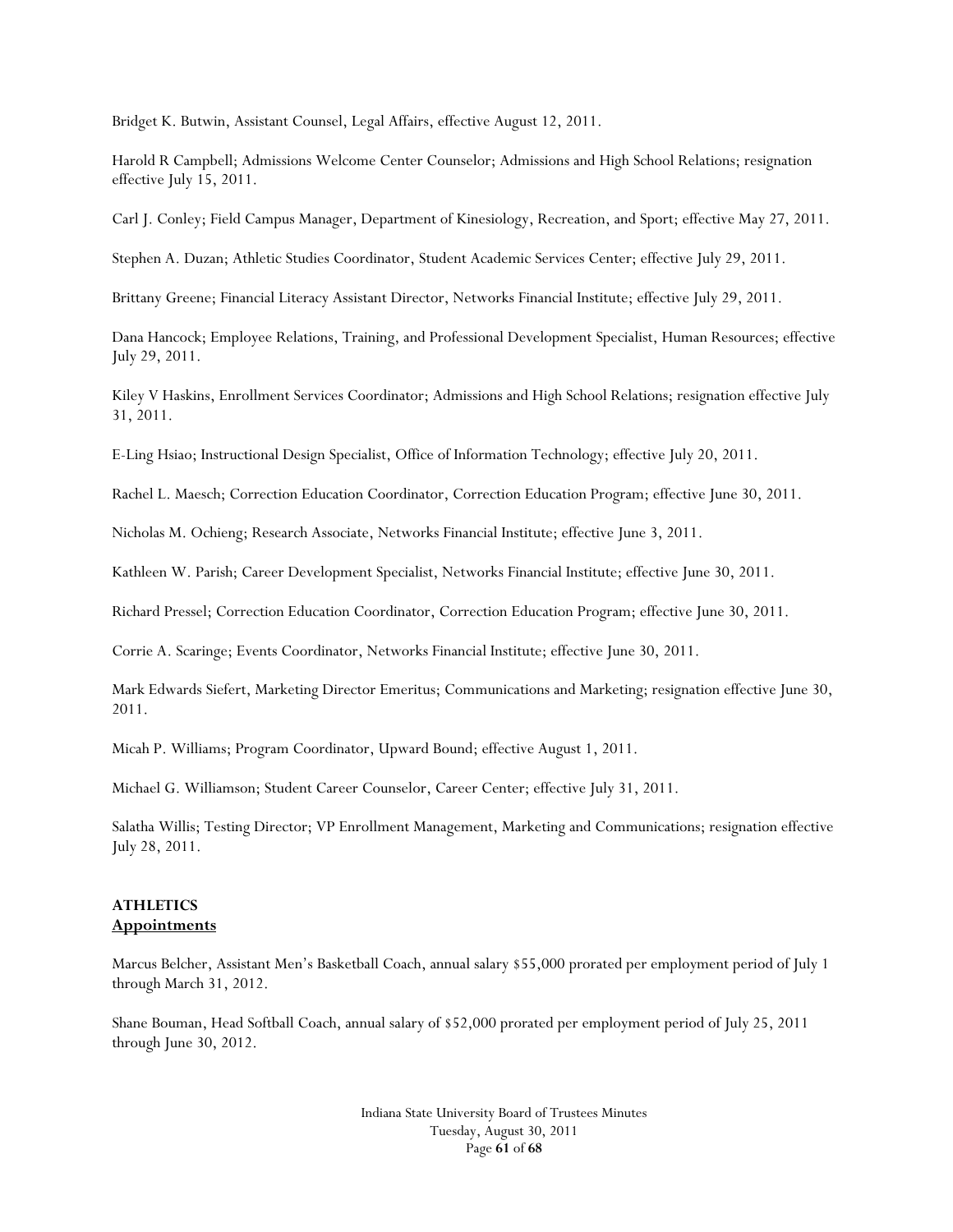Richard Kemper, PT Director of Basketball Operations, salary \$18,000 per employment period of August 1, 2011 through May 31, 2012.

David Telford, Assistant Football Coach, annual salary \$60,000 prorated per employment period of July 18, 2011 through December 31, 2011.

#### **Reappointments**

John Gartland, Head Women's Cross Country Coach, salary \$42,322 per employment period of July 1, 2011 through June 30, 2012.

Rick Heller, Head Baseball Coach, salary \$74,332 per employment period of July 1, 2011 through June 30, 2012; year 3 of a 5 year contract.

Tyler Herbst, Assistant Baseball Coach, salary \$30,975 per employment period of July 1, 2011 through June 30, 2012.

Angela Martin, Head Women's Track Coach, salary \$41,535 per employment period of July 1, 2011 through June 30, 2012.

Jeff Martin, Part-Time Assistant Track Coach, salary \$8,000 per employment period of August 1, 2011 through April 30, 2012.

David McMannus, Head Strength and Conditioning Coach, salary \$48,000 per employment period of July 1, 2011 through June 30, 2012.

John McNichols, Program Coordinator/Head Men's Track and Cross Country Coach, salary \$71,259 per employment period of July 1, 2011 through June 30, 2012.

Tamara Schaffer, Spirit Program and Community Relations Coordinator, salary \$23,660 per employment period of August 1, 2011 through July 31, 2012.

Brian Smiley, Part-Time Assistant Baseball Coach, salary \$18,000 per employment period of August 1, 2011 through May 31, 2012.

Greg Towne, Head Women's Golf Coach, salary \$40,000 per employment period of July 1, 2011 through June 30, 2012.

Geoff Wayton, Assistant Track Coach, salary \$25,000 per employment period of June 1, 2011 through May 31, 2012.

#### **Change in Status and/or Pay Rate/Promotion**

Greg Barrett, Assistant Football Coach, salary increased from \$50,000 to \$57,000 effective July 1, 2011.

Adam Judge, reappointed to Assistant Track and Field Coach, salary increased from \$29,230 to \$34,000 per employment period of July 1, 2011 through June 30, 2012.

> Indiana State University Board of Trustees Minutes Tuesday, August 30, 2011 Page **62** of **68**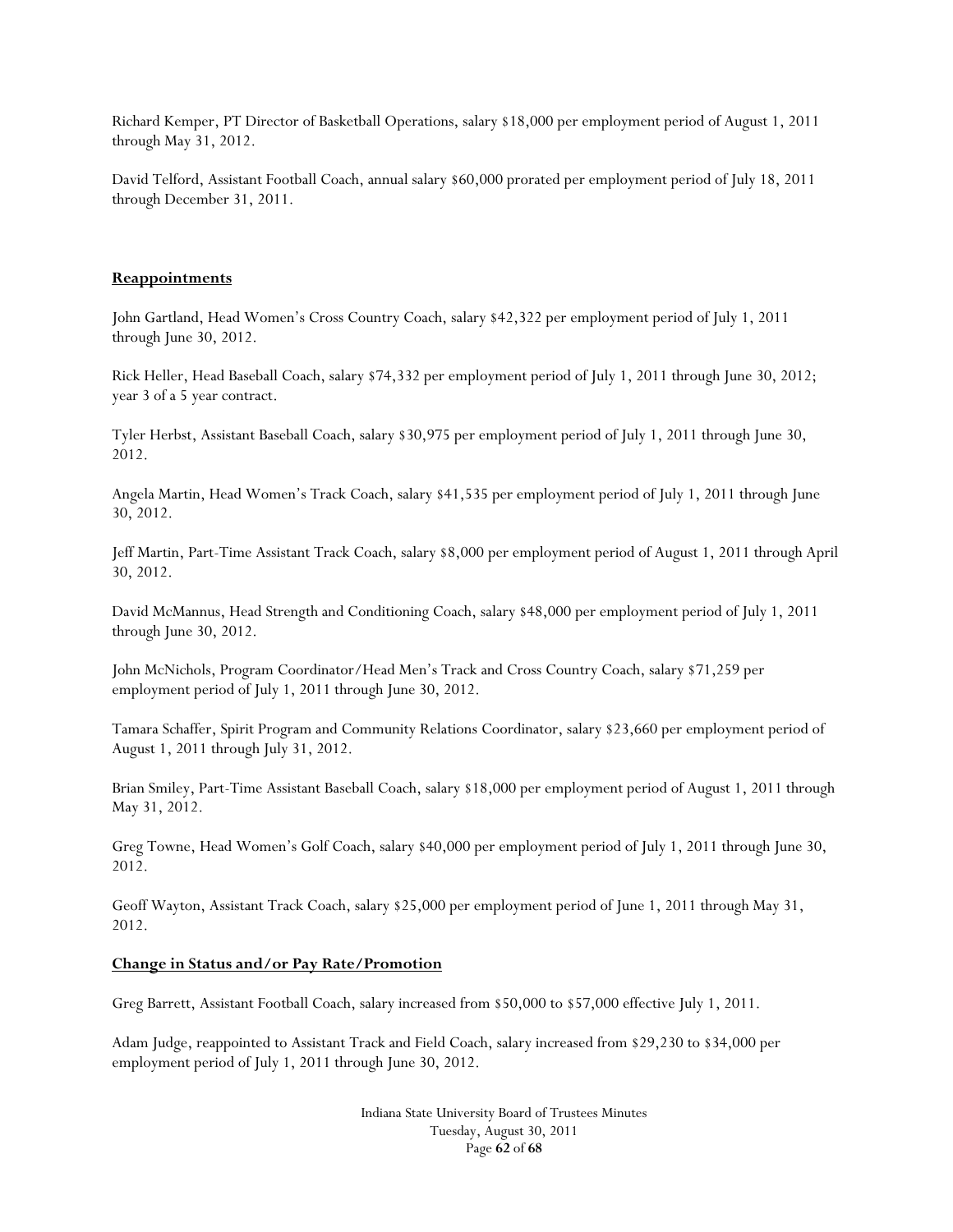Sean Mang, Assistant Manager of Athletic Facilities/Operations, salary increased from \$24,393 to \$25,000 effective July 1, 2011.

Dan O'Brien, Manager of Athletic Facilities/Operations, salary increased from \$25,004 to \$30,004 effective July 1, 2011.

Ron Prettyman, Athletics Director, salary increased from \$131,405 to \$175,000 per retroactive employment period of March 11, 2011.

### **Resignations**

John Blackwell, Part-Time Director of Basketball Operations, resignation effective May 31, 2011.

Steve Englehart, Assistant Football Coach, resignation effective June 15, 2011.

Adam Judge, Assistant Track Coach, resignation effective August 11, 2011.

# **Item (IV)(b)(iii): Grants and Contracts**

1. Indiana Academy of Science, Fund No. 548656, Proposal No. 11-112

An agreement in the amount of \$1,700.00 has been received from the Indiana Academy of Science for the project entitled, "Assessing Fractionation between Hydrogen and Oxygen in Drinking Water and Bat Tissues," under the direction of Lily Arias, Department of Biology, for the period April 27, 2011 through April 26, 2012.

2. National Science Foundation, Fund No. 548574, Proposal No. 11-176

Additional appropriations in the amount of \$460,803.00 have been received from National Science Foundation for the project entitled, "STARS: Sycamore Technology Academics & Recruitment Scholarships," under the direction of M Affan Badar, Department of Electronics, Computer, and Mechanical Engineering Technology, for the period of June 1, 2010 through May 31, 2015.

## 3. Genentech, Fund No. 548672, Proposal No. 11-147

An agreement in the amount of \$5,323.00 has been received from Genentech for the project entitled, "Enhancing Stroke Awareness: A Collaborative for a Healthier Community," under the direction of Louise Anderson, Dean College of Nursing, Health & Human Services, for the period February 1, 2011 through June 30, 2011.

4. Sigma Xi, Fund No. 548632, Proposal No. 11-084

An agreement in the amount of \$690.00 has been received from Sigma Xi for the project entitled, "Evolution of Thermal Performance Curves," under the direction of Jeffery Tharp, Department of Biology, for the period January 28, 2011 through January 27, 2012.

5. Indiana Academy of Science, Fund No. 548655, Proposal No. 11-116

An agreement in the amount of \$1,655.00 has been received from Indiana Academy of Science for the project entitled, "Ecology and Relationships of Avian and Floristic Communities of the Wabashiki Fish and Wildlife Area," under the direction of Jenny Bodwell, Department of Biology, for the period April 27, 2011 through April 26, 2012.

> Indiana State University Board of Trustees Minutes Tuesday, August 30, 2011 Page **63** of **68**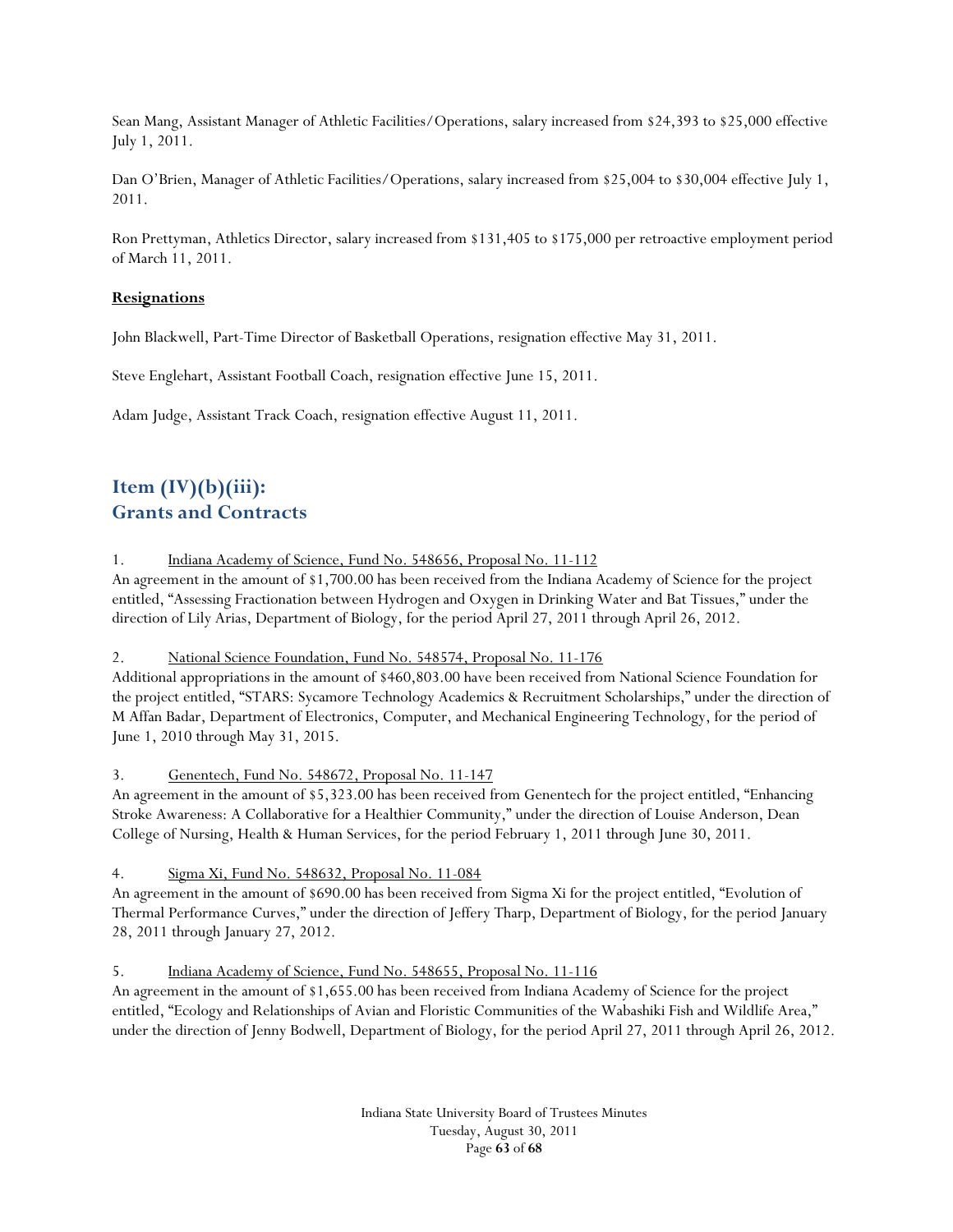# 6. Indiana Collegiate Action Network, Fund No. 548681, Proposal No. 11-158

An agreement in the amount of \$3,000.00 has been received from Indiana Collegiate Action Network for the project entitled, "Alcohol and Other Drug Coalition," under the direction of Aimee Janssen-Robinson, Department of Student Health Promotion, for the period February 25, 2011 through June 30, 2012.

# 7. US Department of Education, Fund No. 548666, Proposal No. 11-174

An agreement in the amount of \$369,397.00 has been received from US Department of Education for the project entitled, "Upward Bound at Indiana State University," under the direction of James Pond, Department of Upward Bound, for the period June 1, 2011 through May 31, 2012.

# 8. Council for International Exchange of Scholars, Fund No. 548678, Proposal No. 10-147

An agreement in the amount of \$28,600.00 has been received from the Council for International Exchange of Scholars for the project entitled, "Teaching Abroad and Bridging Cultures," under the direction of Mohamed Elmey Elyassini, Department of Earth & Environment Systems, for the period September 1, 2011 through June 1, 2012.

## 9. State Institutions of Higher Education, Fund No. 548684, Proposal No. 11-097

An agreement in the amount of \$18,886.00 has been received from State Institutions of Higher Education for the project entitled, "Wabash Valley Civil War Sesquicentennial Project," under the direction of Cinda May, Library, for the period June 1, 2011 through April 30, 2012.

# 10. GE Aviation Inc., Fund No. 548687, Proposal No. 12-001

An agreement in the amount of \$34,580.00 has been received from GE Aviation Inc. for the project entitled, "General Electric Aviation-Terre Haute," under the direction of Jeffrey Harper, Dean of School of Business, for the period July 5, 2011 through July 8, 2011.

11. Western EcoSystems Technology, Inc., Fund No. 548688, Proposal No. 11-180

An agreement in the amount of \$40,000.00 has been received from Western EcoSystems Technology, Inc. for the project entitled, "Bat Survey Across Illinois, Indiana and Ohio," under the direction of John Whitaker, Department of Biology, for the period June 8, 2011 through December 31, 2011.

## 12. Health Resources and Services Administration, Fund No. 548686, Proposal No. 11-085

An agreement in the amount of \$61,551.00 has been received from Health Resources and Services Administration for the project entitled, "Advanced Education Nursing Traineeships," under the direction of Cherie Howk, Department of Advanced Practice Nursing, for the period July 1, 2011 through June 30, 2012.

# 13. U.S. Department of Education, Fund No. 548683, Proposal No. 11-175

An agreement in the amount of \$210,093.00 has been received from U.S. Department of Education for the project entitled, "Indiana Deafblind Services Project," under the direction of Karen Goehl, Department of Blumberg Center, for the period October 1, 2011 through September 30, 2012.

14. Indiana Council for Economic Education, Fund No. 548689, Proposal No. 11-177

An agreement in the amount of \$20,000.00 has been received from the Indiana Council for Economic Education for the project entitled, "Center for Economic Education Operational Budget," under the direction of John Conant, Department of Economics, for the period July 1, 2011 through June 30, 2012.

15. Purdue University, Fund No. 548680, Proposal No. 11-150

An agreement in the amount of \$80,000.00 has been received from Purdue University for the project entitled, "Operation Diploma," under the direction of Mike Caress, Department of Admissions, for the period July 1, 2011 through June 30, 2012.

> Indiana State University Board of Trustees Minutes Tuesday, August 30, 2011 Page **64** of **68**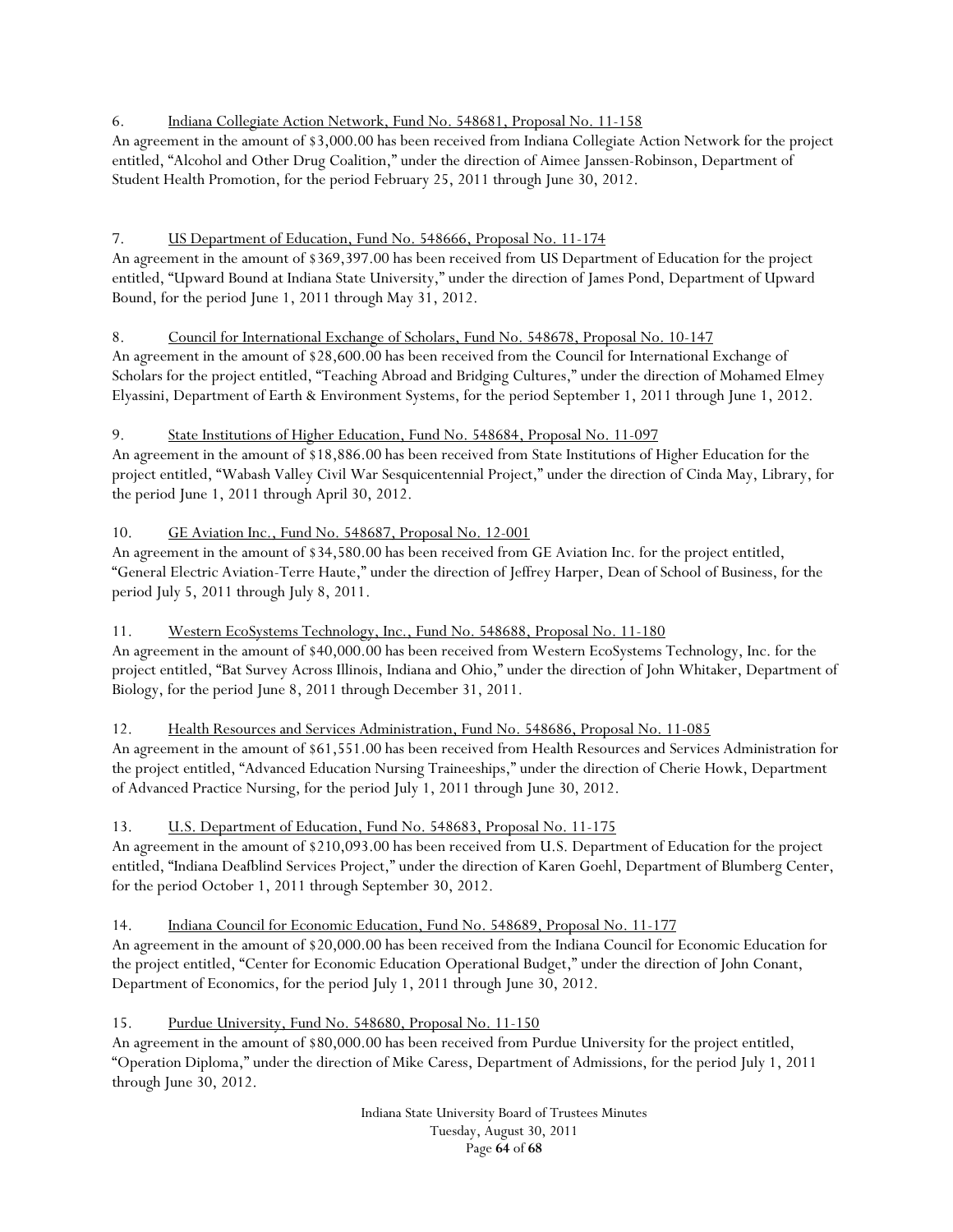#### 16. Indiana State University Foundation, Fund No. 548674/548675, Proposal No. 11-178

An agreement in the amount of \$180,840.00 has been received from Indiana State University Foundation for the project entitled, "Fannie and Benjamin Blumberg Endowment," under the direction of Leah Nellis, Department of Blumberg Center, for the period July 1, 2011 through June 30, 2012.

#### 17. Tallassee Board, Fund No. 548637, Proposal No. 11-058

An agreement in the amount of \$32,000.00 has been received from the Tallassee Board for the project entitled, "Roost Ecology of Eastern Small-footed Bats in the Southern Appalachian Mountains," under the direction of Joy O'Keefe, Department of Biology, for the period July 1, 2011 through June 30, 2013.

#### 18. Bernardin, Lochmueller and Associates, Inc., Fund No. BAT, Proposal 11-157

An agreement in the amount of \$2,937.00 has been received from Bernardin, Lochmueller and Associates, Inc. for the project entitled, "Bat TES Survey: US50 North Vernon Project, Jennings County, Indiana," under the direction of John Whitaker, Department of Biology, for the project period of May 1, 2011 through October 31, 2011.

#### 19. Sullivan County Board of Commissioners, Fund No. ANTHLB, Proposal 11-077

An agreement in the amount of \$6,067.00 has been received from Sullivan County Board of Commissioners for the project entitled, "Phase Ia Archaeological Reconnaissance near Merom, Sullivan County, Indiana," under the direction of Russell Stafford, Department of Earth and Environmental Systems, for the project period of November 10, 2010 through January 31, 2011.

# Item  $(IV)(b)(iv)$ : **Internship and Relationships**

#### Nursing Internships

Akron Children's Hospital, Akron, OH Banner Health, Phoenix, AZ Baptist Regional Medical Center, Corbin, KY Barnes Jewish Hospital, St. Louis, MO Carl Foundation Hospital, Urbana, IL Cape Fear Health Services, Fayetteville NC Captain James Lovell Federal Health Care Center, North Chicago, IL Doctors Community Hospital, Lanham, MD Edward Hospital, Naperville, IL Franklin Square Hospital, Baltimore, MD Henrico Doctor's Hospital, Richmond, VA Howard Regional Health System, Kokomo, IN Kasier Foundation Hospitals, Clackamas, OR Kootenai Health, Coeur d Alene, ID Manassas City Schools, Manassas, VA Mahaska Health Partnership, Oskaloosa, IA Mary Immaculate Hospital, Newport News, VA Pueblo Health Department, Pueblo, CO

> Indiana State University Board of Trustees Minutes Tuesday, August 30, 2011 Page **65** of **68**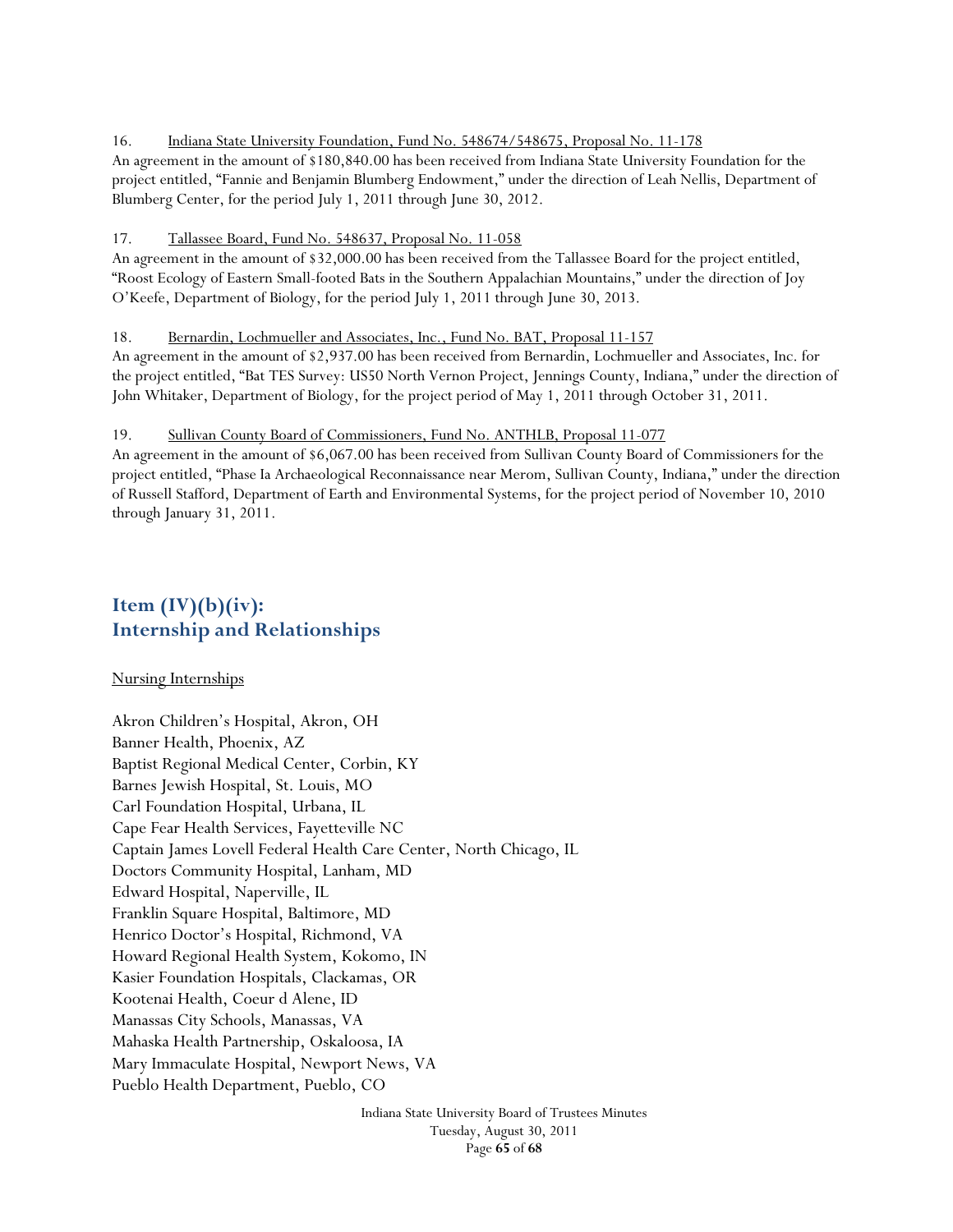Saint Alphonsus Reg Medical Center, Boise, ID Saint Barnabas Health Care System, Livingston, NJ St. Francis Hospital and Health Centers, Indianapolis, IN St. Francis Medical Center, Cape Girardeau, MO Salem Health, Salem, OR Southwestern Vermont Health Care, Benningon, VT Van Wert City Schools, Van Wert, OH Vista Family Health, Kennewick, WA

## American Senior Communities, Indianapolis, IN

The purpose of this agreement is to provide clinical education externship opportunities for Speech Pathology graduate students.

### Sky King (Brown Flying School)

The purpose of this agreement is to provide a flight training site for students in the Department of Aviation Technology.

#### Indiana Department of Correction

This is an amendment to the agreement entered into between the Indiana Department of Correction and Indiana State University dated January 1, 2007.

## Northern Illinois University, College of Engineering and Engineering Technology

The purpose of this agreement between Northern Illinois University and Indiana State University is for ISU to serve as the host site for National Safety Education Courses.

# **Item (IV)(b)(v): President's Council on Diversity Annual Report will be presented at the October 14, 2011 Board of Trustees Meeting**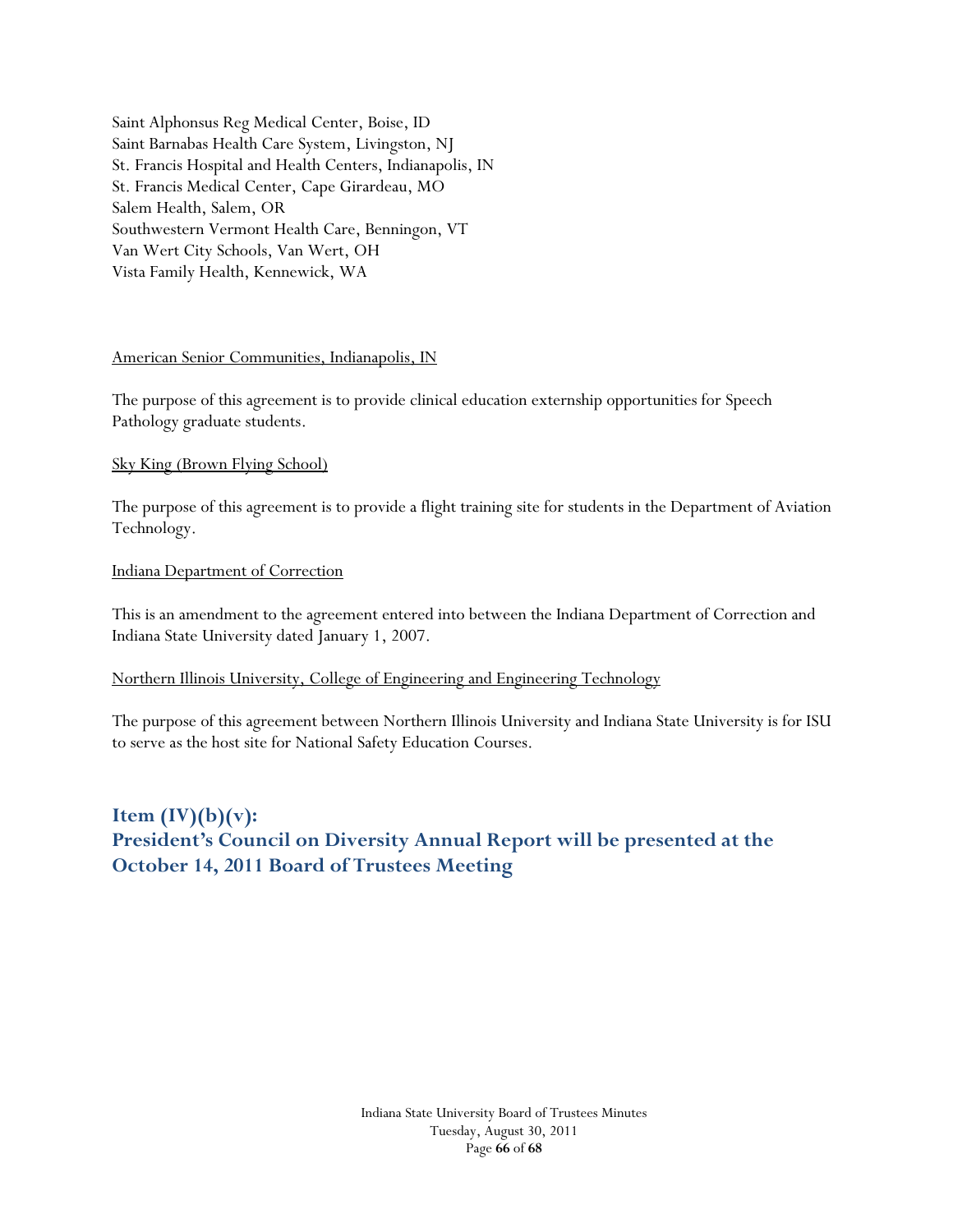# **Item (IV)(c): Memorial Resolutions**

### **IN MEMORIAM: Ada Lemmons**

WHEREAS, Ada Lemmons, Custodial Supervisor in Housekeeping (support staff, retired), died on the thirtieth day of June, two thousand eleven and

WHEREAS, Ada Lemmons had given loyal and devoted service to Indiana State University for sixteen years and had gained the respect and affection of those who knew her as a co-worker and friend; and

THEREFORE, BE IT RESOLVED, that the Indiana State University Board of Trustees by this Resolution expresses to her family deep sympathy and condolence and further expresses gratitude and respect for the service which she gave to the University; and

BE IT FURTHER RESOLVED, that this Resolution be spread on the records of the minutes of the Indiana State University Board of Trustees, and that a copy thereof be duly executed and transmitted to her family.

### **IN MEMORIAM: Cleo A. Starkey**

WHEREAS, Cleo A. Starkey, Radio TV Engineer (retired) in Media Technologies and Resources, died on the second day of August, two thousand eleven; and

WHEREAS, Cleo A. Starkey had given loyal and devoted service to Indiana State University for twenty-one years and had gained the respect of students and colleagues who knew him;

THEREFORE, BE IT RESOLVED, that the Indiana State University Board of Trustees by this Resolution expresses to his family deep sympathy and condolence and further expresses gratitude and respect for the dedicated service which he gave to the University; and

BE IT FURTHER RESOLVED, that this Resolution be spread on the records of the minutes of the Indiana State University Board of Trustees, and that a copy thereof be duly executed and transmitted to his family.

#### **IN MEMORIAM: Gerald A. Oliver**

WHEREAS, Gerald A. Oliver, Network Engineering Services Assistant Director (active) in Telecommunications, died on the seventeenth day of August, two thousand eleven; and

WHEREAS, Gerald A. Oliver had given loyal and devoted service to Indiana State University for thirty-eight years and had gained the respect of students and colleagues who knew him;

THEREFORE, BE IT RESOLVED, that the Indiana State University Board of Trustees by this Resolution expresses to his family deep sympathy and condolence and further expresses gratitude and respect for the dedicated service which he gave to the University; and

> Indiana State University Board of Trustees Minutes Tuesday, August 30, 2011 Page **67** of **68**